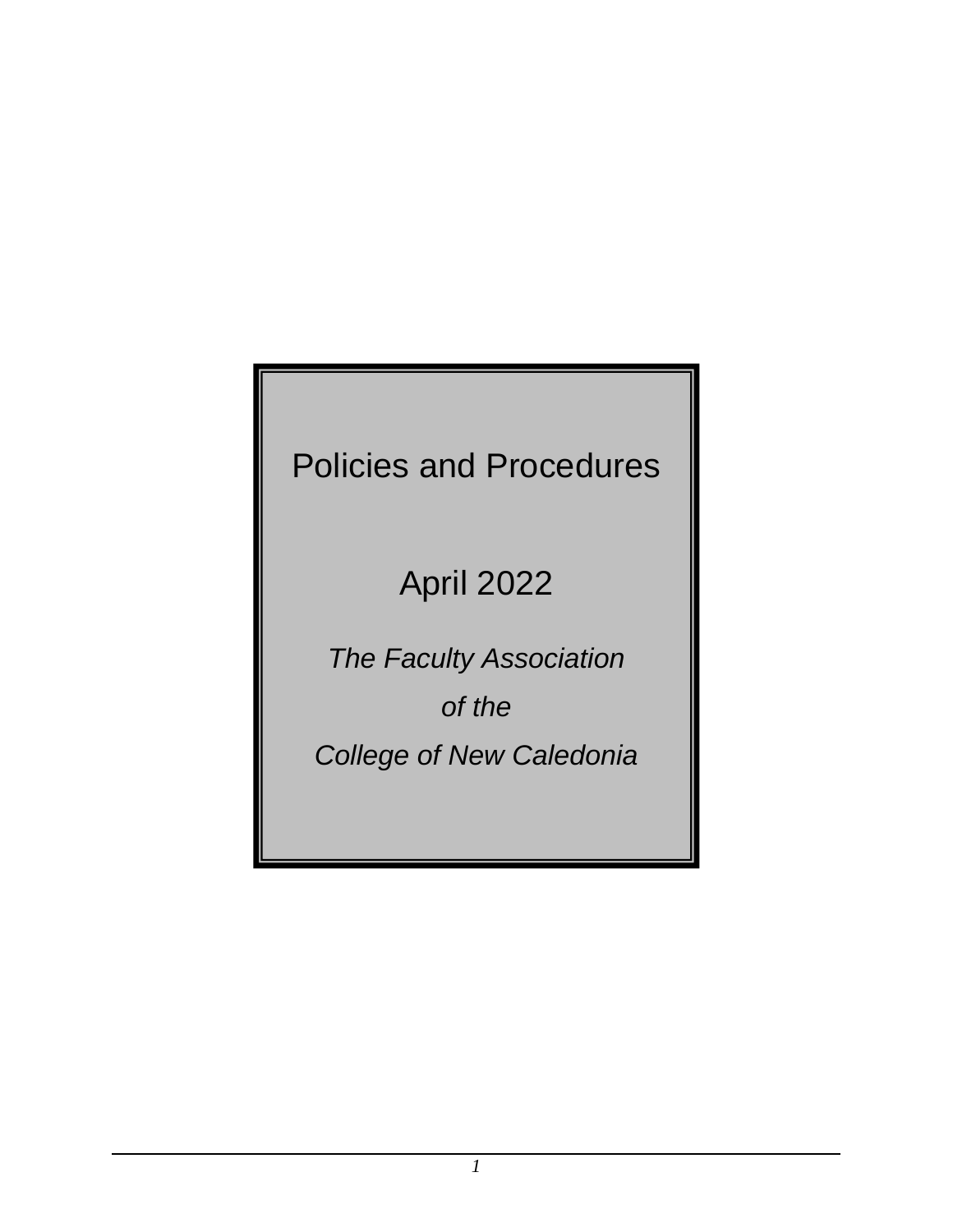## **POLICIES AND PROCEDURES**

The Faculty Association is a democratic organization. Using democratic processes, the general membership provides directive to their elected representatives in a number of ways: the Constitution, by-laws, policies and procedures.

This list of policies and procedures is an important document since it records policy positions adopted by the organization at general meetings. As issues arise and circumstances change, policies and procedures are added and changed.

If you have concerns or business to be considered by the general membership, please contact the Executive. At all general meetings, an agenda item is provided for new business. You may present issues or concerns to the general membership at that point of a meeting.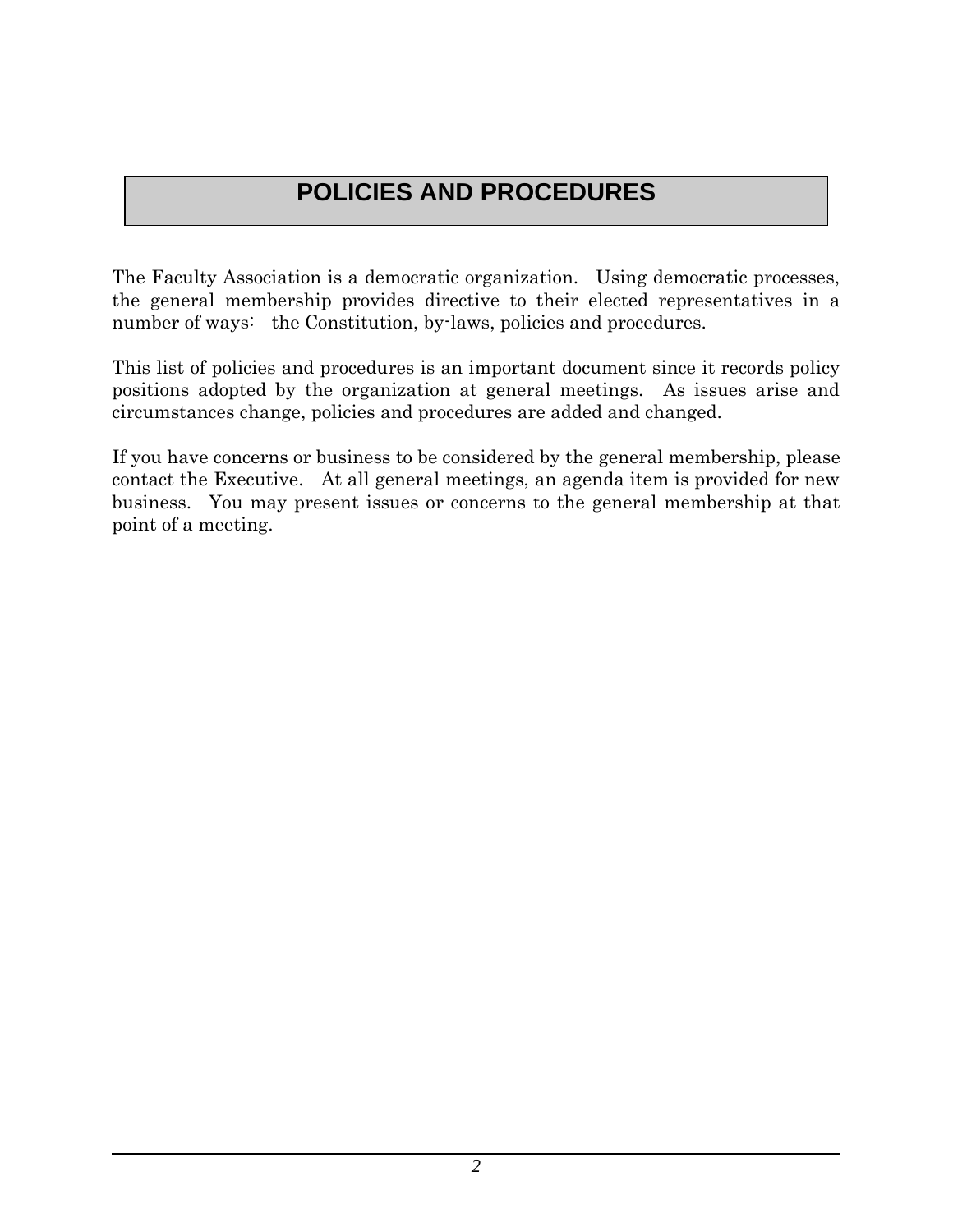## **INDEX**

## A. INTERNAL FACNC OPERATIONS

- A.1 PERSONNEL
- A.2 FINANCIAL

## B. RELATIONS WITH THE COLLEGE OF NEW CALEDONIA

- B.1 ADMINISTRATION
- B.2 BOARD
- B.3 GENERAL
- C. BARGAINING/LABOUR RELATIONS
- D. EDUCATIONAL POLICY
- E. POLITICAL ACTION
- F. PROFESSIONAL DEVELOPMENT
- G. SCHOLARSHIP
- H. HARDSHIP POLICY
- I. TRAVEL POLICIES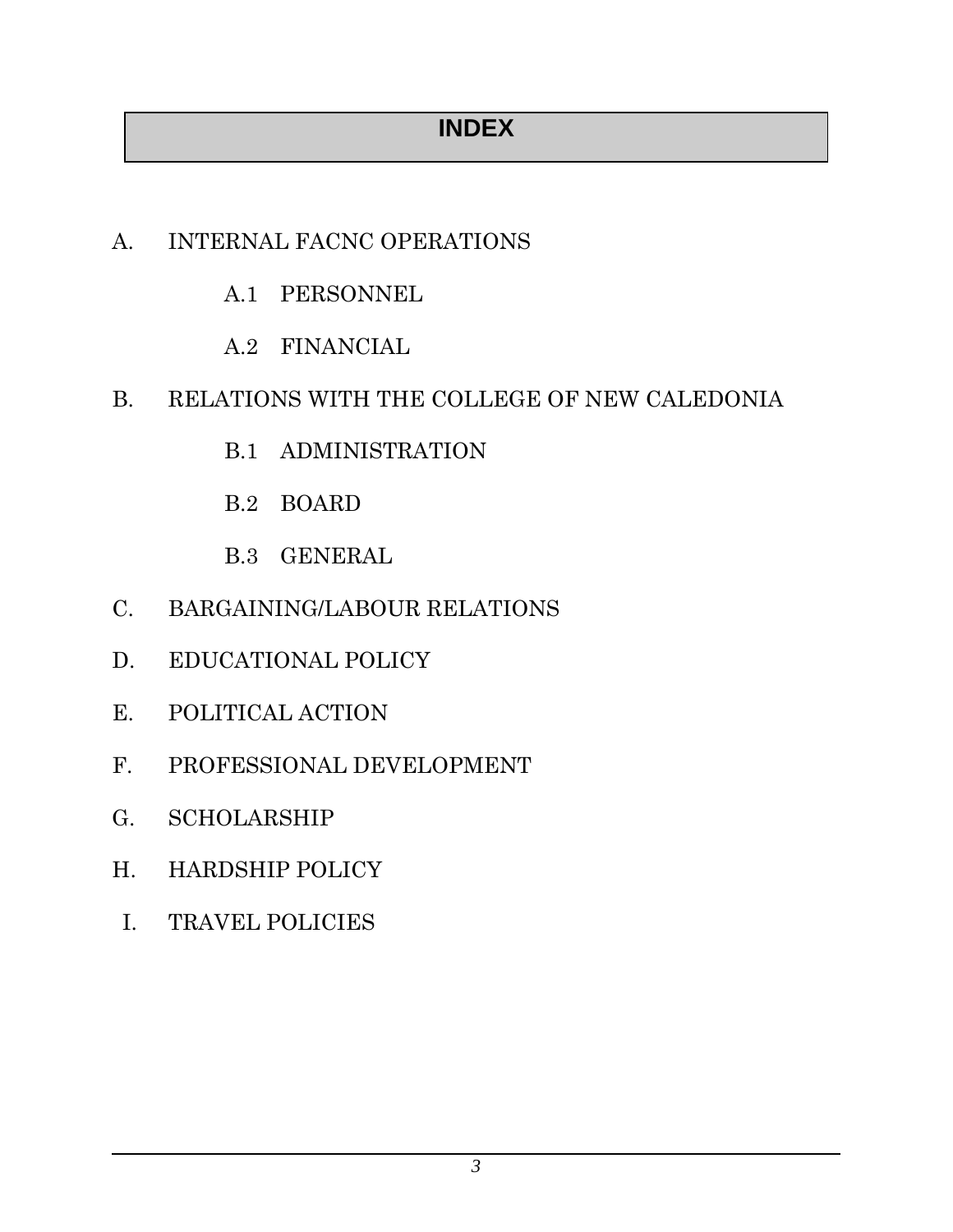## **A. INTERNAL FACNC OPERATIONS**

#### Issue: Motions: Movers and Seconders 69-12-05

That in the future the names of people who make a motion, as well as the name of the seconder, be withheld from the published minutes.

#### Issue: Voting at Provincial AGM 77-04-22

That the delegates [to C-IEA] use their own discretion in voting on published proposed resolutions and other resolutions suggested from the floor at the C-IEA AGM.

#### Issue: Liaison committee with PPWC Loc. 29 77-11-18

That the Faculty Association and PPWC, Local 29, establish a liaison committee, whose members will be drawn from their executives, to facilitate the exchange of information, the formulation of joint positions, and the coordination of joint action.

#### Issue: Attendance at meetings 78-09-14

That Faculty Association meetings be open to any member of the administration or any College Board member upon invitation by the Directors.

#### Issue: Probationary period 80-03-11

That the Faculty Association NOT grant an extension of the probationary period beyond the contractual limit of two (2) years except in extraordinary cases.

#### Issue: Non-teaching faculty 81-01-12

That we resist any attempt to fragment the union by offering a different compensation/workload package to non-teaching faculty.

#### Issue: Workload release 81-06-11

That pursuant to Article 2.4.2 of the Collective Agreement, the Contract Chairperson be given a one-quarter workload reduction in a contract negotiation year.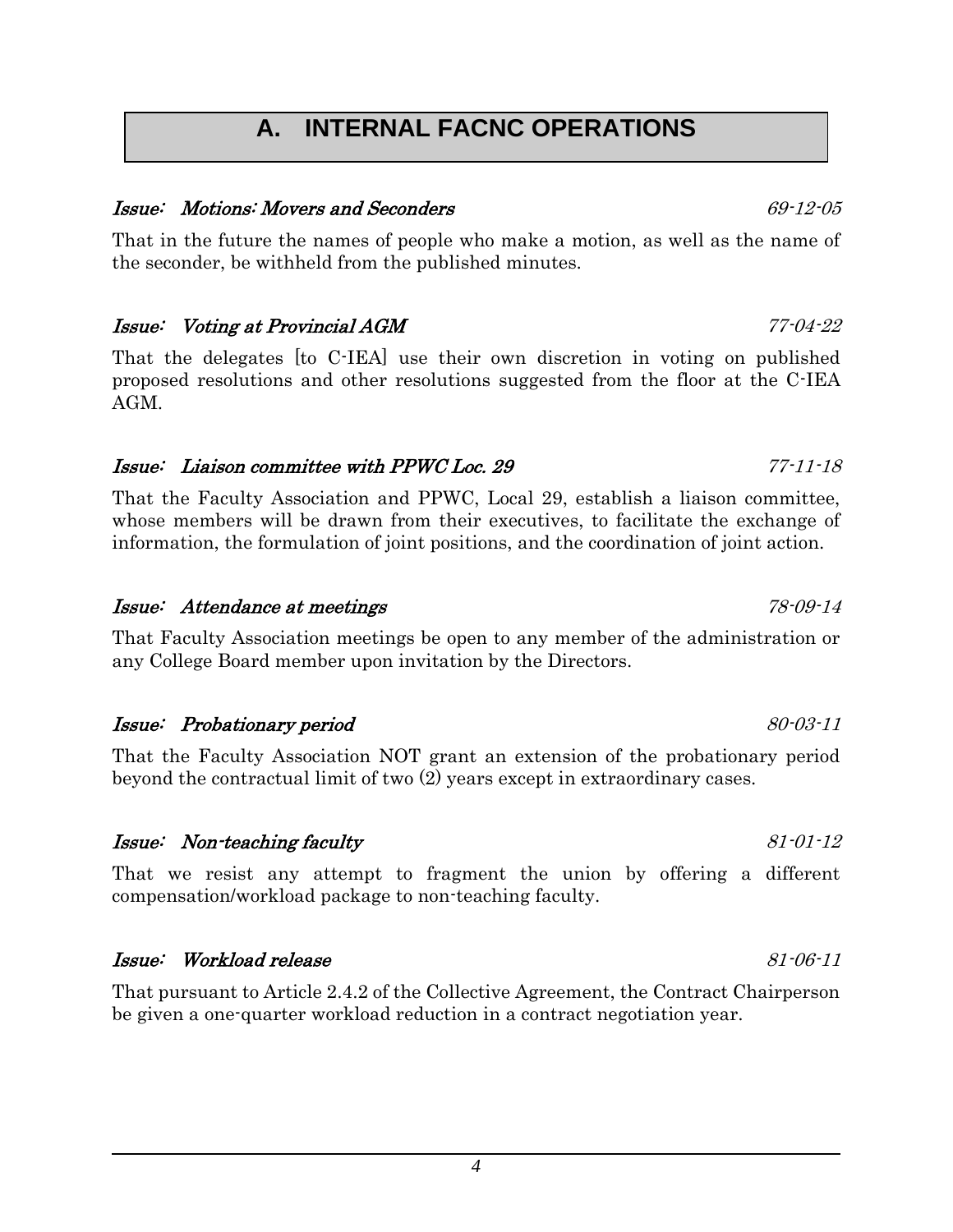#### Issue: Provincial union 86-05-03

That the Faculty Association of CNC join C-IEA as a provincial union with full membership status.

#### Issue: Attendance at meetings and the set of the set of the set of the set of the set of the set of the set of the set of the set of the set of the set of the set of the set of the set of the set of the set of the set of t

That the secretary notes the number of members attending general meetings.

### Issue: Human Rights Committee 90-04-28

That the FA establish a Human Rights Committee.

### Issue: Standing Committee 30-04-28

That the Professional Development Committee be abolished.

That the Professional Activities Committee be established.

### Issue: Hazardous Materials 90-04-28

That the Faculty Association strive to use "environmentally friendly" materials henceforth.

#### Issue: Guest Speakers 93-05-01

That Guest Speakers be given voice subject to a vote of the General Membership.

#### Issue: Sectoral Accord 94-03-30

That the Faculty Association of CNC support C-IEA in continuing their discussions regarding the Sectoral Accord.

#### Issue: Asterisk Editorial Board 94-09-10

That the Faculty Association establish an *Asterisk* Editorial Board. This Board will also formulate guidelines for the newsletter and bring them back to the general membership for ratification, and that this motion be approved as amended.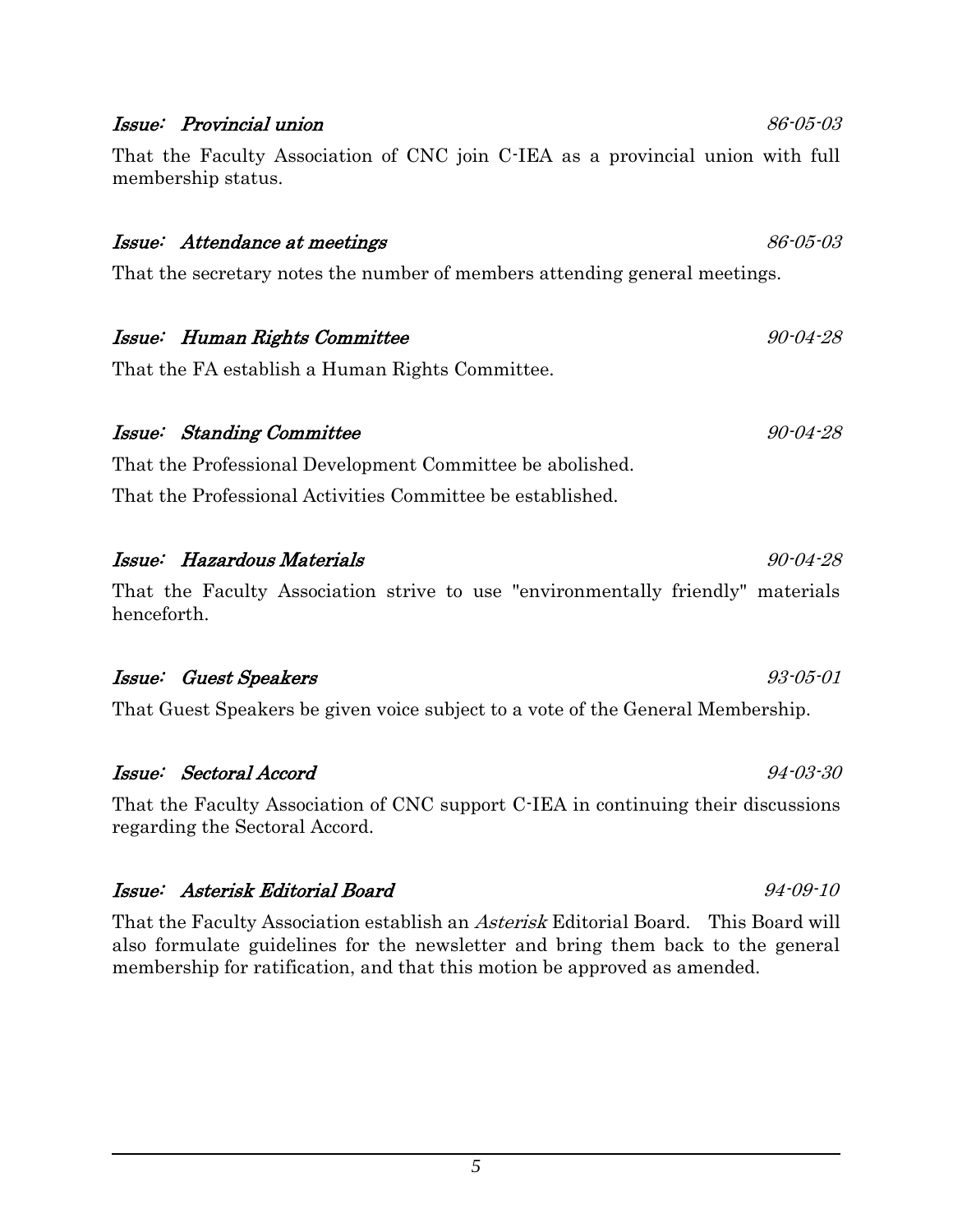#### Issue: Constitutional Amendments 2001-05-05

To adopt the constitutional changes as amended

#### Issue: Standing Committee 2013-04-27

That a new FACNC Standing Committee, CORA (Community and Recruitment Activities) be created, and the President will act as an Executive Liaison until a review of the activities of the Committee is carried out.

#### Issue: Bylaw amendment 2014-04-26

That the bylaw amendments be approved as submitted.

#### Issue: Bylaw amendment 3.a.i 2016-04-23

That the Faculty Association alter Bylaw 3.a) i) The Executive of the Board of Directors shall consist of the President; Vice-President, Chief Steward; Vice-President, Contract Negotiations; Secretary-Treasurer; Member-at-Large, Non-Regular; Member-at-Large, Regions, and a Member-at-Large. If Member-at-Large, Regions is vacant, it can be filled by any member.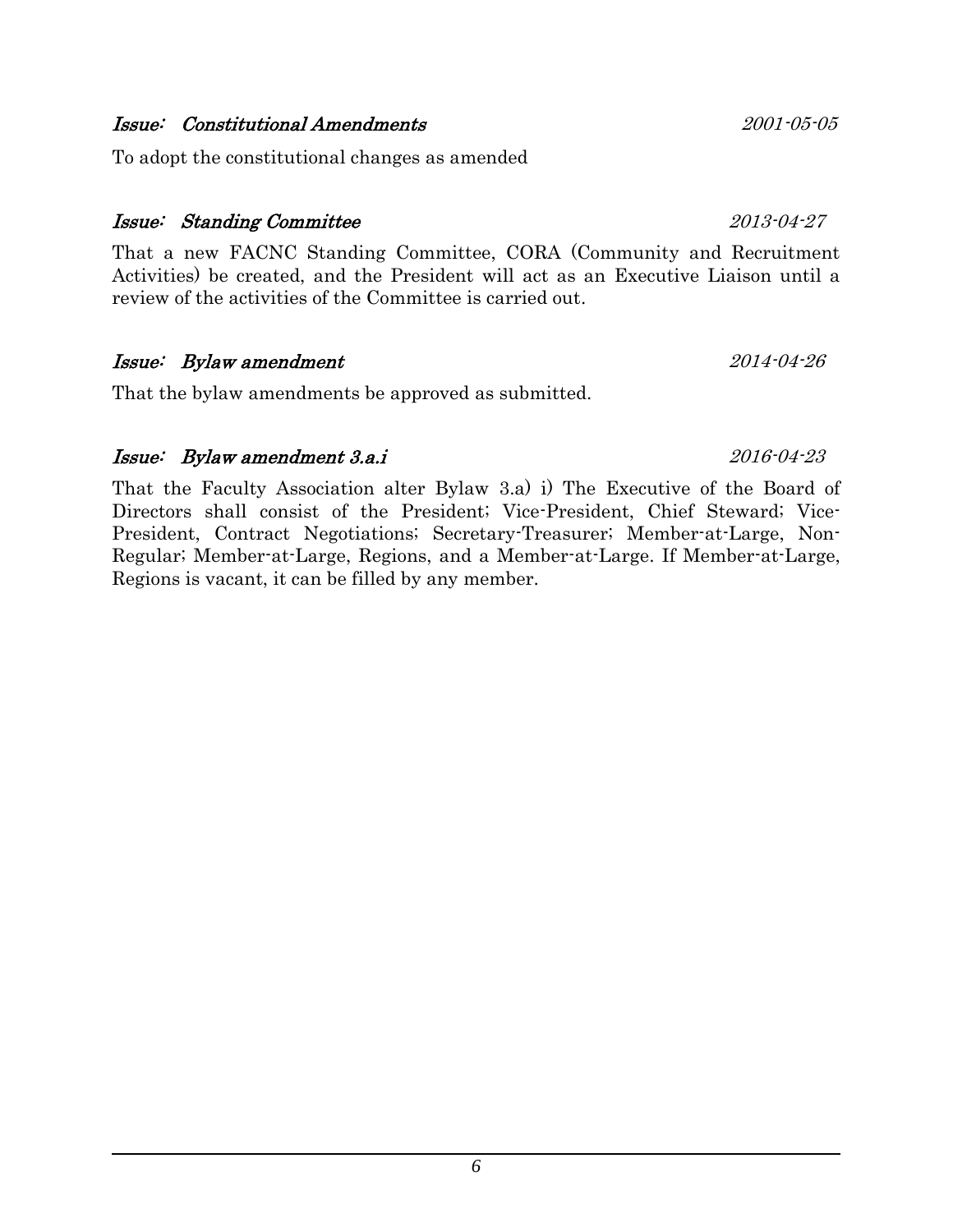### **A.1 PERSONNEL**

#### Issue: Office Assistant Benefits 92-09-13

That the Faculty Association pay full benefits for the Faculty Association Office Assistant, provided he/she is working 50% of a full-time workload.

#### Issue: Compassionate Leave 94-06-06

That the Faculty Association deal with employee compassionate leave on a similar basis to the Collective Agreement leave provisions to be interpreted by the Faculty Association President of the day.

### Issue: Members of Other Organizations Attending Meetings 2001-02-06

That members of organizations to which we belong do not have to have their attendance at our meetings approved by the general membership.

### Issue: Lay Offs 2002-08-19

That regular faculty members who are laid off will receive a letter of appreciation from the FA and a token gift such as an engraved pen or engraved glass to a maximum of \$25, effective July 31, 2002.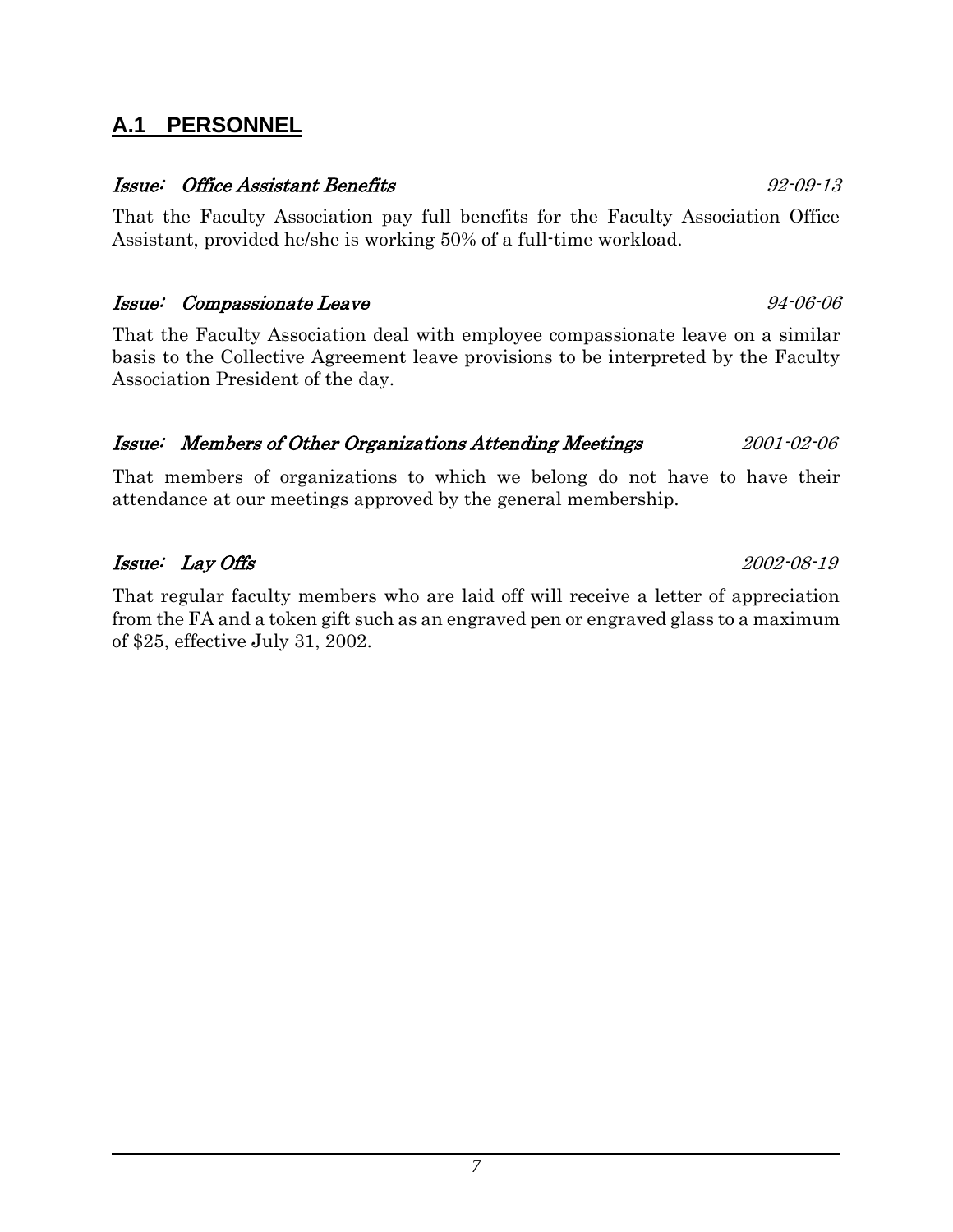### **A.2 FINANCIAL**

#### Issue: Expense claims by Directors and the contractors of the  $76\text{-}04\text{-}21$

That all expense claims over one hundred dollars (\$100) be approved by a majority of Directors in Prince George.

#### Issue: Strike/Defence fund 84-09-04

That the Faculty Association disburse the funds in the strike/defence fund on an interest free loan basis to members experiencing extreme financial need to a maximum of \$500.00 per member and that such disbursement be overseen by a committee elected by the Association chaired by the Treasurer. The Committee is empowered to increase the maximum in special circumstances.

#### Issue: Strike/Defence fund 84-09-26

That the Strike Contingency Fund [Strike/Defence Fund] provide grants to members who are respecting picket lines. The Strike Contingency Fund [Strike/Defence Fund] Committee shall administer these grants.

#### Issue: Asterisk honorarium 86-05-03

That an honorarium of \$100 be paid to the Editor of the Asterisk once a year at the Spring AGM.

#### Issue: Request for Funds from Outside Groups 87-05-02

That requests for funds to support external organizations and/or causes be treated as special resolutions of the Association.

#### Issue: Regional Faculty Travel 87-11-14

That a subsidized travel arrangement be made for Regional faculty members to attend meetings of the Faculty Association at the current C─IEA rate for mileage and meals.

#### Issue: Retirement Gifts 92-01-07

That the Faculty Association gives a retirement gift to a retiring faculty member based on years of service and the following scale.

10 years service - \$100.00 15 years service - \$150.00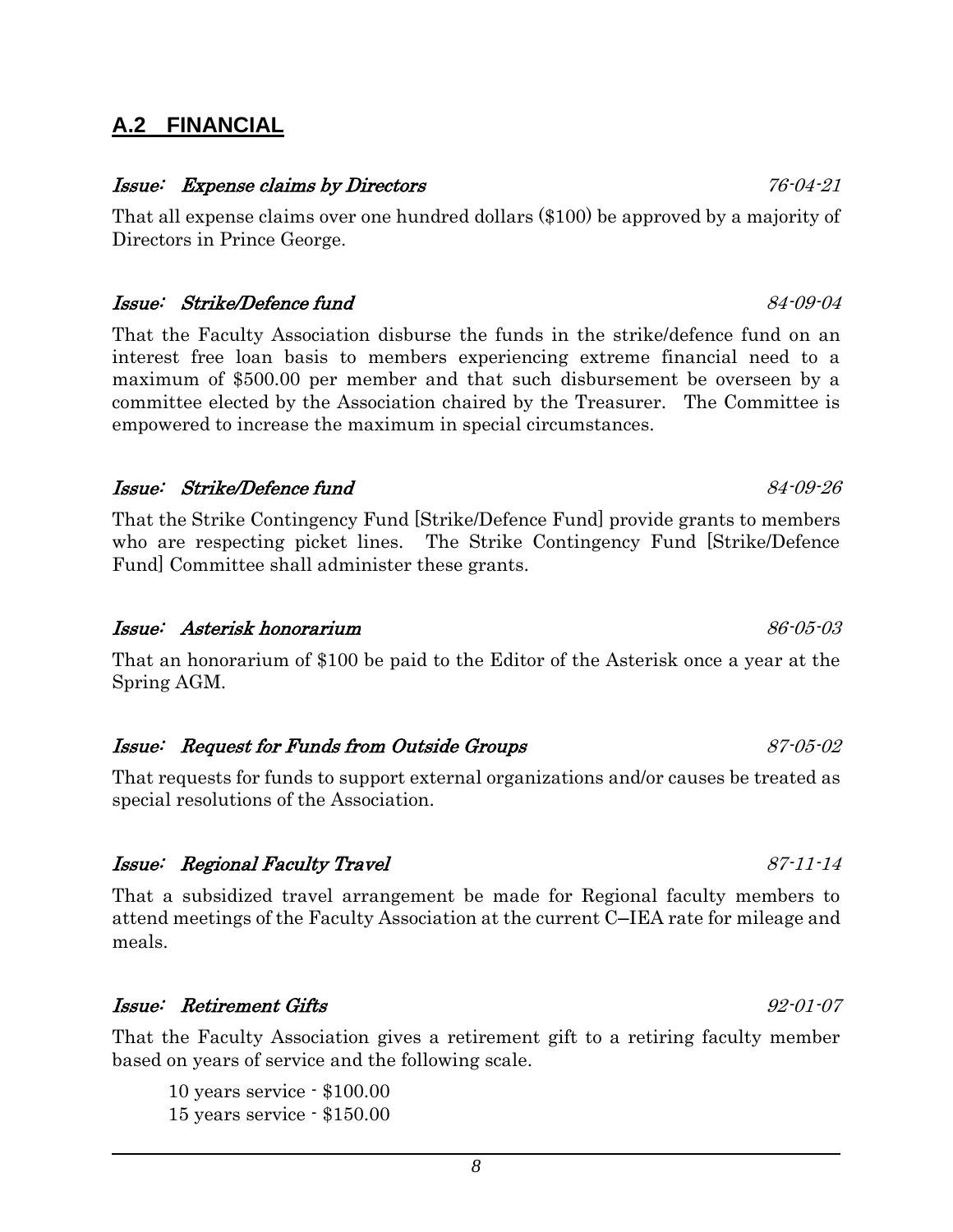#### 20 years service - \$200.00 25 years service - \$250.00 (Limit)

#### Issue: Regional Requests for Social Funds 93-05-27

That the Faculty Association fund for an annual regional year end social event to a maximum of \$25.00 per faculty member and family. Alcohol is not covered; receipts are to be submitted with an expense claim form.

### Issue: Compensation for the Vice-President, Regions 96-11-13

That the executive recommends that the method of payment be one-quarter (1/4) release time at the faculty member's equivalent salary step on Schedule A, 20% to be paid as an honorarium and 5% for travel and expenses.

#### Issue: Release time 97-05-10

That guidelines for those on release time including job description, office hours, and reporting procedures be established and approved by the membership at the Fall General Meeting.

### Issue: Petty Cash Float 97-05-10

The guidelines for the petty cash float be established and approved by the Executive.

#### Issue: Union Suppliers 97-05-10

That the Faculty Association use union suppliers/services first whenever possible.

#### Issue: Expense Claims 97-05-10

That all expense claims over two hundred and fifty dollars (\$250.00) be approved by the Executive.

#### Issue: Low Interest Loans during a Strike or Lockout 97-05-10

That the Faculty Association arrange with a financial institution to help members in acquiring low interest loans during strikes or lockouts.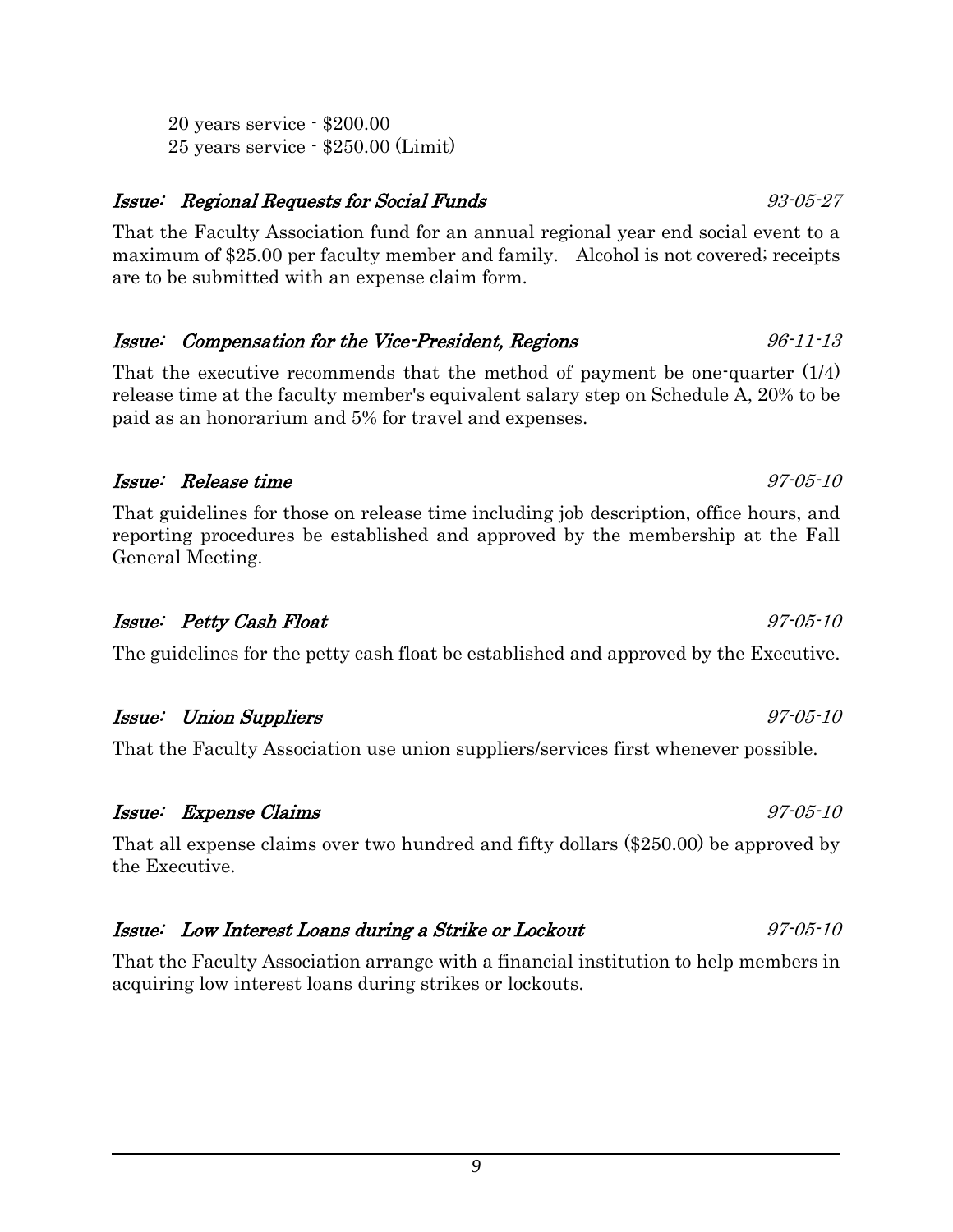#### Issue: Regional Social Activities 97-05-10

That the regional campus social activities shall be funded at \$15.00 per faculty member, that amount to come out of the General Social Fund. (Alcohol is not covered, receipts are to be submitted with a expense claim form.)

#### Issue: CUPE Professional Development Fund 98-05-14

That the Faculty Association establish a separate account for the CUPE PD fund at the Prince George Savings Credit Union.

#### Issue: Strike Duty 98-10-20

That strike duty include in addition to picketing, working in the office, refreshment delivery and preparation, delivering firewood and other necessary tasks determined by the strike committee.

That a minimum of a four hour shift constitutes a day of strike duty. If a member travels to a regional campus and does eight hours, that is 2 days.

That the rate of pay be \$100.00 per day with a maximum of \$500 per week for doing strike duty.

That part-time faculty be paid the same rate as full-time faculty for strike duty.

That strike pay be issued once a week, seven days following the first day of job action.

#### Issue: Professional Development 2000-01-29

That PD fund guidelines be amended to allow coverage for professional development activities while members are on educational leave.

### Issue: May Days 2000-03-30

That we contribute \$600.00 to May Day activities

### Issue: Asterix Budget Line 2000-08-21

That the budget line for Asterix be allocated for expenses to set up and maintain a Faculty Association website.

#### Issue: Regional Social Committee Rates 2000-09-25

That the regional social committee rate be set at \$25.00 per member.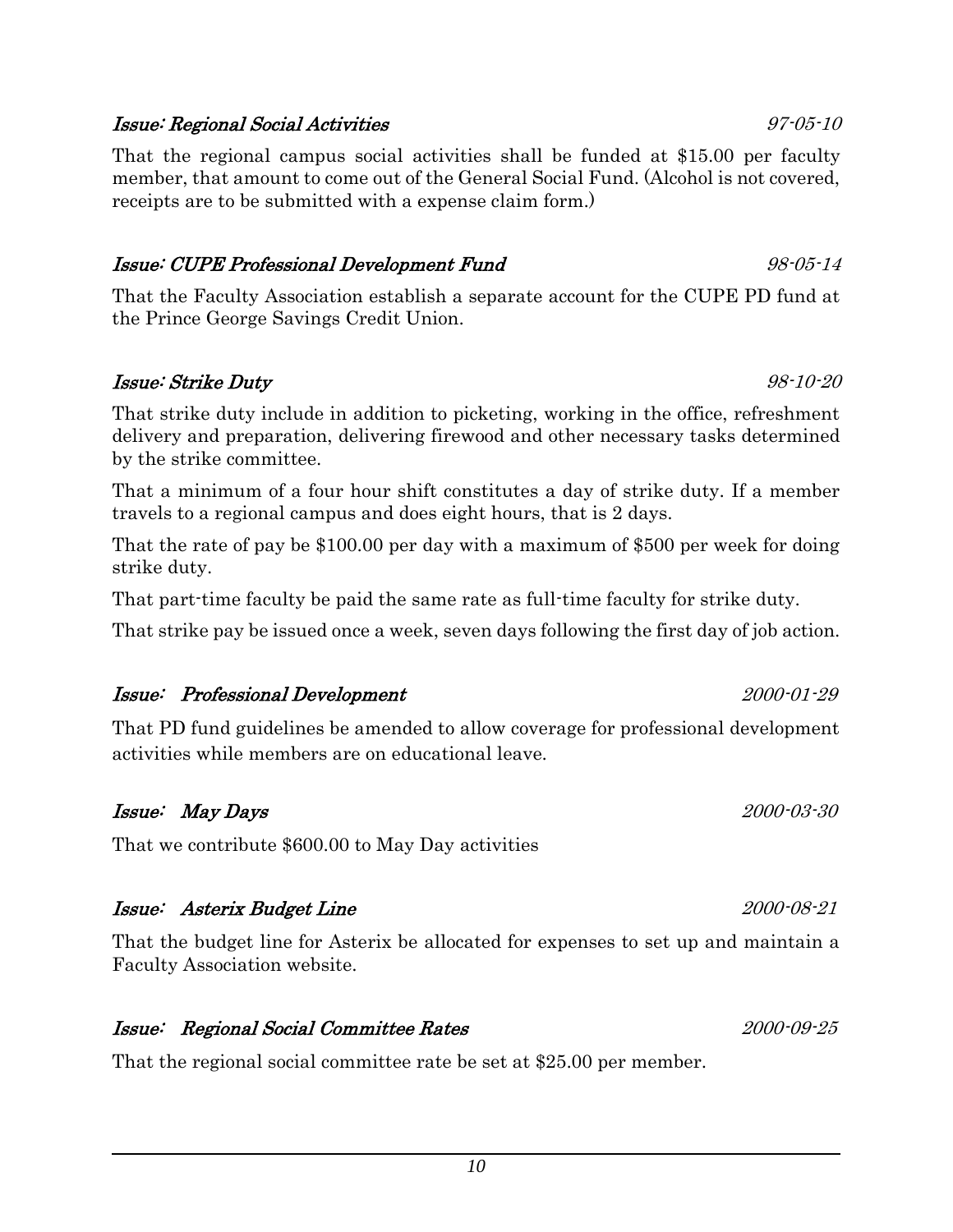#### Issue: Professional Development Committee 2001-05-05

That previous levels of funding be re-instated for the Professional Development committee.

#### Issue: Regional Social Committee Fund 2002-04-25

That the executive amend the current policy on regional requests for social funds to reduce the amount to a maximum of \$12.50 per faculty member.

#### Issue: Consolidation of monies to general fund 2011-05-25

That FACNC move all the money that comprises the general fund from the Bank of Montreal account #1337377, the CIBC account #9600214 and DWM Securities Inc. account #4P7215AN to the Integris Credit Union.

### Issue: Process for approving expenses 2011-09-06

That any purchases over \$300 be approved by the Executive prior to the purchase.

|  | Issue: Travel mileage rate | 2013-06-18 |
|--|----------------------------|------------|
|--|----------------------------|------------|

That the travel mileage rate be changed to .55/kilometre.

| Issue: Retirement Gifts<br>2014-08-14 |
|---------------------------------------|
|---------------------------------------|

That the Faculty Association raise the retirement gift to \$20 per year up to 25 years to a total of \$500 for retirement

### Issue: FACNC Investment Policy 2021-05-15

#### **FACULTY ASSOCIATION OF THE COLLEGE OF NEW CALEDONIA INVESTMENT POLICY**

**Section 1: Purpose**

1.1 This statement of investment policy applies to the assets held in the Strike Defence and operating funds for members of the Faculty Association of the College of New Caledonia pursuant to its Constitution and Articles 7 and 13 of the By-Laws.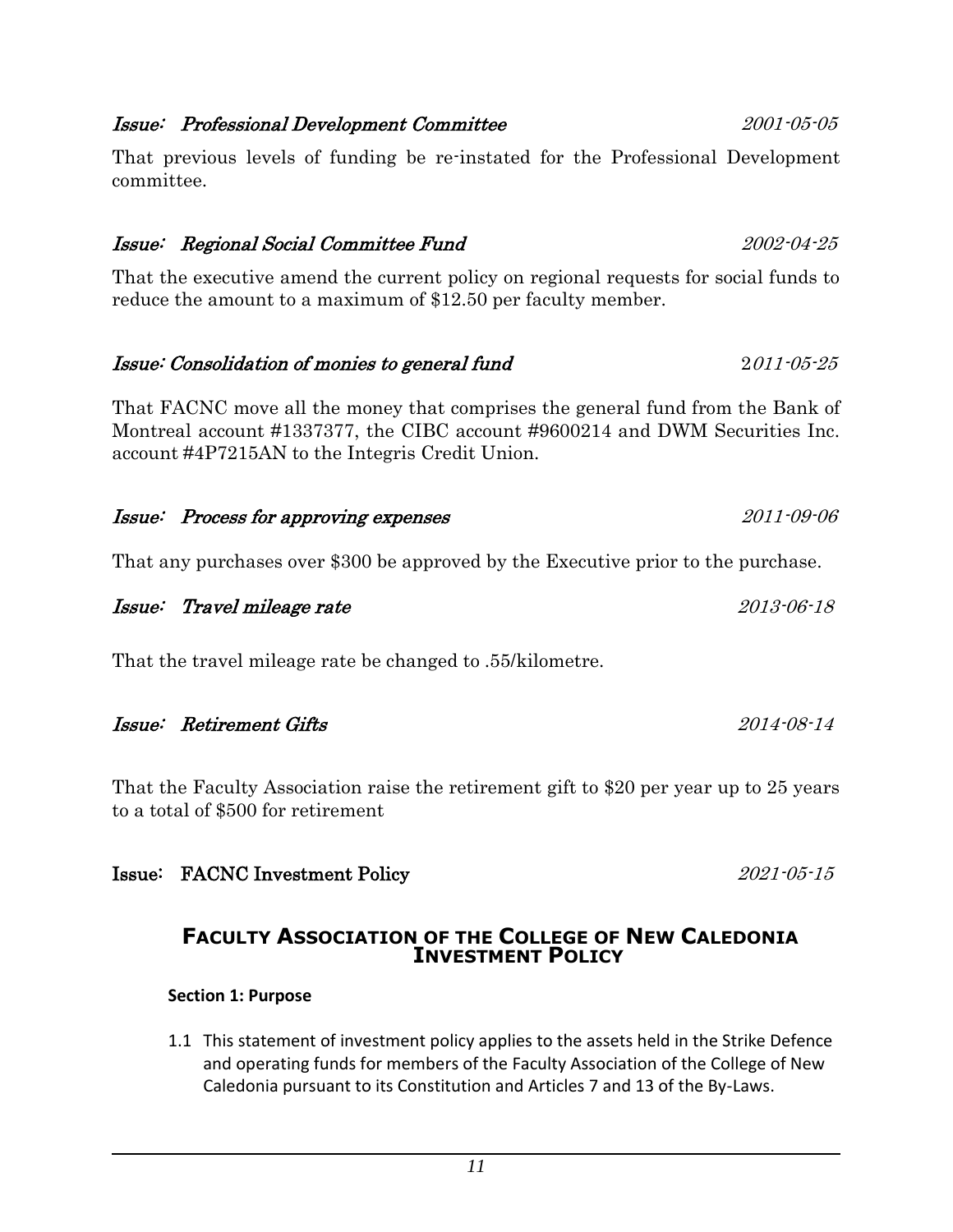- 1.2 This policy establishes investment principles and guidelines considering the nature and purpose of the Strike Defence Fund, its characteristics, and its financial obligations, and to define the management structure and monitoring procedures adopted for ongoing operation of the Fund. It also covers operating funds held by the Faculty Association.
- 1.3 This policy may be changed or modified at any time by the FACNC Executive, with such changes to be presented to the next Annual General Meeting for disposition. Any investment manager (the "Manager" or "Fund Manager") or other agent or advisor providing services in connection with the investment of the Fund shall accept and adhere to this policy.

Investment reports shall include a detailed schedule of investments, as well as the portfolio value and performance information. The financial statements shall include a summary of year-to-year changes, investment income and contributions, and deductions (if any).

#### **Section 2: Executive Responsibilities**

- 2.1 FACNC's Executive has the ultimate responsibility for the prudent investment of association funds. It is responsible for all aspects of the Fund, including developing an investment policy, establishing, and maintaining an investment manager structure, and monitoring investment results.
- 2.2 The Executive may delegate their responsibilities under this policy as they deem appropriate. (The Policy & Procedures – A.2 - refer to a Strike/Defense Fund Committee that is established during a period of job action)

#### **Section 3: Nature of the Fund**

- 3.1 FACNC shall establish and maintain a Defence Fund to support its members engaged in strike, lockout or picket line recognition or for such other action in defence of FACNC as is approved by the Executive and a General Meeting.
- 3.2 The investment objectives for the Fund recognize the potential need for disbursement and periodic need for liquidity.

#### **Section 4: Fund Objectives**

- 4.1 The ability of the membership to withstand a work stoppage is directly related to the return achieved by the Fund and the accumulation of contributions.
- 4.2 To fulfill FACNC's objectives over the long term, the Fund should achieve over a rolling five-year average total rate of return as follows: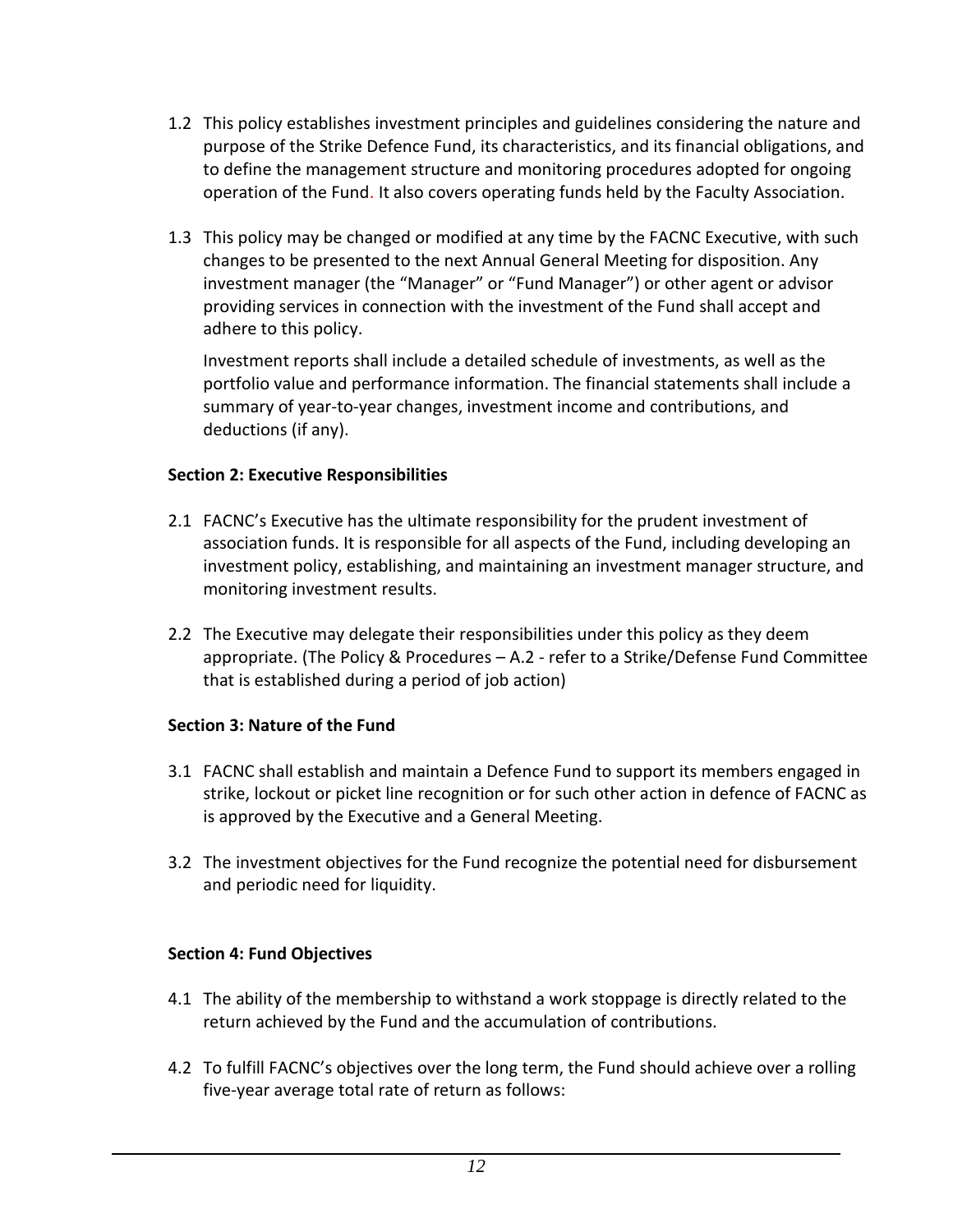- (a) a net (after deduction of investment management fees) returns of annual CPI (Canada), plus 2% per annum; and
- (b) a net (after deduction of investment management fees) returns of 4% per annum.

#### **Section 5: Permitted Categories of Investment**

- 5.1 Subject to other provisions of this policy, the funds may be invested in any or all of the following asset categories and subcategories of investments. These investments may be obligations or securities of Canadian or international entities:
	- (a) common stocks, convertible debentures or preferred securities;
	- (b) bonds, debentures, mortgages, notes or other debt instruments of governments, government agencies or corporations;
	- (c) guaranteed investment contracts or equivalent of insurance companies, trust companies, banks or other eligible issuers, or funds which invest primarily in such instruments;
	- (d) annuities, deposit administration contracts or other similar instruments regulated by the Canadian and British Insurance Companies Act (Canada) or comparable provincial law, as amended from time to time;
	- (e) term deposits or similar instruments issued or unconditionally guaranteed by trust companies or banks;
	- (f) cash, or money market securities issued by governments, government agencies or corporations;
	- (g) mutual, pooled, or segregated funds which may invest in any or all of the above instruments or assets.
- 5.2 Unless specifically approved elsewhere in this policy, the Fund may not be invested in categories of assets excluded from Section 5.1, including but not limited to investment in commodities, precious metals or collectibles.
- 5.3 No investment shall be made which is not permitted by relevant provincial or federal legislation.

#### 5.4 Exclusionary Screens

- (a) MILITARY For the purposes of FACNC's Defence Fund investment portfolio, companies will be ruled ineligible if they:
	- derive 5% or greater of revenues from weapons-related contracting or consulting, including the manufacture of (i) air, land or sea military vehicles; (ii) rifles, missiles, bombs, or other explosive devices; (iii) ammunition; (iv) technology, such as 'smart' weapons or guidance systems; or (v) nuclear weapons or components for nuclear weapons systems.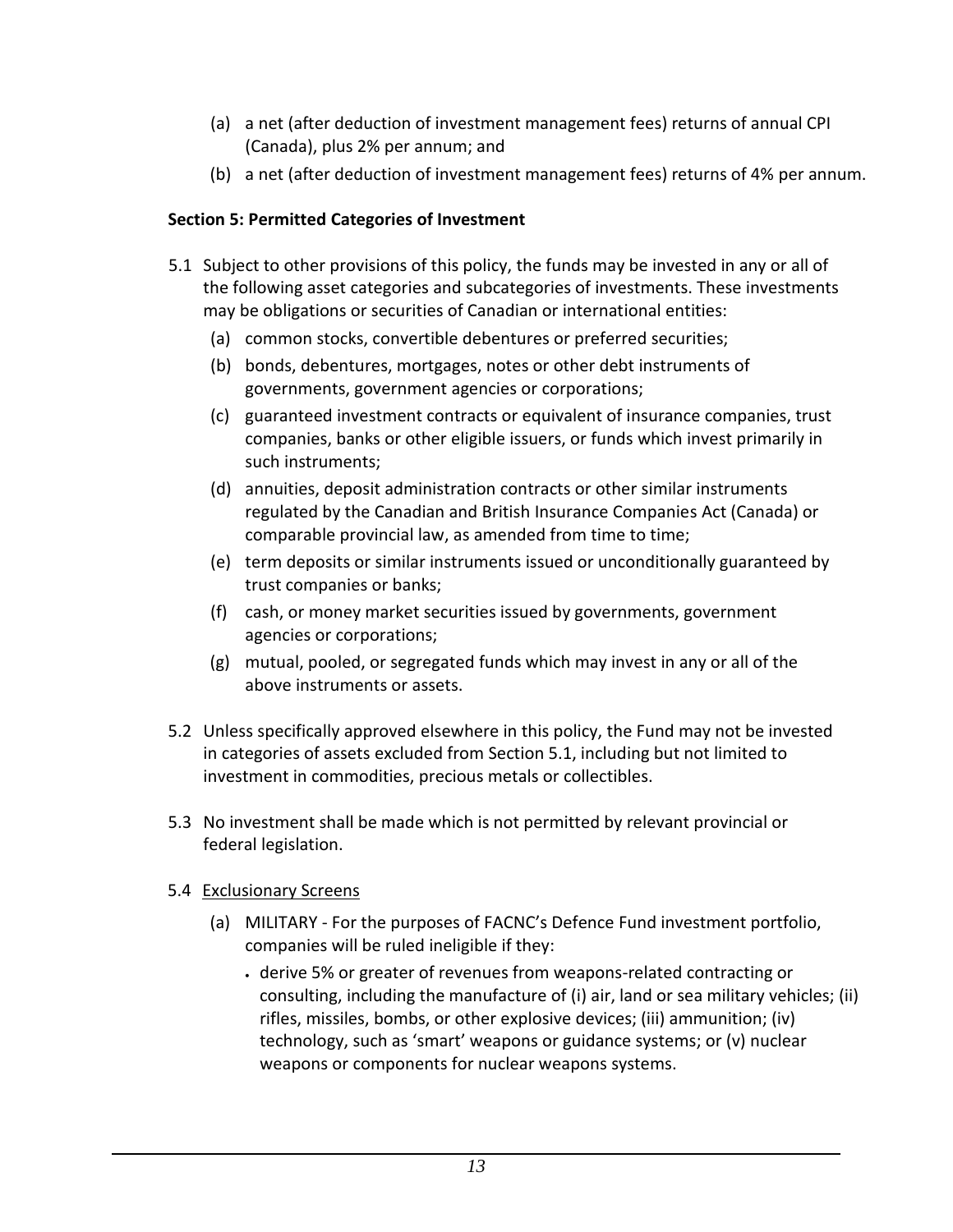(b) NUCLEAR POWER - FACNC's Defence Fund investment portfolio will not include companies that:

• generate electricity from nuclear fuels or have an interest in a nuclear power plant that is operating or under construction; or

• mine, process or enrich uranium, or are otherwise involved in the nuclear fuel cycle.

- (c) TOBACCO FACNC's Defence Fund investment portfolio will not include companies that:
	- derive revenues from the production of tobacco products or whose involvement in activities closely associated with the production of tobacco products represents 5% or greater of annual revenues. Tobacco products include cigarettes, cigars, pipes, chewing tobacco, snuff, and cigarette and pipe tobacco. Related activities include (but are not limited to) the manufacture of rolling papers, filters and packaging. Companies involved in the distribution and sale of tobacco and tobacco-related products remain eligible for the Fund.
- (d) QUALITATIVE SCREENS FACNC's Defence Fund investment portfolio's qualitative screens (products, business practices, international/human rights, environment, employee relations, diversity and community) exclude companies whose record on balance are negative in these areas. Accordingly, problems in one of these areas do not necessarily eliminate a company from eligibility. This analysis incorporates the best-of-sector approach, whereby a company's record is measured against those of its industry counterparts. The screen also seeks to include companies whose records in diversity and employee relations are positive.
- (e) PRODUCTS Within the context of its overall structure, FACNC's Defence Fund investment portfolio does not include companies that:
	- manufacture products that cause (or allegedly cause) permanent impairment, life-threatening or non-life-threatening injuries or illness.
- (f) BUSINESS PRACTICES FACNCs Defence Fund investment portfolio does not include companies:
	- that have paid recent fines/penalties as a result of questionable marketing or production practices; or
	- that have paid recent fines/penalties relating to price fixing, antitrust violations or consumer frauds.
- (g) INTERNATIONAL OPERATIONS/HUMAN RIGHTS In evaluating eligibility for investment, an analysis is done on the company's international operations based on its own merits. Implicit in this company-specific approach to international/human rights analysis is the realization that investment in less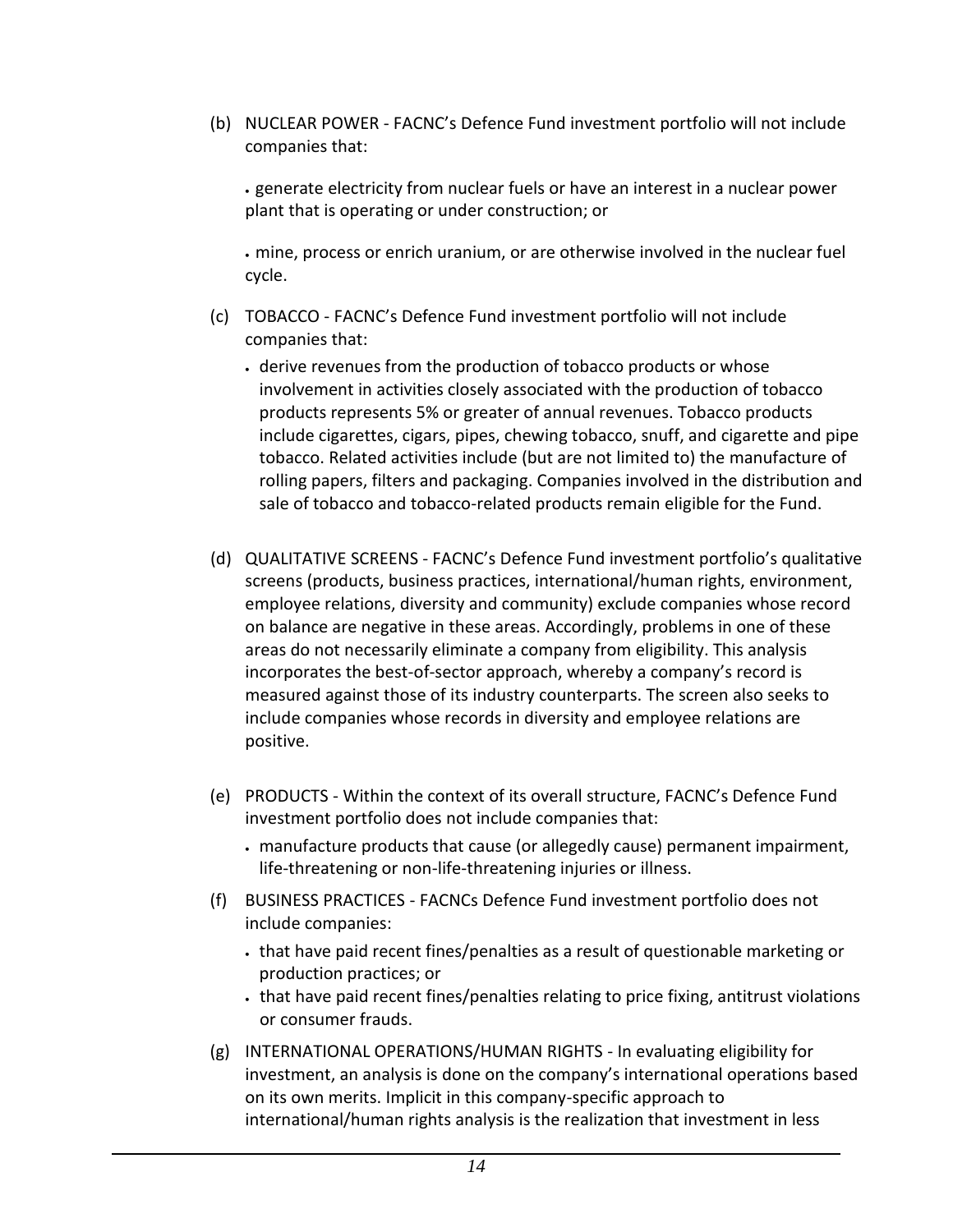developed economies can have either a positive or negative impact on the citizens of the host country. Investment can provide jobs and raise the standard of living in these countries, but it can also cause significant social and environmental damage. Accordingly, FACNC's Defence Fund investment portfolio does not include companies:

- whose operations in less developed countries have been the subject of significant controversies related to treatment of employees, degradation of the environment or relationships with indigenous peoples; or
- whose major suppliers have been cited for mistreating employees or using child or prison labour; or
- that operate in countries with repressive regimes.
- (h) ENVIRONMENT In measuring eligibility for FACNC's Defence Fund investment portfolio, a company's environmental performance record is measured on balance against those of its industry counterparts. Therefore, within this best-of-sector framework (and within the context of its overall performance), companies are not included that:
	- have poor environmental compliance records, including a history of fines or civil penalties as a result of transgressing federal or provincial environmental legislation; or
	- have recently been involved in major controversies with local environmental or community organizations involving some form of environmental degradation; or
	- manufacture or emit significant amounts of ozone-depleting chemicals or give rise to emissions that contribute significantly to global warming or the formation of acid rain; and
	- have no corresponding strengths in these areas.
- (i) EMPLOYEE RELATIONS In measuring eligibility for FACNC's Defence Fund investment portfolio, a company's employee relations performance is measured on balance against those of its industry counterparts. Therefore, within this best-of-sector framework (and within the context of its overall performance) those not included are companies:
	- with poor health and safety records; or
	- with records of violations, convictions or fines for unfair labour practices, and/or significant number of work stoppages; or
	- that do not provide a level of benefits to their employees that is comparable to industry counterparts (including share ownership opportunities, profitsharing programs or other participatory initiatives).

In determining eligibility for investment, FPSE also seeks to include companies that demonstrate a strong commitment to progressive employee relations, especially when compared to industry counterparts.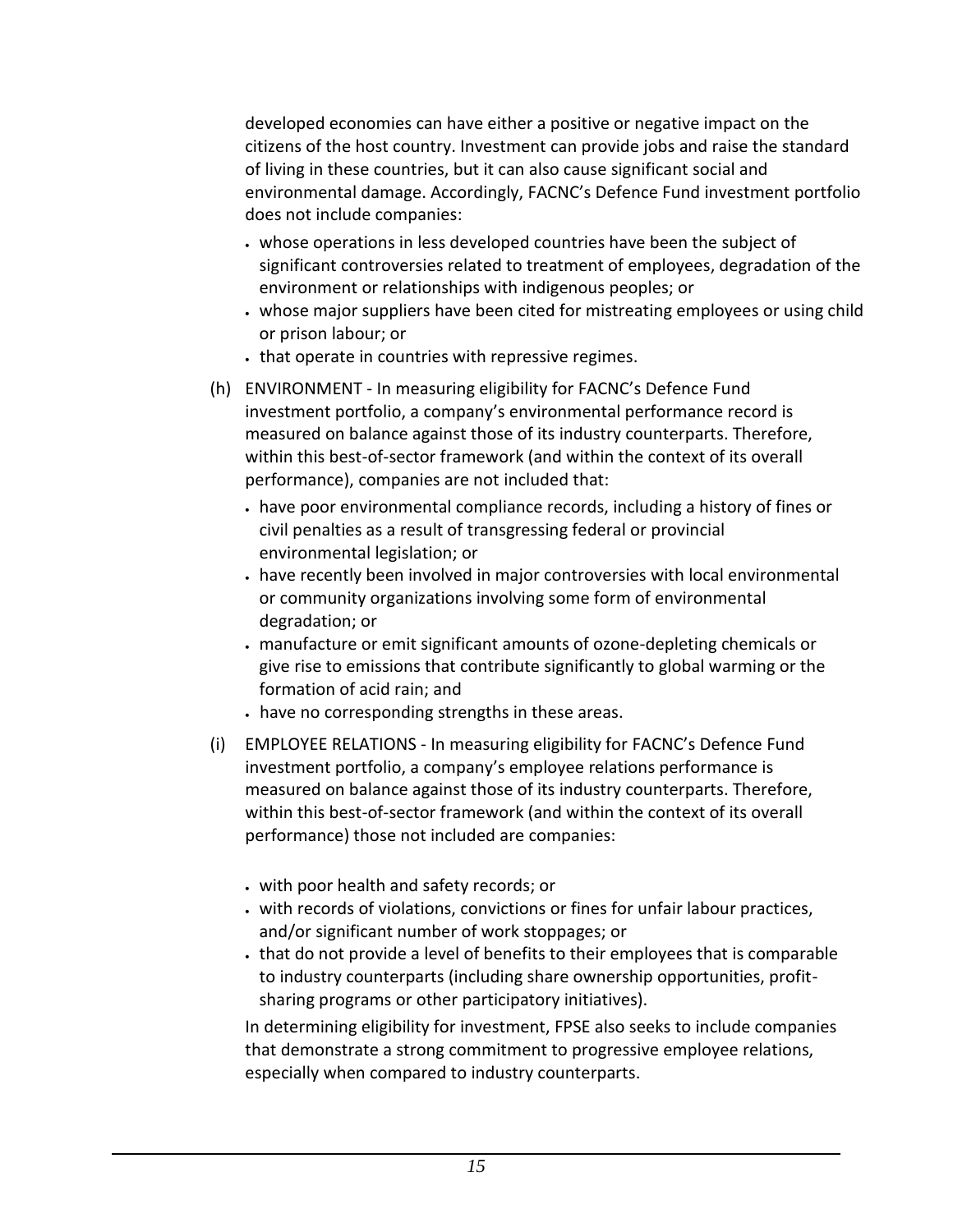- (j) DIVERSITY A company is excluded from eligibility for FACNC's Defence Fund investment portfolio under the following conditions:
	- it has no employment equity policy or programs in place to encourage the hiring and promotion of disadvantaged groups; and
	- there are no women within the ranks of senior management and it has 1,000 or more employees;
	- it does not include gay and lesbian employees in its employee benefit plans; or
	- it recently has been involved in major controversies involving its hiring and promotion record.

In determining eligibility for investment, FACNC also seeks to include companies that demonstrate a strong commitment to diversity in the workplace, especially when compared to industry counterparts.

- (k) COMMUNITY A company is excluded from eligibility for FACNC's Defence Fund investment portfolio under the following conditions:
	- it has paid fines or civil penalties, or has been involved in a major controversy, related to a community in which it operates; or
	- its relations with a community in which it operates have become strained due to recent plant closings or a general breach of its agreements with the community; or
	- it recently has been involved in a major controversy with aboriginal peoples and communities.

#### **Section 6: Degree of Risk and Diversification**

- 6.1 The investment objectives for the Fund have been reviewed with regard to the risk tolerance of FACNC and characteristics of the Fund. The primary observations are:
	- (a) The Defence Fund has been in existence since 1984 and it has been drawn on a few times during work stoppages. The future likelihood of strikes or lockouts cannot be predicted, but General Meetings may authorize expenditures from the Defence Fund for bargaining or campaigns in defence of the association, or postsecondary education system.
	- (b) The primary goal of the investments is to preserve, as much as possible, members' assets. It is not to make money, though a moderate return may come from those investments.
	- (b) In the event of a work stoppage it is likely that a substantial portion of the Fund will be dispersed to members. During windows of collective bargaining, it is important to consider liquidity.
- 6.2 In view of the purpose of the Fund and its current financial position, an average degree of risk in terms of short-term variability of returns, relative to a broad range of Canadian and international funds, will be accepted in the Fund's investments in pursuit of long-term returns.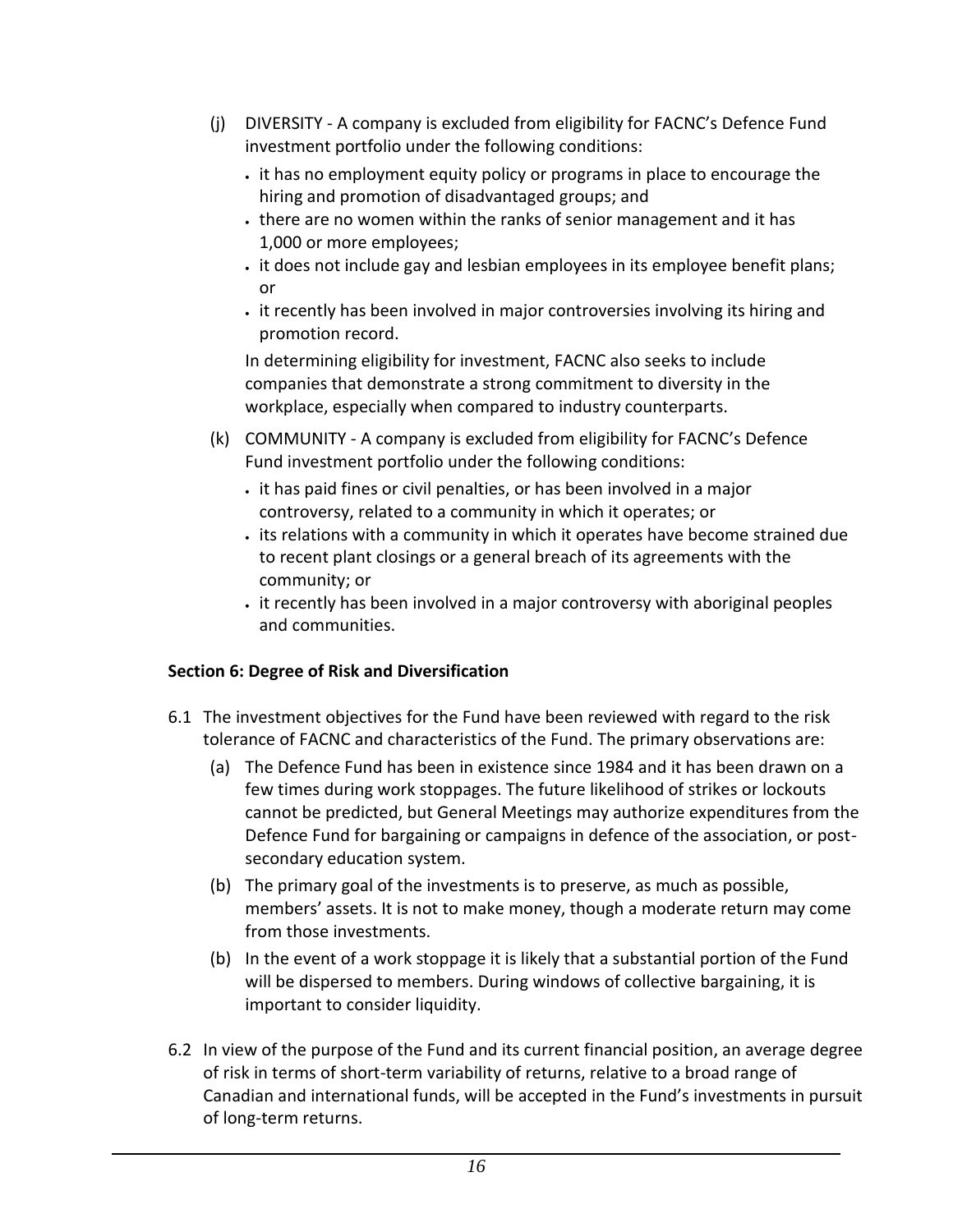6.3 Risk of price fluctuations within the asset classes and the uncertainty of future economic and investment conditions dictate prudent diversification through investment in asset classes whose expected return correlations provide overall risk reduction for the Fund.

#### **Section 7: Asset Allocation Guidelines**

7.1 In view of the foregoing considerations, the allocation of assets between fixed income and equity securities shall be maintained within the following structure, exclusive of the occurrence of a strike or lockout:

| Asset Class                                                                       | Range       | <b>Neutral Allocation</b> |  |  |
|-----------------------------------------------------------------------------------|-------------|---------------------------|--|--|
| Cash and equivalents 0%-20%                                                       |             | 10%                       |  |  |
| Fixed income                                                                      | 20%-50% 40% |                           |  |  |
| Common equities                                                                   | 30%-60% 50% |                           |  |  |
| * In times when significant withdrawals are anticipated, cash and equivalents may |             |                           |  |  |
| rise to 100%.                                                                     |             |                           |  |  |

- 7.2 Within each asset class, there will be a prudent level of diversification subject to the following limits, based on market value. International content for equities and bonds will be capped at 60% of the total value of the portfolio.
- 7.3 Equities: In respect of the total content of the Fund:
	- (a) Not more than 10% shall be invested in the common stock, preferred shares or equity issues of any one corporation.
	- (b) As regards total equity holdings:
		- (i) investments shall be diversified appropriately among industry groups with no industry representing more than 25% thereof in any case;
		- (ii) not more than 8% thereof shall be invested in small capitalization equities defined as having a total market capitalization less than \$200 million.
- 7.4 Fixed income (bonds): In respect of the total content of the Fund, the quality standards for bond investments shall be as follows:

| Debt RatingMaximum % of Total Portfolio |  |
|-----------------------------------------|--|
|                                         |  |
|                                         |  |

The above limits will be applied with some temporary latitude in the event of a downrating of security.

7.5 Short Term Paper: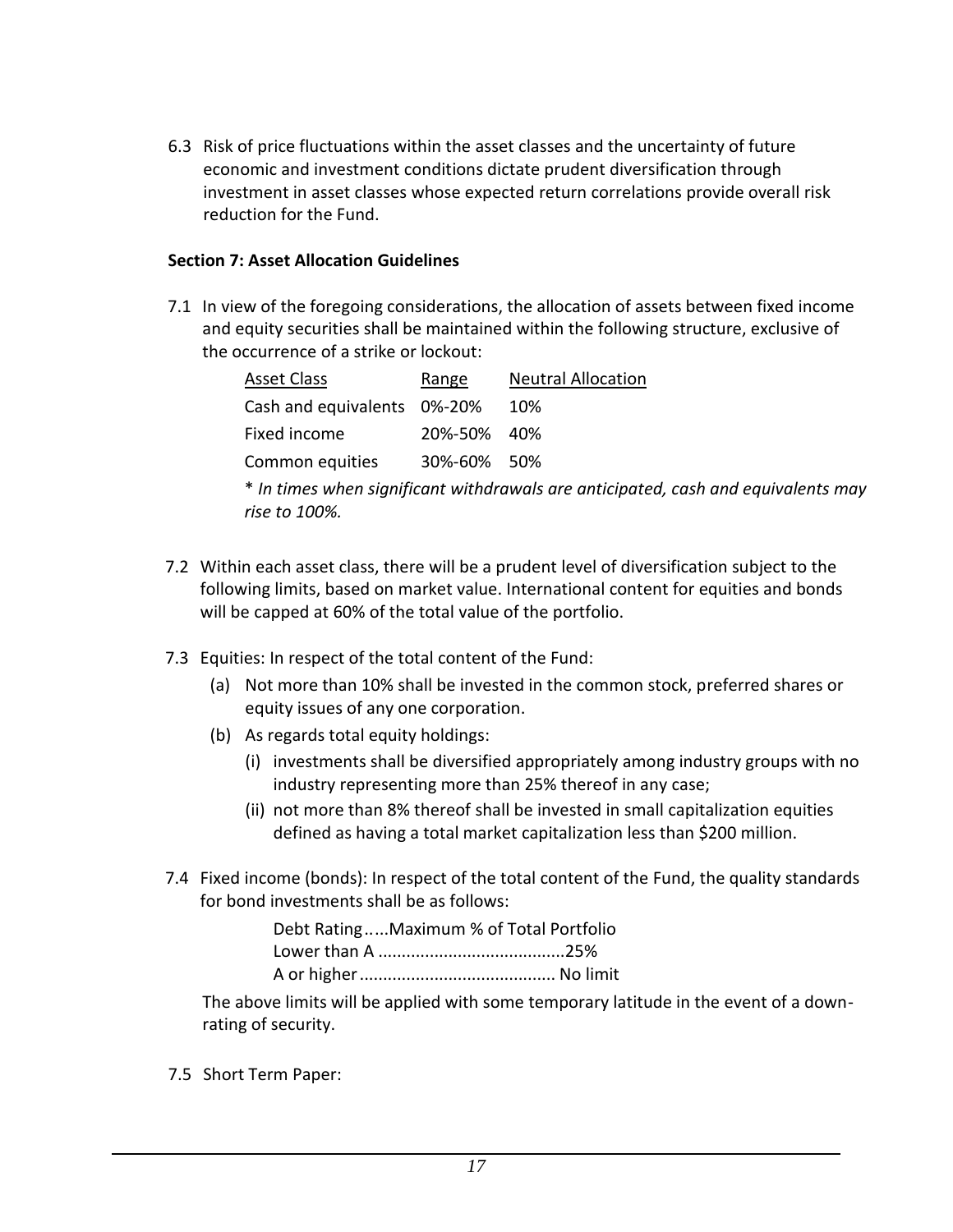Any short term portion of the Fund (or of an equity or debt portfolio) shall be invested in readily liquidated securities with a term to maturity (or in the case of floating rate securities, to interest rate re-establishment) of not more than one year, or held in cash.

7.6 Investments may be made in the above asset classes directly, or holding units of pooled, segregated or mutual funds investing in one or more asset classes. The Executive shall monitor, or cause to be monitored, the contents of the pooled fund portfolios for their degree of compliance with the foregoing expectations and may make or cause to be made such changes in their choice of pooled funds as are deemed appropriate to meet the objectives of this policy.

#### **Section 8: Valuation of Investments**

- 8.1 Investments in publicly traded securities shall be valued no less frequently than monthly at their market value.
- 8.2 Investments in pooled funds comprising publicly traded securities shall be valued according to the unit values published at least monthly by the pooled fund manager.
- 8.3 If a market valuation of the investment is not readily available, then a fair value shall be determined by the manager. For each such non-traded investment, an estimate of fair value shall be supplied to the Fund custodian not less frequently than quarterly. In all cases, the methodology should be consistently applied over time.

#### **Section 9: Investment Manager/Advisor Structure**

- 9.1 Competent external professional investment manager(s) or advisor(s) shall be appointed by the Executive, when satisfied as to their suitability and competence to act as agents for the Fund. The Executive shall also make any manager changes, from time to time, as are deemed to be in the best interests of the Fund and the membership. To be considered for appointment, an investment manager should have a suitable investment approach, demonstrated financial stability, low turnover of personnel, capacity to undertake the account, performance record of at least two years, and relevant experience and expertise.
- 9.2 All of the foregoing is subject to compliance at all times with investment restrictions required by law.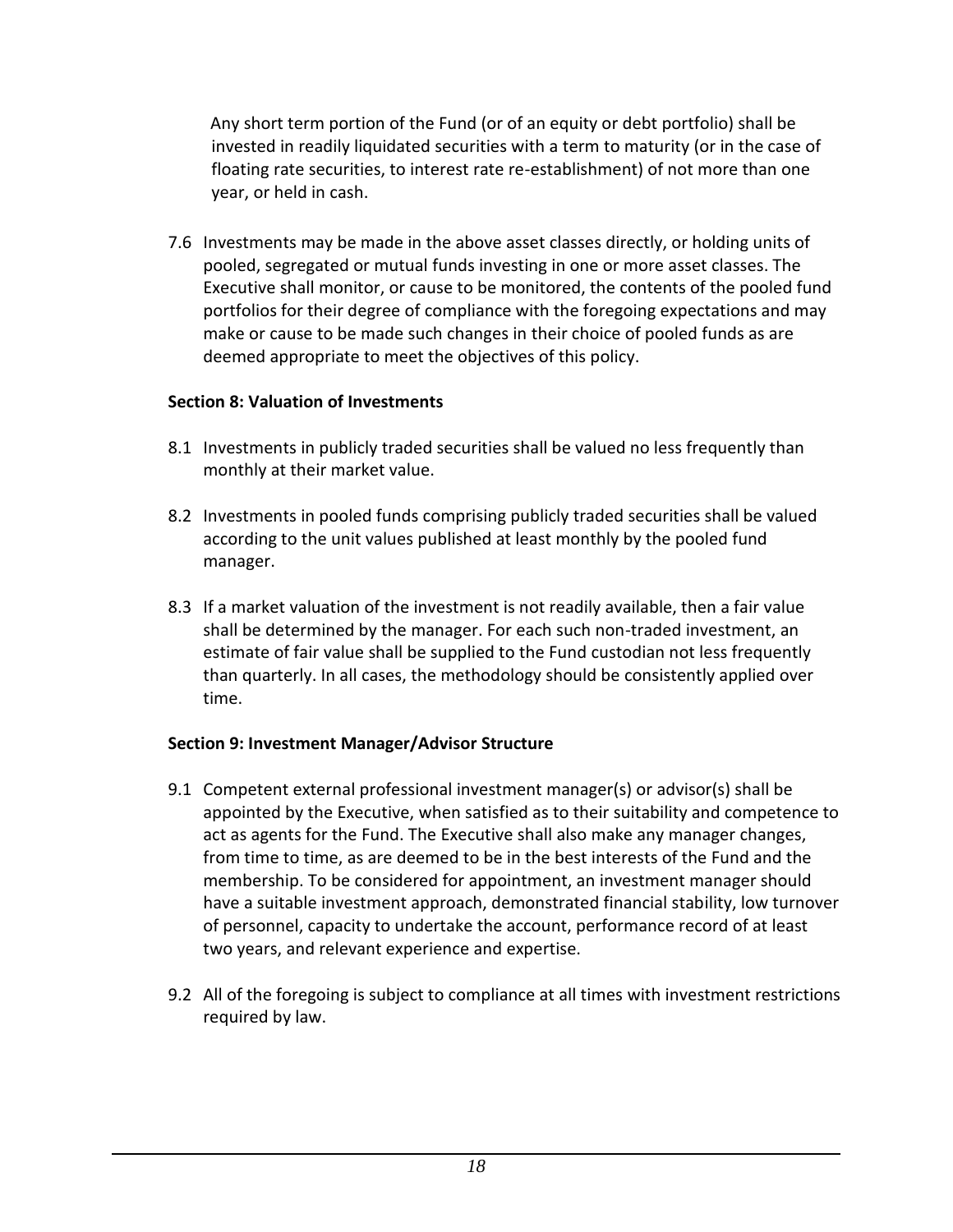#### **Section 10: Conflicts of Interest**

- 10.1 A conflict of interest, whether actual or perceived, is defined for the purposes of this policy as any event in which a participating company, Presidents' Council, an employee of a participating company, any manager or delegate, the custodian or any party directly related to any of the foregoing, may benefit materially from knowledge of, participation in, or by virtue of, an investment decision on holding of the Fund.
- 10.2 Should a conflict of interest arise, the party in the actual or perceived conflict, or any person who becomes aware of a conflict of interest situation, shall immediately disclose the conflict to the FACNC Executive. Any such party will thereafter abstain from decision making with respect to the area of conflict, and a written record of the conflict will be maintained by the Executive.
- 10.3 No part of the Fund shall be loaned to any participating company, employee of a participating company or any Executive member, or any legal person owned or controlled by any of the aforementioned.
- 10.4 The Executive shall satisfy themselves that appropriate policy regarding conflicts of interest exists and is followed by any manager appointed by FACNC

#### **Section 11: Monitoring**

- 11.1 The FACNC Executive shall meet annually to:
	- (a) review the assets and net cash flow of the Fund;
	- (b) review the current economic outlook and investment plans of the manager;
	- (c) review the current asset mix of the Fund, and subject to Section 14.2(1), take any action necessary to ensure compliance with this policy; and
	- (d) receive and consider statistics on the investment performance of the Fund.
- 11.2 The Executive shall monitor the performance of each manager. Such monitoring shall include, but not be limited to, semi-annual meetings and ongoing evaluation of performance relative to standards appropriate to the manager's mandate.

#### **Section 12: Loans and Borrowing**

- 12.1 No part of the Fund shall be loaned to any person, partnership or association as stated in Section 10.3 except as may be deemed permissible by the Executive.
- 12.2 Neither the Executive nor the manager may pledge, hypothecate, or otherwise encumber, in any way, the assets of the Fund, except to the extent that temporary overdrafts occur in the normal course of business.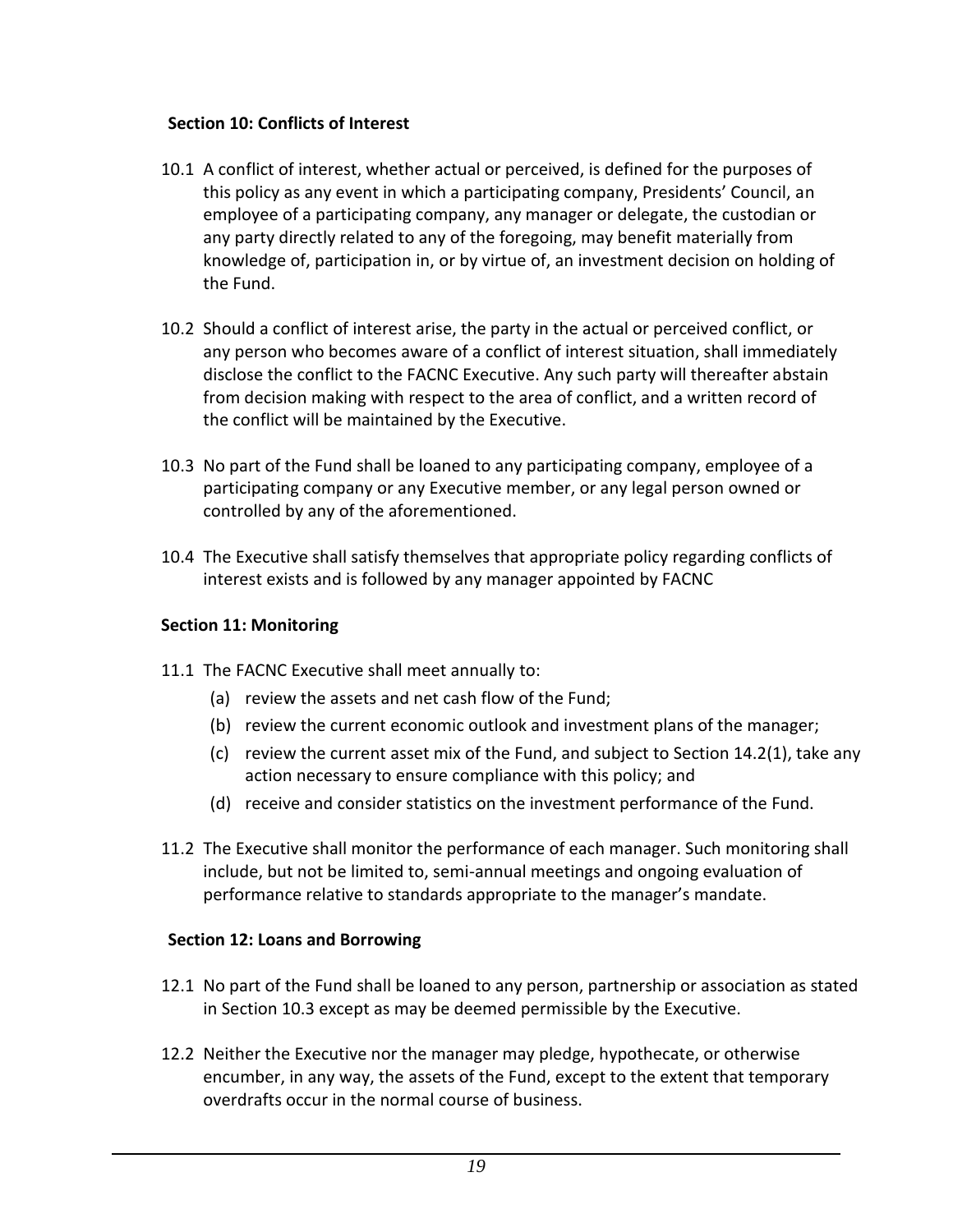12.3 The Executive shall not borrow on behalf of the Fund except to a limited and temporary extent for the timely payment of Fund benefits or administrative costs.

#### **Section 13: Voting Rights**

- 13.1 The responsibility for exercising and directing voting rights acquired through Fund investments shall normally be delegated to the manager, who shall at all times act prudently and in the best interest of the Fund and its beneficiaries.
- 13.2 The Executive reserves the right to direct, or override, the voting decision of the manager, if in its view such action is in the best interest of the Fund and its beneficiaries. If they intend to do so, they shall inform the manager in writing within a reasonable period of time.
- 13.3 It is recognized that the above constraints and policy on voting rights are not enforceable to the extent that the Fund is invested in pooled funds.

#### **Section 14: Policy Review**

- 14.1 This policy shall be reviewed by the Executive at least annually, but otherwise whenever a major change is necessary. Such review may be caused by:
	- (a) a significant depletion of the Fund through a work stoppage;
	- (b) significant revisions to the expected long-term trade-off between risk and reward on key asset classes, normally dependent upon basic economic/political/social factors;
	- (c) shortcomings of the policy that emerge in its practical application or substantive modifications that are recommended to the Executive by the manager.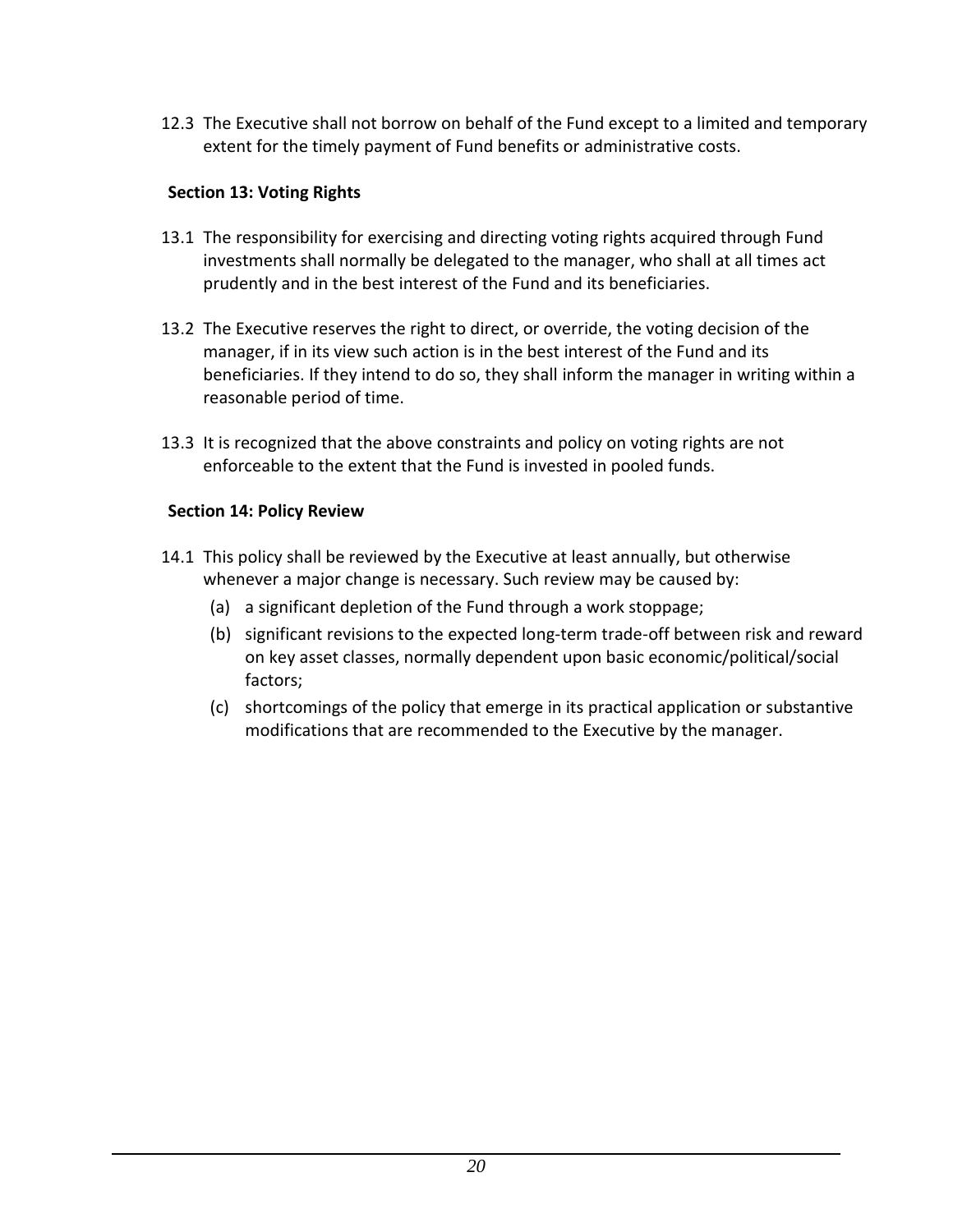### **B.1 ADMINISTRATION**

#### Issue: Administration Expansion 75-04-09

That the administration create new positions where absolutely necessary, but continue as much as possible to rely upon faculty for providing administrative responsibilities and for undertaking various responsibilities. Faculty members undertaking additional responsibilities are to receive a reduced teaching load.

#### Issue: Administration Organizational Structure 94-02-16

That the Faculty Association wants a reporting relationship with administrators who have knowledge of and experience in the classroom, and direct understanding of the disciplines within their administrative unit;

That the Faculty Association supports an organizational structure that is based on small, coherent, educationally similar, academic units;

That the Faculty Association strongly recommends regular evaluation of CNC's organizational structure;

That the Faculty Association supports the proposal to have regional managers report to the VP Academic.

### Issue: Faculty representation on Harassment Committee 94-09-28

That the Faculty Association decline the College's offer to have us appoint three representatives to the College Harassment Committee based on the principle that faculty should not sit in judgement on other faculty.

### Issue: Harassment Policy Review 94-09-28

That the Faculty Association will approach the College and offer to participate on a committee to review and make changes to harassment policy.

### Issue: Non-Confidence in President 2006-03-25

Resolution of the General Meeting of the Faculty Association of the College of New Caledonia March 25, 2006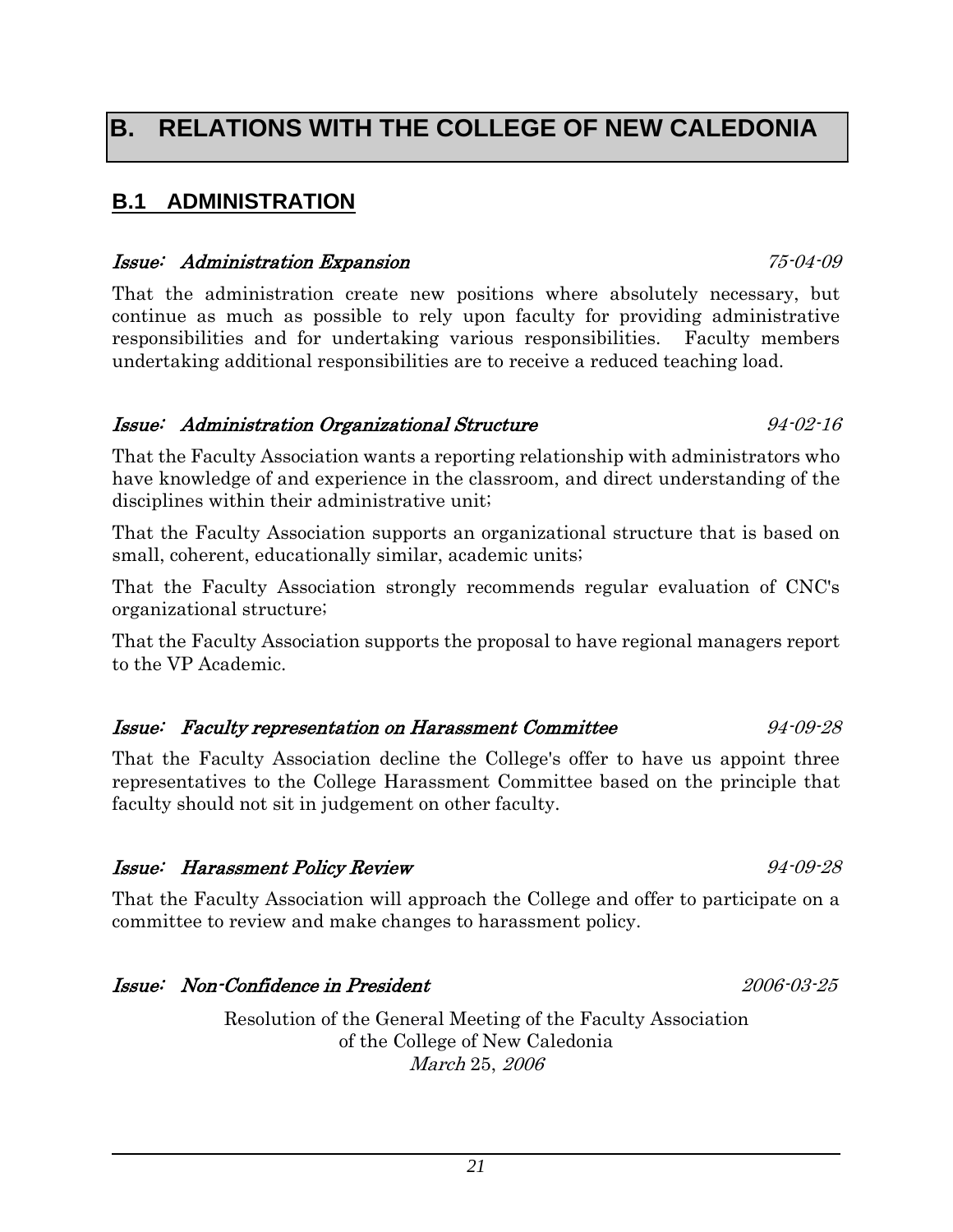Whereas the College of New Caledonia plays an important role in the communities of the Central and Northern Interior in providing a wide range of education and training programs, and that this education and training is a key factor in the social, economic and cultural development of this region, and in meeting the acute skills shortage that looms over the province;

Whereas the College of New Caledonia has been facing a number of challenges in the last several years, and will be facing new ones in the years to come;

Whereas effective leadership of the College is crucial in meeting and overcoming these challenges and ensuring that the College's commitments to its students, instructors, and staff and to the communities of this region are fulfilled;

Whereas the current President of the College has not fulfilled the leadership role he is responsible for carrying out and is, in fact, damaging the image of the College and aggravating downward trends in enrollment, as well as advocating courses of action that undermine its comprehensive nature and its ability to meet the education and training needs of the region;

Whereas the Faculty Association has made a concerted effort to work with the current President and has given him more than ample time to correct his leadership shortcomings, but to no avail;

Therefore be it resolved that the Faculty Association of the College of New Caledonia expresses its non-confidence in the leadership of the current President of CNC, Ralph Troschke.

Issue: Motion of Non-Confidence in the CNC Board, President 2008-05-10 and Administration

Motion of Non-Confidence in the CNC Board, President and Administration

#### Passed by Faculty Association of the College of New Caledonia Annual General Meeting, May 2008

Whereas the College of New Caledonia (CNC) is a comprehensive community college that offers a diverse range of programming within its region, and

Whereas the CNC board of directors, president and administration have failed to support the college and community that CNC serves through their actions of suspending or cancelling programmes and disciplines, and

Whereas these unnecessary suspensions and programme cuts have threatened to destroy the institutional integrity and very purpose of the College, and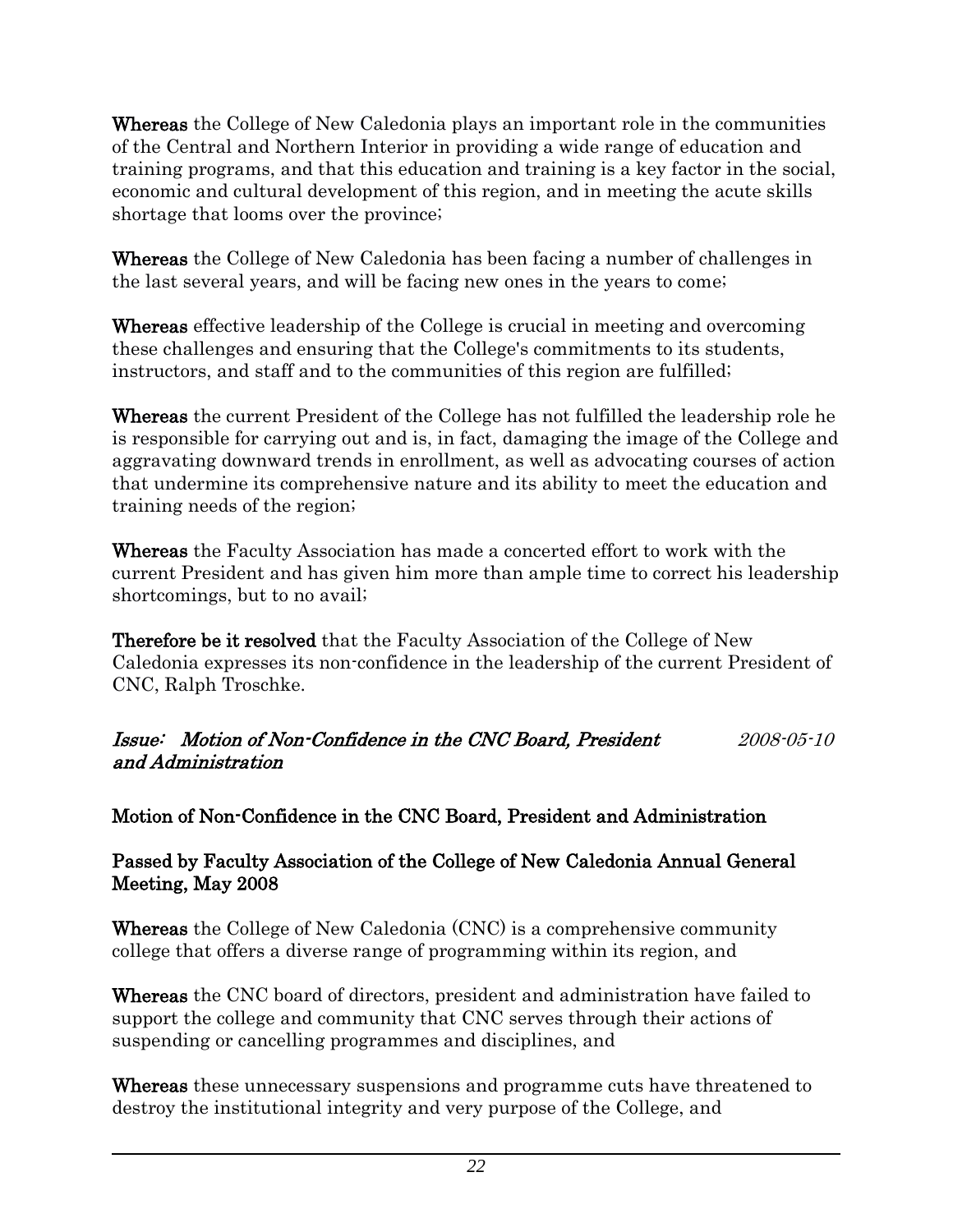Whereas the CNC board of directors, president and administration have not acted upon the sincere suggestions and reasonable alternatives provided by the various stakeholders in the college community, and

Whereas the decisions of the CNC board of directors, president and administration have brought shame and disrepute to the College's reputation,

Therefore be it resolved that the Faculty of the College of New Caledonia (FACNC) has no confidence in the CNC board of directors, president and administration, and

Be it further resolved that the FACNC shall continue to support the comprehensive nature of our community college and to advocate for the re-instatement of suspended or cancelled programmes and courses through whatever means available, including but not limited to, encouraging review by the Education Council of CNC (with use of the legal precedent in the VCC case if necessary), further seeking community input, and lobbying all levels of government in support of CNC.

### **B.2 BOARD**

#### Issue: Representation on College Council 74-04-26

That the Faculty Association President or his/her designate be the Faculty Association non-voting representative on College Council.

#### Issue: Representation on College Council 74-06-10

That the representative of the Faculty Association [on the College Board] be granted discretionary powers to act on his/her own except on matters where the views of the Faculty Association are elicited. At such time, the Faculty Association representative will consult with the membership at a meeting.

### Issue: Representation on College Board 75-10-03

That the Association representative on College Board be designated to carry and receive all official communications between Board and Association;

That the Association representative on Board be allowed to relay all in camera information to the Association pertaining to creation or abolition of all positions or alteration of administrative structure.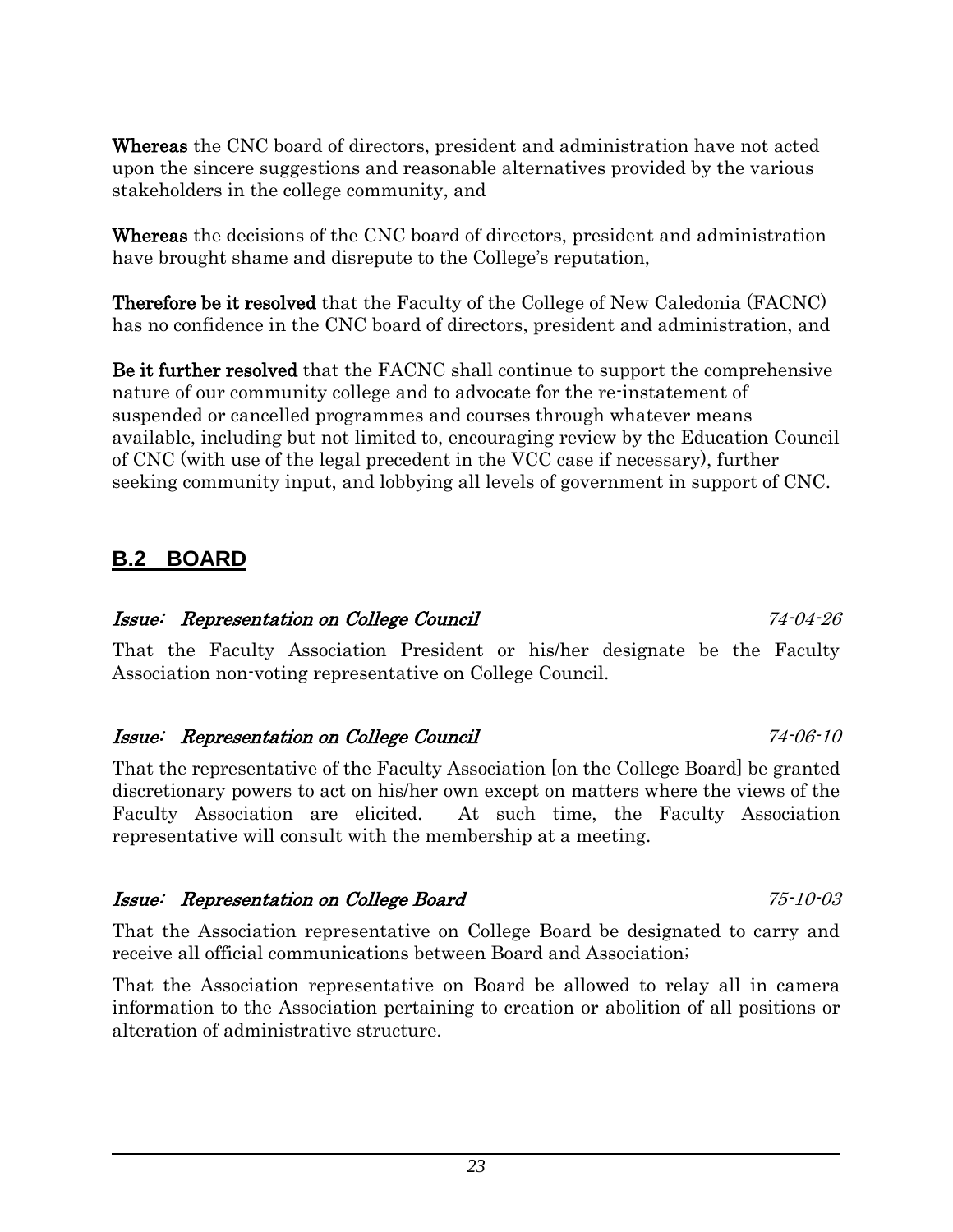### Issue: Class visitations by College Council 77-11-18

That the Faculty Association provide an on-going policy of opening classes to visitation by Board members.

#### Issue: Board Representative 93-05-01

That the Past Person be the official Faculty Association delegate (representative) to the College Board.

### Issue: Faculty Representation on College Board 94-09-28

That the Faculty Association continue to have executive representation at the College Board in addition to the elected faculty Board representatives.

#### Issue: Non-Confidence in the President of CNC 2006-04-29

To reaffirm the faculty's non-confidence in the President of CNC, RT, and to give the CNC Faculty Association Executive with the direction to move forward.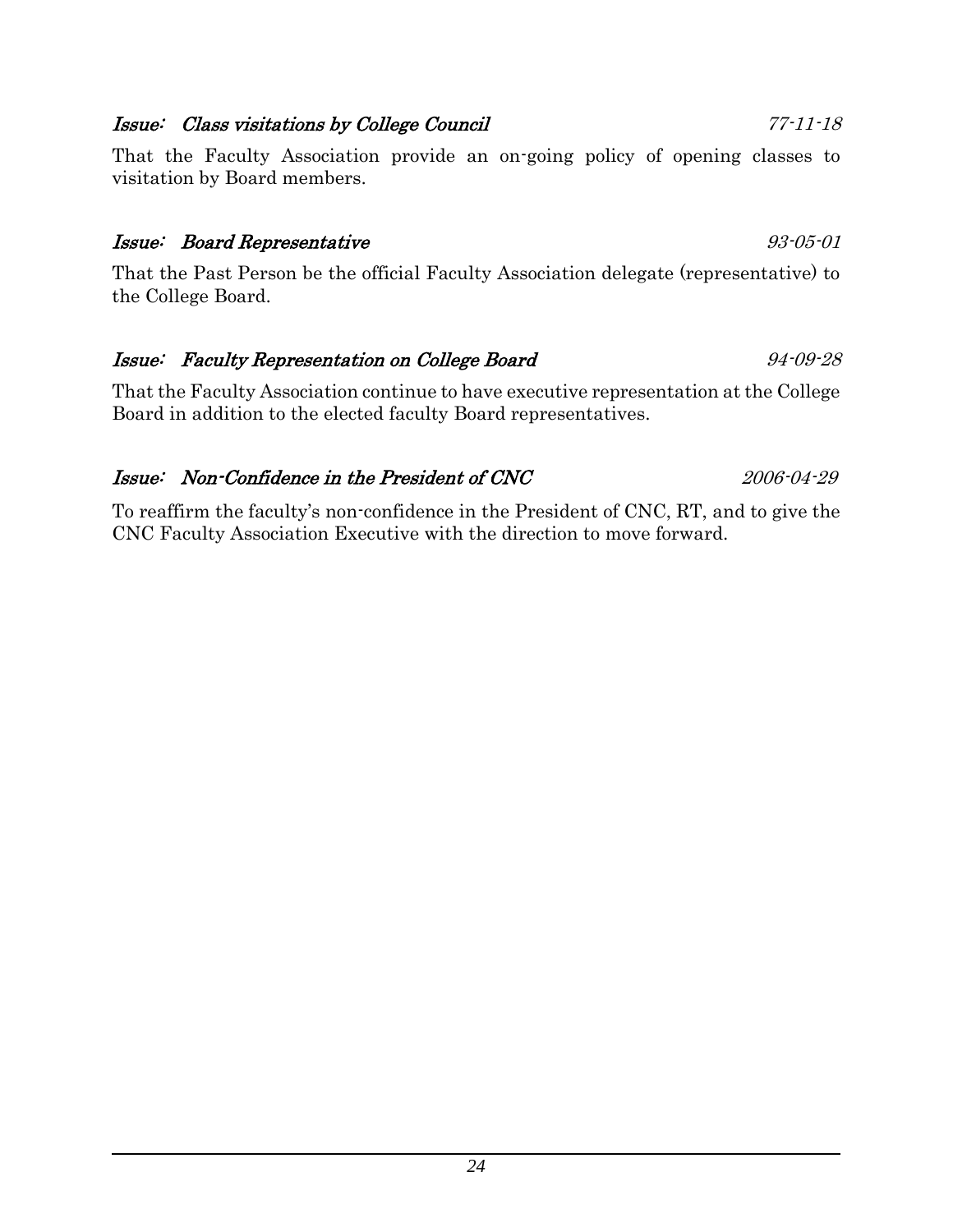### **B.3 GENERAL**

#### Issue: Distribution of information to students 69-12-05

That information from the administration, or the faculty, that is not directly related to the operation of the College, be distributed at the discretion of the faculty member.

#### Issue: Mid-term break 73-02-23

That the Faculty Association endorse in principle a mid-term break.

#### Issue: Qualifications in College calendar 75-01-22

That each faculty member's appropriate qualifications be added to the calendar list.

#### Issue: Office space  $76-04-21$

That the Association recommends that classrooms be reserved for their original purpose and not be alienated by use which is secondary to the teaching function of the College. The Association recommends a limit of two faculty members in each office be recognized and enforced by those who allocate faculty office space.

#### Issue: Clean Air Building 91-05-11

That the College be declared a "clean air building", and that such regulations as are necessary be introduced and enforced by the College.

#### Issue: Classroom Space 91-09-28

That the President of the Faculty Association convey to the College Board and Administration the membership's opposition to regular scheduled classes being moved to alternate facilities to accommodate the use of classrooms by outside organizations for Continuing Education offerings or any revenue generating activities of the College.

#### Issue: Employee and Family Assistance Program 92-04-25

That the Faculty Association bargaining unit participate in the Employee and Family Assistance Program as proposed by the Committee of Common Concerns;

That participation in the EFAP be subjected to an annual review and a report be brought back to the membership;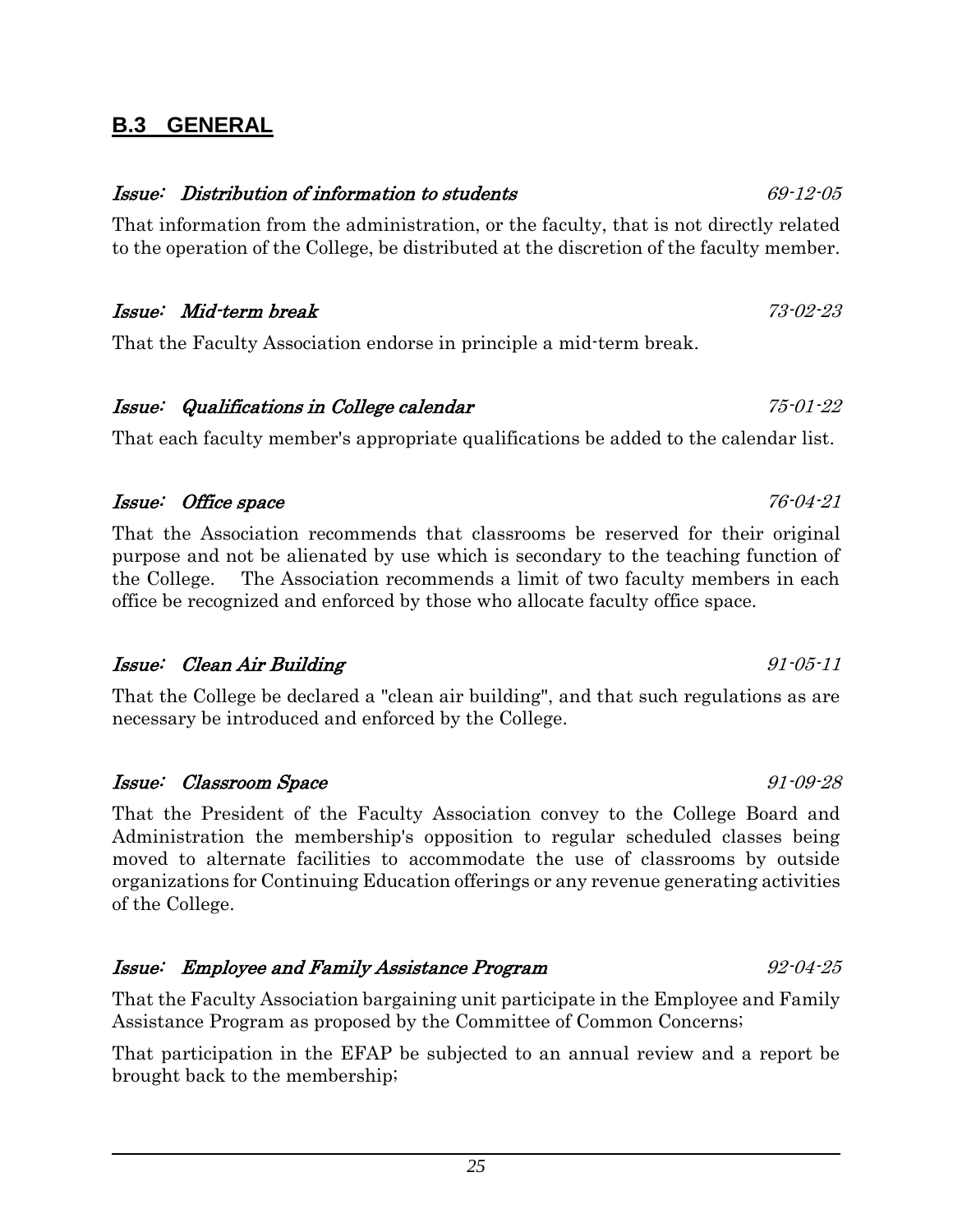That the Faculty Association assess each member of the bargaining unit each month an amount equal to 50% of the per employee cost of the Employee and Family Assistance Program to be remitted as the employee's contribution to the proposed Employee and Family Assistance Program.

#### Issue: Open House 93-12-11

That the Faculty Association participate in Open House, but not contribute financially.

#### Issue: Acquisition of the North Cariboo Community Skills Centre 2000-03-30

That the letter of Agreement regarding the "Acquisition of the North Cariboo Community Skills Centre" be approved in principle.

#### Issue: Retention and Safety 2002-09-24

That the council send a letter to Terry outlining concerns regarding the lack of information contact at the front door and the automated answering system in terms of both retention and safety.

### Issue: Safety 2002-09-24

That the council asks the College to bring in the fire marshal to check on the student capacity in classrooms.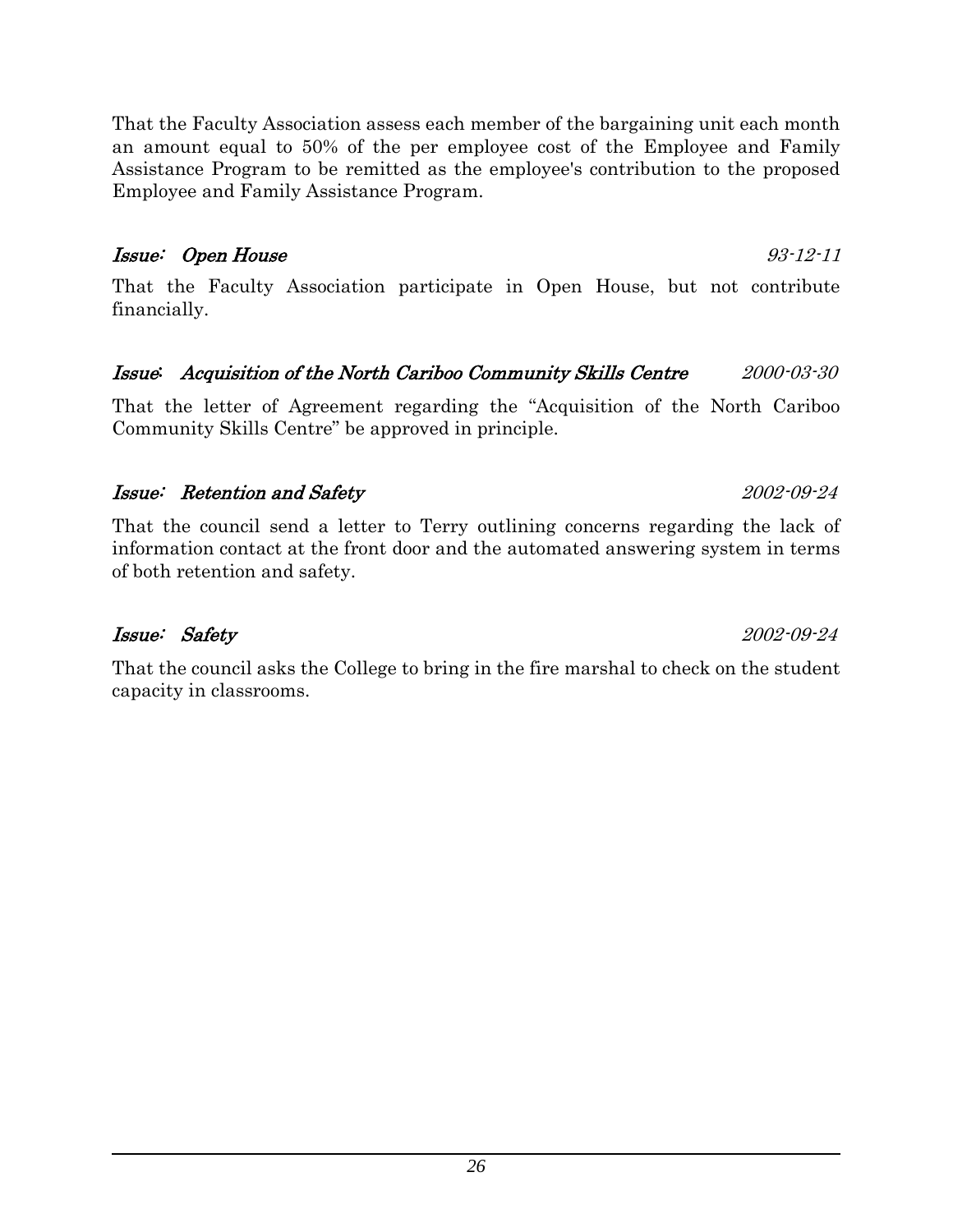## **C. BARGAINING/LABOUR RELATIONS**

#### Issue: Merit increases 71-01-25

That increases [in salary] should be automatic experience steps rather than merit.

### Issue: Collective bargaining 71-11-03

That the Faculty Association go on record as opposing arbitrary limitations of free collective bargaining by the Minister of Education.

#### Issue: Negotiations powers 78-01-14

That the Negotiating Committee be authorized to make changes to the contract proposal during negotiations with College Board and to conclude memoranda of agreement with College Board; such changes to the contract proposal and memoranda of agreement must be ratified by the membership of the Faculty Association.

#### Issue: Collective bargaining 78-11-09

That the Faculty Association supports the concept of local bargaining.

#### Issue: Admin selection 79-01-29

That the following procedure be adopted as a minimally acceptable procedure for the implementation of article 16.1.2 of the Collective Agreement with respect to candidates brought to the College for interviews:

- 1. All faculty in the appropriate administrative unit will have access to the letter of application and the resume of each candidate. The Personnel Officer will supervise faculty perusal of this material. This material will be made available three days before the interview takes place.
- 2. The 4-member committee will have access to the complete file of each candidate, under supervision of the Personnel Officer. These materials will be available before the interview takes place.
- 3. The Personnel Officer will schedule all interviews, but will not be present during any faculty interviews or deliberations. There will be a break of at least fifteen minutes between interviews.
- 4. The 4-member committee will receive at least three days' notice of the dates of arrival of candidates for the interviews.
- 5. In consultation with the committee, the Personnel Officer will schedule interviews for the committee. At the request of the committee, the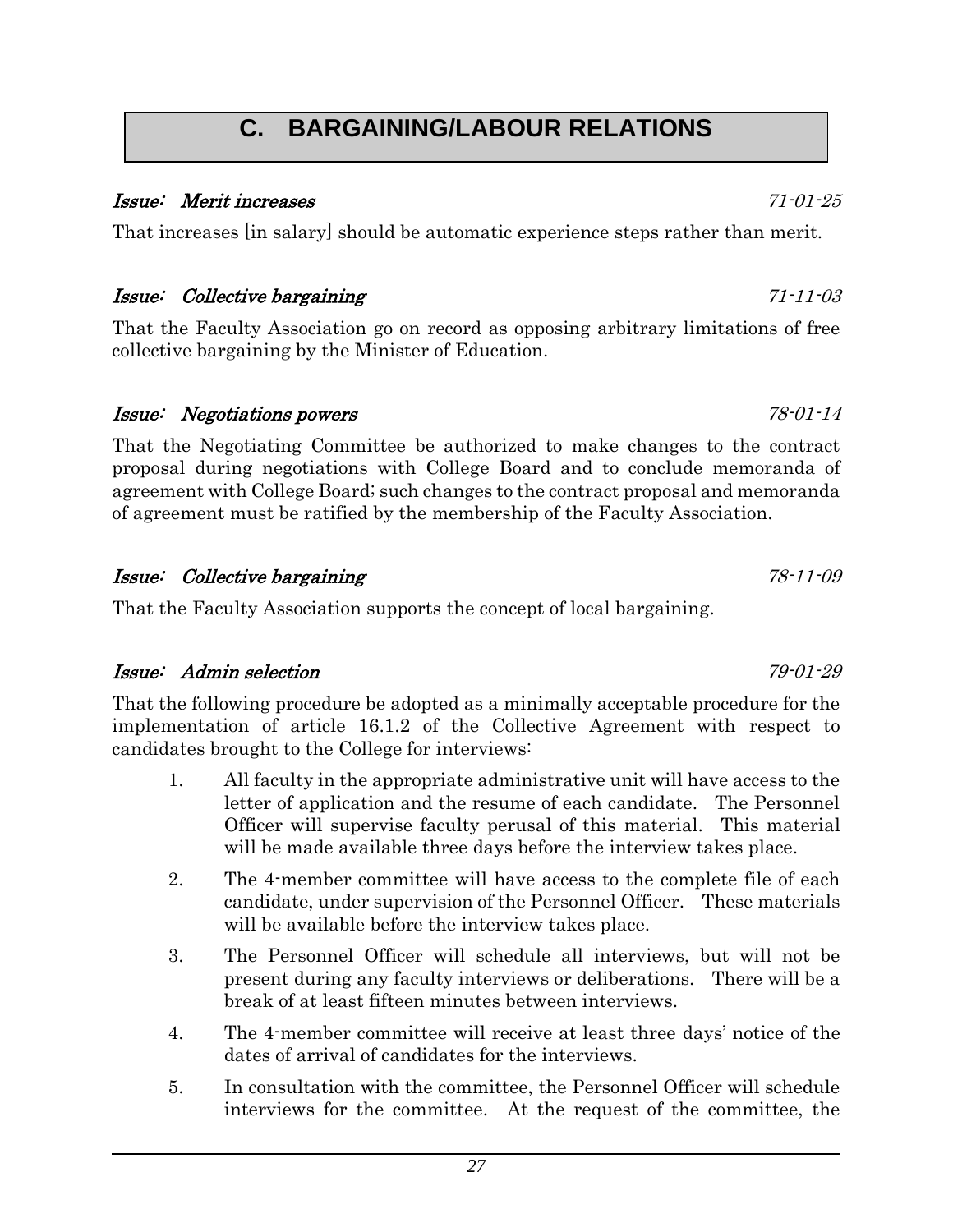Personnel Officer will schedule meetings between the candidates and any interested faculty in the appropriate administrative unit.

6. The committee will have 24 hours to deliberate and report to the Principal.

#### Issue: Picket lines 81-02-23

That it is the policy of the Faculty Association of the College of New Caledonia that legal picket lines be respected by all members of the union. If members decide to respect such lines they are protected by Article 2.7 of the Collective Agreement.

#### Issue: Government inquiry 84-09-26

That the Faculty Association formally requests that the government establish an independent inquiry into the labour/management relations at the College. The Faculty Association pledges its full cooperation in any such inquiry.

### Issue: C-IEA Coordinated Bargaining 87-11-14

That the Faculty Association endorse the Coordinated Bargaining Conference's recommendations to President's Council.

#### Issue: C-IEA Pattern Bargaining 90-02-10

That the FACNC endorses a formal process of C-IEA Pattern Bargaining;

That the FACNC endorses the commencement of formal C-IEA Pattern Bargaining (to begin June 4, 1990, or soon thereafter) and urges all other C-IEA Locals to endorse the same;

That the FACNC endorses a form of Coalition Bargaining in C-IEA and urges other C-IEA Locals to endorse the same;

That the FACNC recommend to C-IEA the development of a C-IEA Bargaining Council arrangement, Councils established through written, legal agreement among participating C-IEA Locals;

That the FACNC participate in C-IEA Coalition Bargaining and in C-IEA Bargaining Councils; the timing of such participation to be dictated by the Faculty Association Collective Agreement expiry date;

That the FACNC endorses a process of deliberation wherein C-IEA assesses the means and desirability of establishing a provincial Master Collective Agreement for C-IEA Locals.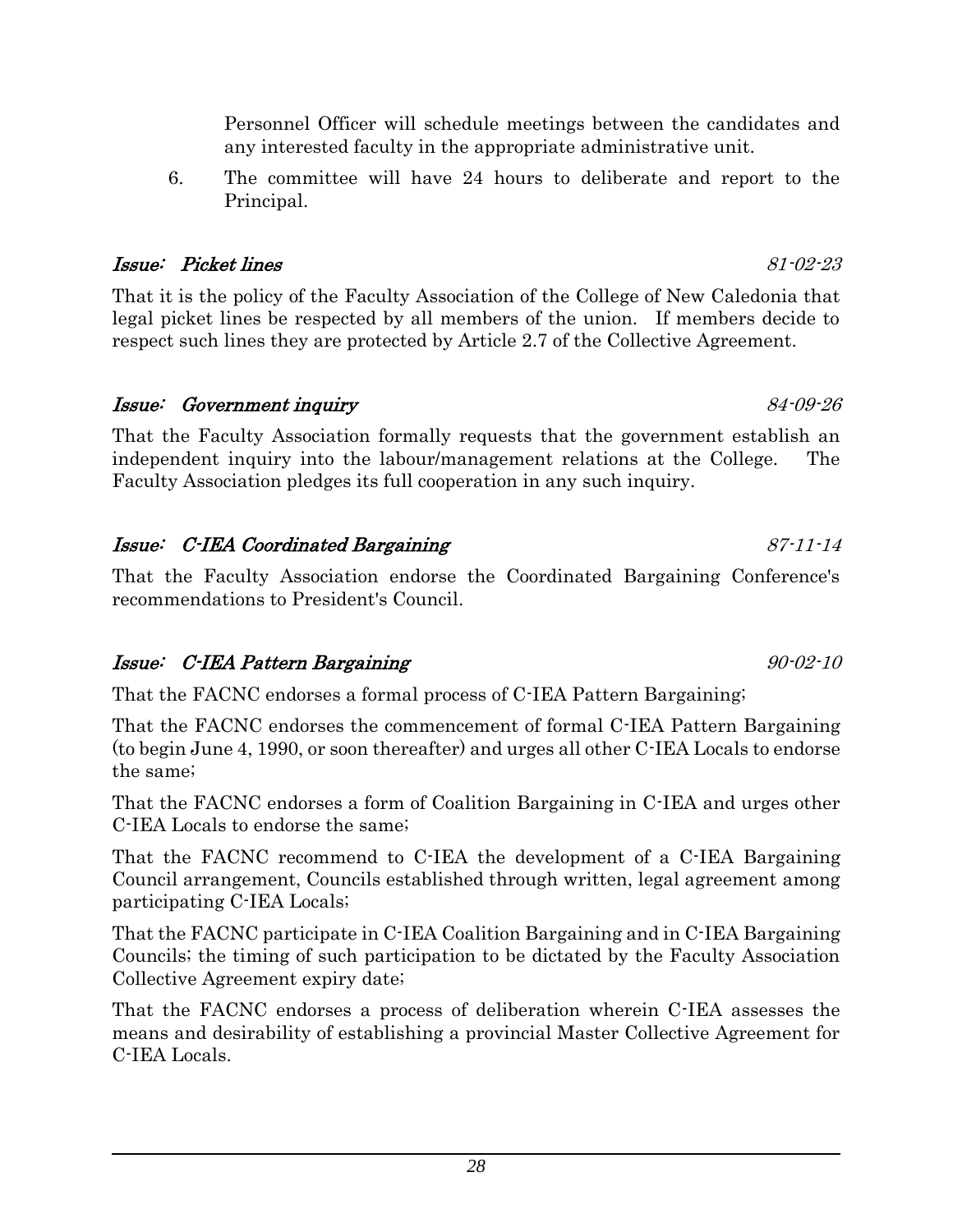#### Issue: Bargaining Council 91-11-23

That the Faculty Association Executive of the College of New Caledonia enter a bargaining council for the 1992 round of bargaining in accordance with the Presidents' Council of C-IEA resolution of September 22, 1991, subject to ratification by the CNC membership and that the negotiators attend the council with job security for all faculty as a major concern.

Issue: Bargaining Council 92-01-12

That the Faculty Association of CNC join the Provincial Bargaining Council.

### Issue: Contract end-date 92-04-25

That it is strongly suggested to the Bargaining Committee that the contract end date be between September 30 and January 31.

#### Issue: Letter of Agreement on Seniority 98-05-27

That the Executive authorize the language of the Letter of Agreement on Seniority.

#### Issue: Disability Plan 2001-11-27

That the Faculty Association join the new disability plan effective April 2, 2002.

## Issue: Calculation of Seniority 2002-02-14

That the FA adopt the policy regarding calculation of seniority as presented in the memo dated 04/02/02

#### Issue: Bargaining 2011-01-25

That FACNC take active steps to engage the membership regarding bargaining.

#### Issue: Bargaining 2011-03-01

That the negotiating team call for a strike vote when they think it is necessary (a vote to take a strike vote).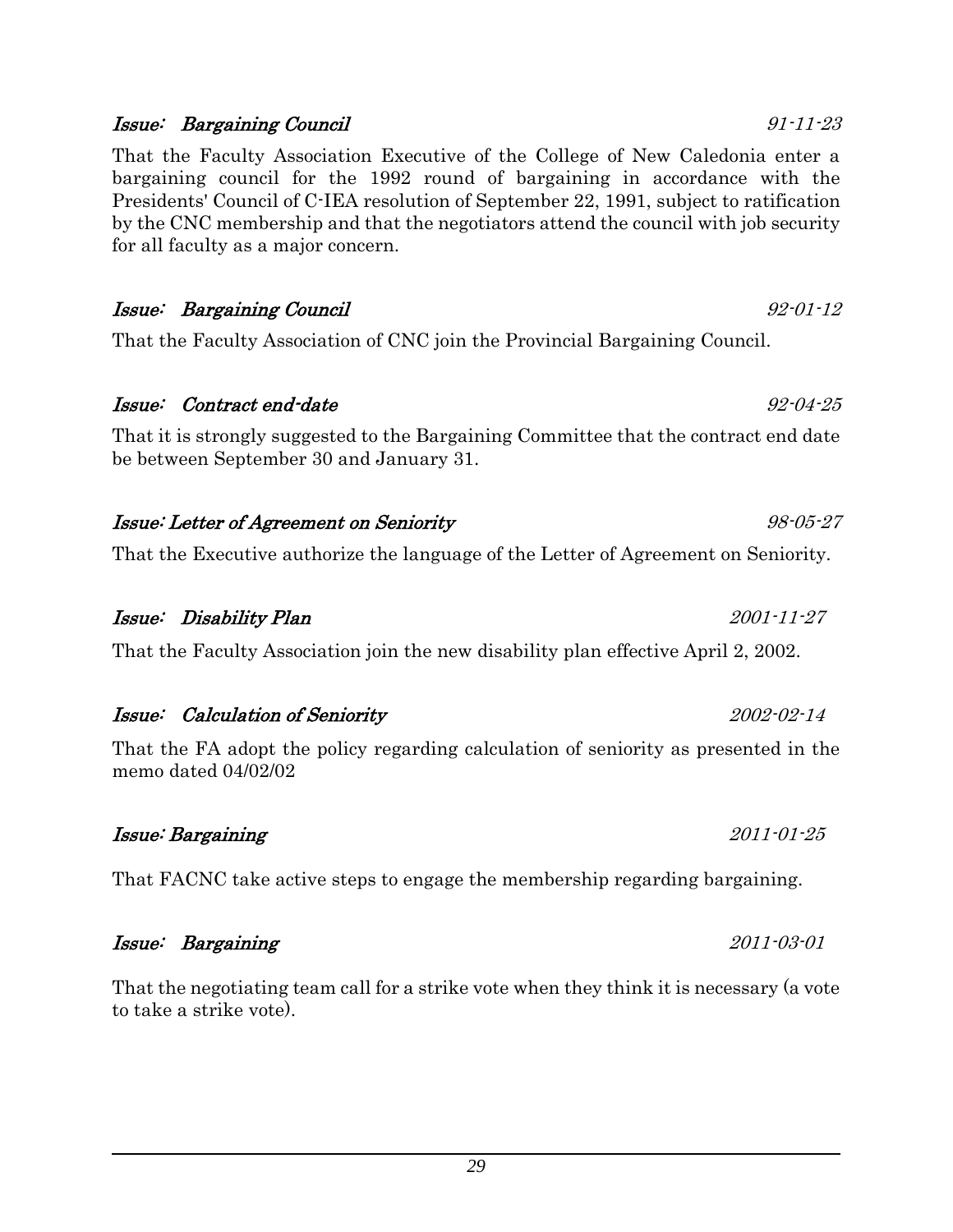## **D. EDUCATIONAL POLICY**

#### Issue: Teaching Area 70-11-23

That no instructor should be required to teach in a subject area in which he/she does not feel competent, subject to consultation and mutual agreement with all parties concerned.

Issue: Course initiation 74-01-10

That colleges should be granted powers to initiate courses in the community.

#### Issue: Pre-employment training 74-01-16

That colleges should expand pre-employment training.

### Issue: Community College 74-03-20

That the College of New Caledonia should be receptive to the community, locally controlled, and following the guidelines for community colleges as originally set down.

### Issue: Student fees 82-02-10

That in principle the Faculty Association is opposed to student fee increases.

### Issue: University Education 88-11-05

That the Faculty Association endorse the presence of university education in the North and improved accessibility for Northern students to more educational opportunities.

#### Issue: University College Model 89-05-13

That the Faculty Association endorse the University College model of degree completion as articulated by the Ministry of Advanced Education and put into effect at Okanagan, Cariboo, and Malaspina Colleges.

### Issue: Dahllof Model 89-05-13/91-09-28

That the Faculty Association has serious educational and professional concerns about the University model set out in the Dahllof Report of the Interior University Society.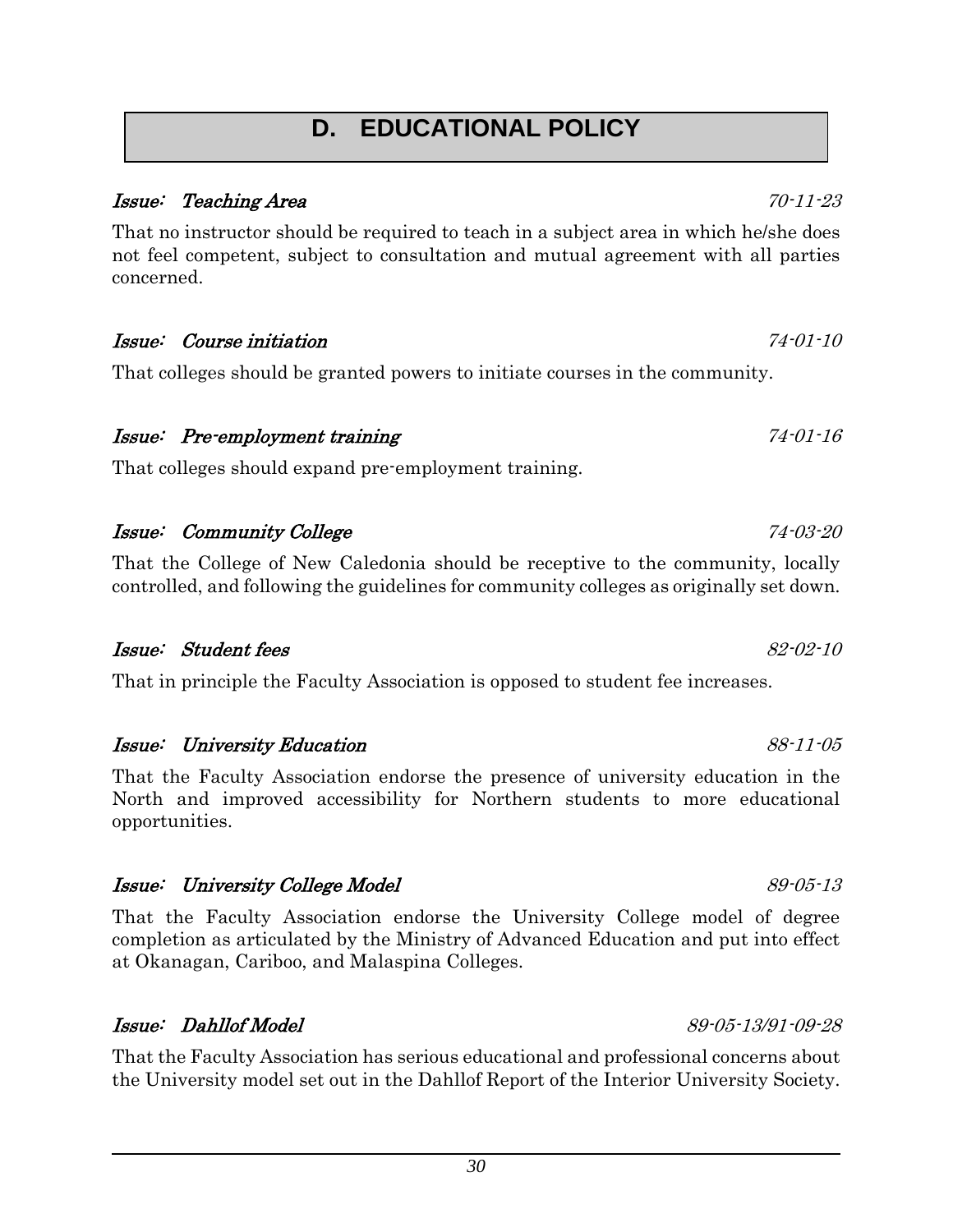#### Issue: UNBC 90-12-08

It is the policy of the Faculty Association that there must be no decrease in the courses offered at the College of New Caledonia in order to create or sustain the UNBC. Further, CNC must be free to continue to develop and add university credit courses as it sees fit;

That the Faculty Association, as the representative body of those faculty, must participate in all discussions pertaining to the delivery of university courses;

That if university credit courses are removed from the College of New Caledonia for delivery at the UNBC, faculty at CNC have the right to move with those courses with their full rights, privileges and employment status, if they so choose;

That should those courses be removed from CNC and taught elsewhere in the region, the Faculty Association shall be the sole bargaining agent for those faculty;

That the Faculty Association urges the government to expedite the development of degree completion located in Northern B.C. in public institutions;

#### Issue: Reorganization 93-09-25

That the Faculty Association of the College of New Caledonia believes that any dismantling of the Technologies Division is premature and is not conducive to the running of a comprehensive community college.

### Issue: UNBC 93-09-25

That the Faculty Association of the College of New Caledonia believes that there is no evidence that UNBC will have a negative impact on the growth of our student numbers. Refusal to allow CNC to grow is an insult to the residents of Northern B.C. There needs to be growth in all program areas as the population of our College region grows. It is inappropriate that our administration is accepting these negative assumptions.

### Issue: Community and Continuing Education 94-02-16

That the Faculty Association supports and encourages Community and Continuing Education as a component of the comprehensive Community College.

### Issue: Credit Courses 94-02-16

That the Faculty Association supports increased credit course/program activities across the college.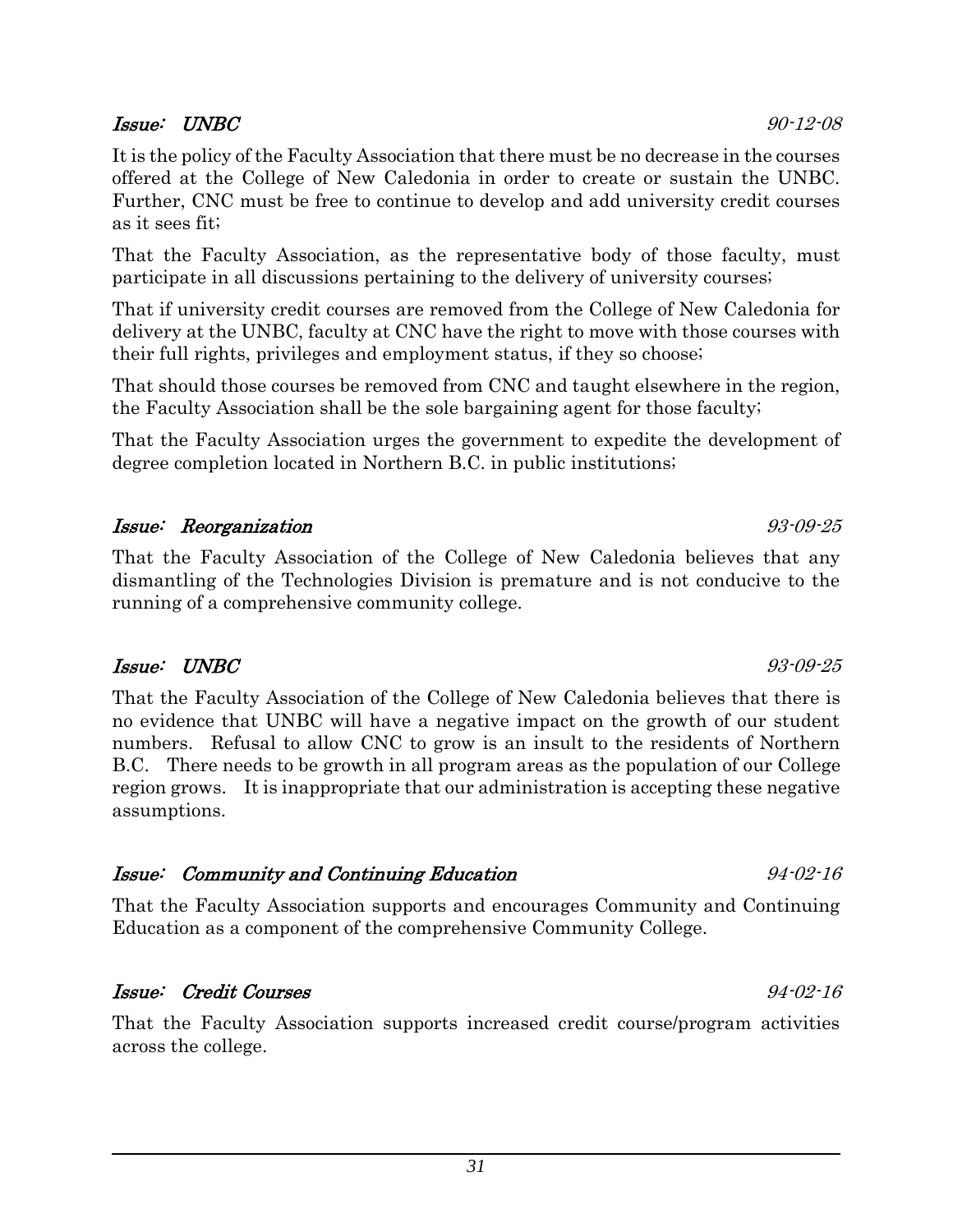#### Issue: Links with Regions 94-02-16

That the Faculty Association supports the development of formal academic links between programs within the College region.

#### Issue: Fee Structure 94-02-16

That the Faculty Association is opposed to differential fee structures between different sections of the same or similar courses.

#### Issue: Cost recovery 94-02-16

That the Faculty Association recommends that fees for cost recovery courses reflect the actual instructional and support costs, and that proper support services be in place to deal with additional student load on the institution.

#### Issue: Community and Continuing Education Courses 94-02-16

That full consultation with the Faculty Association must occur significantly before the implementation of community and continuing education courses and programs.

#### Issue: Evaluation of Community and Continuing Education Courses 94-02-16

That all courses offered through Continuing Education use an evaluation process similar to other course offered at CNC to ensure quality.

#### Issue: Curriculum for Community and Continuing Education Courses 94-02-16

That the content of Continuing Education courses be the responsibility of the academic divisions at the college.

#### Issue: Education Council Elections 94-09-28

That elections for faculty representatives to Education Council be from constituent areas.

#### Issue: Faculty Representation of Education Council 94-09-28

That the designation of faculty representative on Education Council take reasonable account of geographic and education support areas.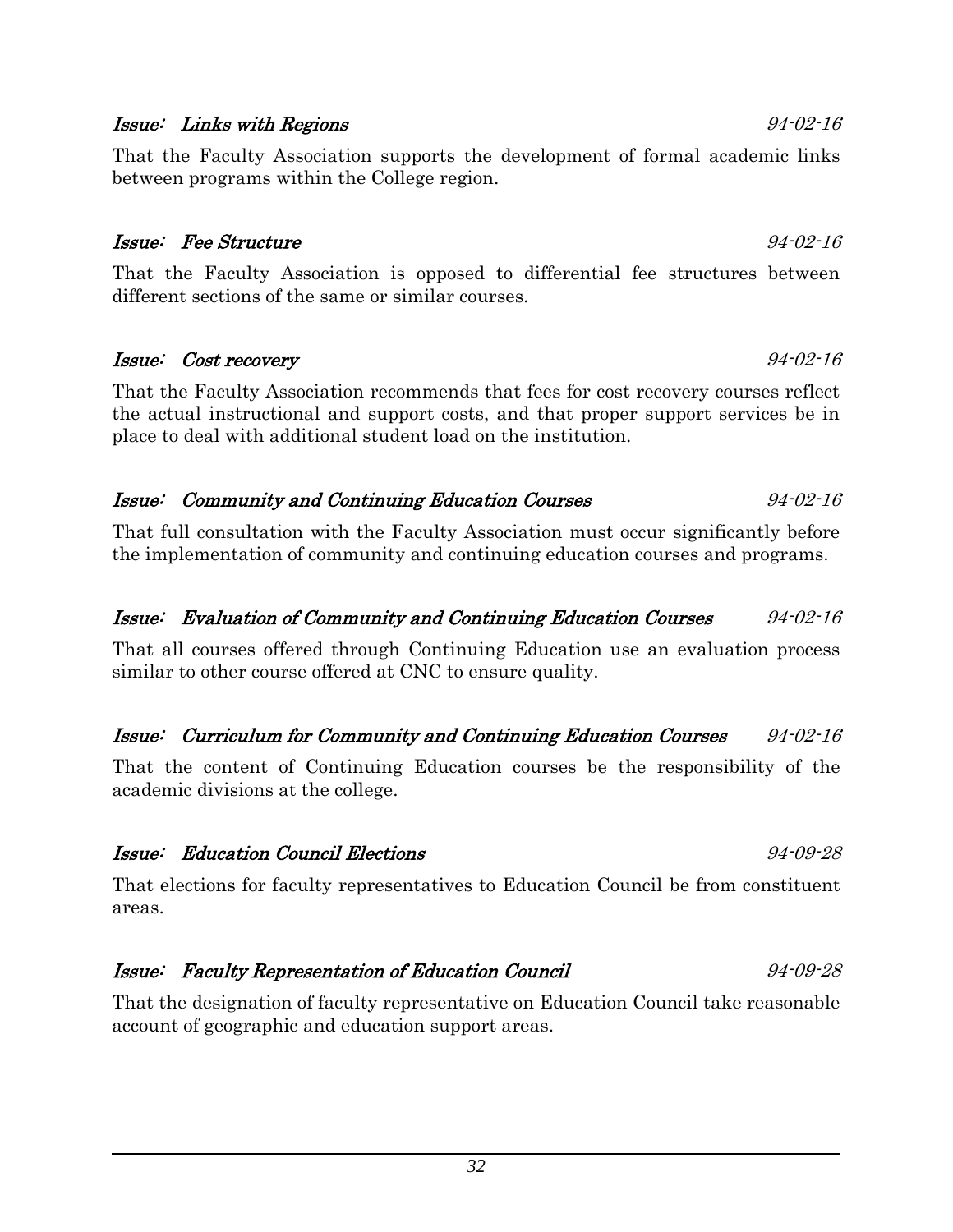### Issue: Non-Voting Member for Education Council 94-09-28

That there should be a non-voting College Board representative on Education Council.

#### Issue: Evaluation 2001-05-01

That the College wide evaluation policy will be adhered to across the college and exceptions will not be made for individual groups.

#### Issue: Tuition Increase 2002-04-06

That the faculty council feels the tuition increases are too high, and the justification is based on flawed data.

#### Issue: Coordinators 2011-04-30

Whereas the College of New Caledonia has chosen to eliminate all Faculty Coordinator positions in the Trades Division (nine positions);

Whereas this action discriminates against and erodes the work of the faculty in Trades and inhibits the functioning of the Trades programs;

Whereas there is the distinct possibility that the College of New Caledonia will further pursue this initiative in other program areas;

Whereas there is now a necessity for all faculty to act in solidarity to support the faculty in Trades, to protect the conditions of faculty work pursuant to the collective agreement, and to resist the erosion of faculty work at the College of New Caledonia;

Therefore it be resolved that all faculty condemn the elimination of coordinator positions and the discrimination against and erosion of faculty work in the Trades Division. That the faculty directs the Faculty Association Executive to continue to pursue all contractual avenues in order to achieve justice in this matter. And, that the Faculty Association Executive report to the membership in September with recommendations for further action.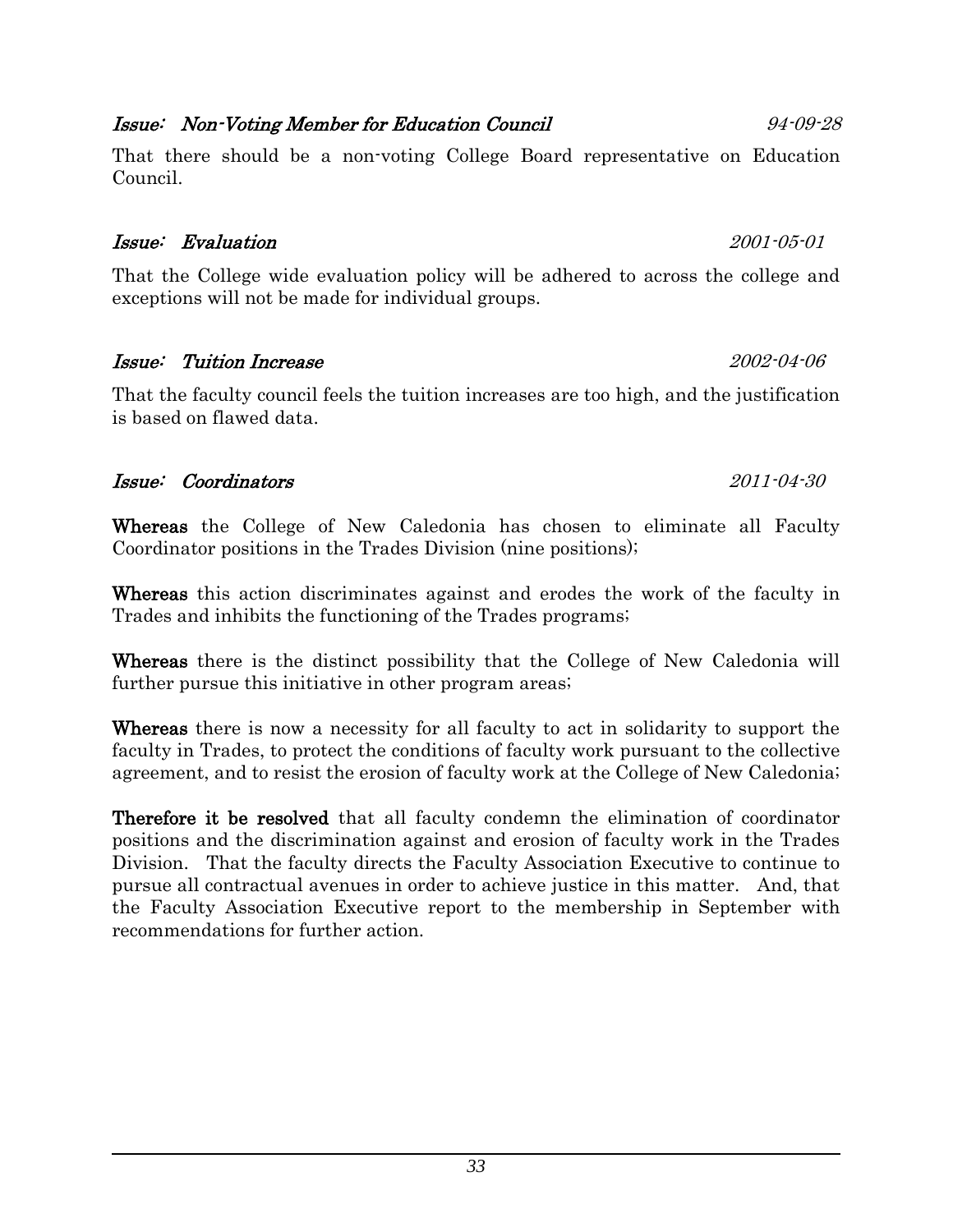## **E. POLITICAL ACTION**

### Issue: Child Care 81-02-10

That the Faculty Association supports the B. C. Student Federation in efforts to obtain child care facilities for students with children.

### Issue: Operation Solidarity 83-09-23

That the Faculty Association supports the Operation Solidarity Coalition and C-IEA's involvement with the coalition.

#### Issue: Bill 19 Resolutions 87-05-02

That CIEA opposes Bill 19 as a threat to free collective bargaining in the province and that we urge our membership to recognize that the amendments inhibit freedom of association and democracy in the workplace;

That the President, in consultation with the Executive, be authorized to enter into coalition with other concerned organizations - particularly the BCTF and B.C. Federation of Labour - in opposing and attempting to change Bills 19 and 20 and any related legislation;

That, while supporting legislation which gives BCTF full collective bargaining rights and certification under the Labour Code or successor legislation, FACNC endorses BCTF's position in opposing Bill 20;

That the Faculty Association of the College of New Caledonia supports opposition to Bill 19, including a boycott of Bill 19's provisions if necessary.

#### Issue: Bill 82 - Compensation Fairness Act 91-05-11

The Faculty Association of the College of New Caledonia condemns the Compensation Fairness Act (Bill 82) as an unwarranted and unjustified interference in the right to free collective bargaining;

The Faculty Association of the College of New Caledonia endorses a policy of non-compliance with Bill 82 and will cooperate with other public sector unions through CIEA in a program to repeal Bill 82;

The Faculty Association of the College of New Caledonia shall make no contractual concessions in response to the underfunding of college and institute budgets.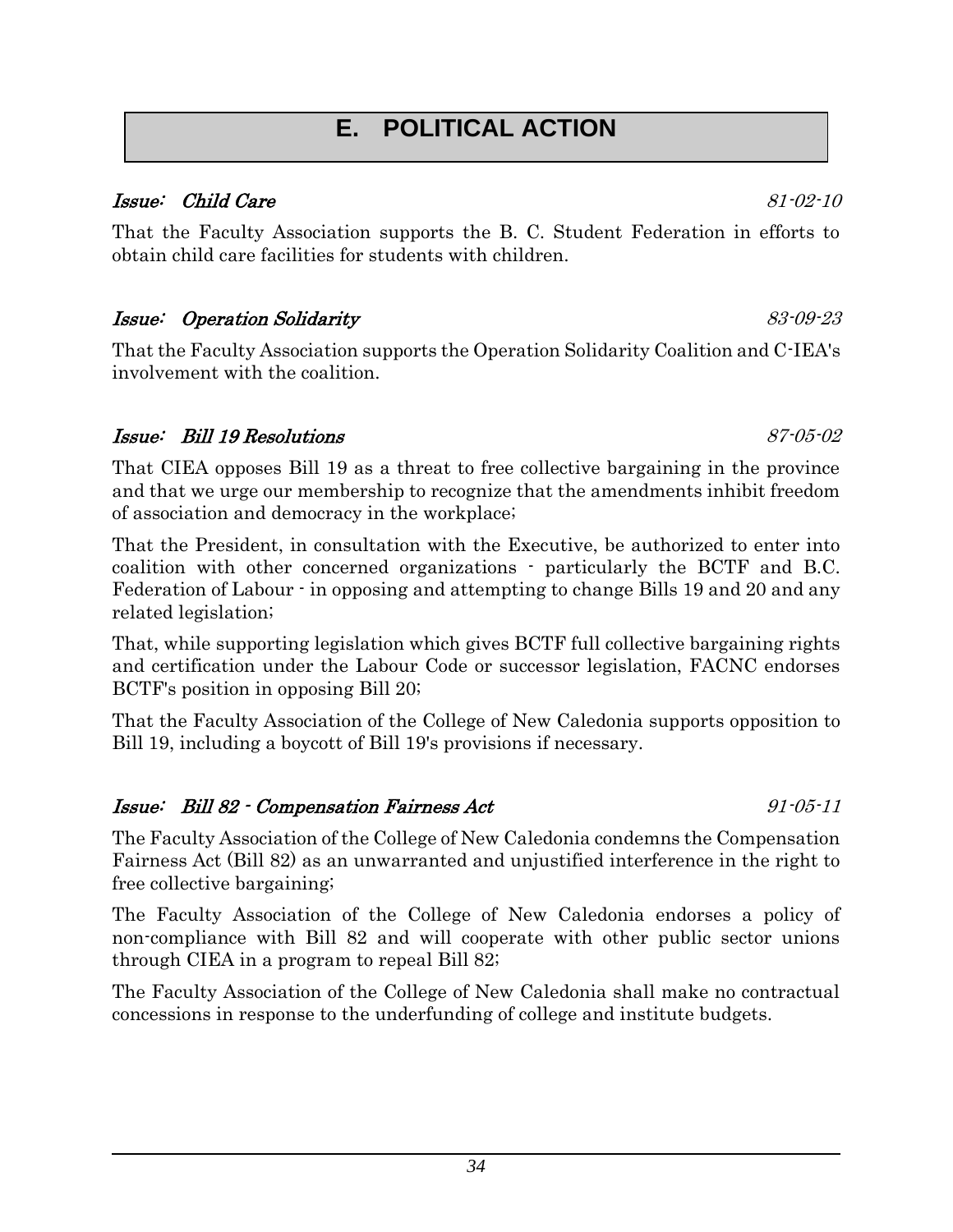#### **Issue: Bill 19** 92-02-22

That the Faculty Association end the boycott of the IRC (Industrial Relations) portion of Bill 19.

#### Issue: Sectoral Accord 94-03-30

That the Faculty Association of CNC support C-IEA in continuing their discussions regarding the Sectoral Accord.

#### Issue: Lobbying Committee 95-09-23

That the Faculty Association establish a lobbying committee.

#### Issue: Lobbying Federal Minister of Finance 95-11-15

The Faculty Association moves that we call upon Federal Minister of Finance, the Honourable Paul Martin, to:

- 1. Restore federal cash transfers for post-secondary education and training to 1994-95 levels.
- 2. Begin a national review of the funding and delivery of post-secondary education and training.
- 3. Establish, in partnership with the provinces, the education community and other communities, national standards so that all Canadians have access to high quality, public post-secondary education and training.
- 4. Create a separate federal funding program for post-secondary education which will guarantee protected funding for post-secondary education.

### Issue: Minimum Wage Cut 2001-11-27

As the \$2 an hour cut in the minimum wage recently announced by the provincial government will cause significant hardship to those affected, including young people, older people, students, newly arrived immigrants, people with disabilities and others, the Faculty Association of CNC requests that the provincial government immediately withdraw the cut.

### Issue: Bill 28 2002-01-28

That the FA support constitutional challenges to this legislation.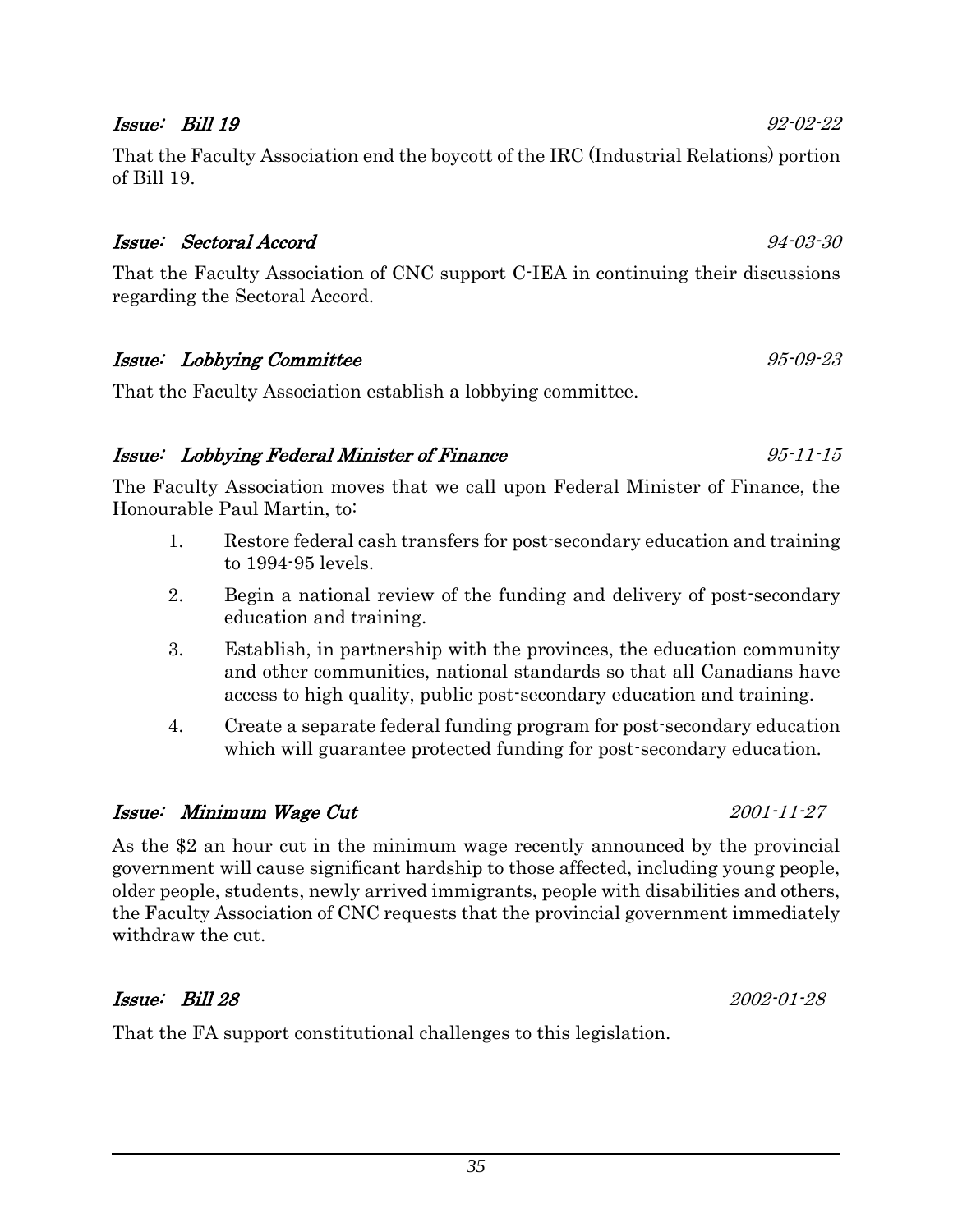#### Issue: Bill 28 2002-01-28

That the FA have a rally on Tuesday Jan. 28, 2002, 4 PM in front of Minister Shirley Bond's office and that the regional faculty rally at their local MLA offices.

#### Issue: Bill 28 2002-05-04

Whereas in passing Bill 28, the BC Government has demonstrated disrespect for free collective bargaining and duly signed contracts, and

Whereas the Faculty Association of the College of New Caledonia supports fair working conditions, respect for free collective bargaining and fully funded postsecondary education, and

Whereas it is clear that a concerted effort to fight Bill 28 is needed:

Be It Resolved that FACNC adopt an action program aimed at fighting to protect collective bargaining rights and freely negotiated salaries and working conditions. FACNC will undertake the following:

- Support CIA's efforts to pursue all legal avenues to challenge Bill 28
- Hold general membership meetings to inform members about what Bill 28 means and how it may be implemented
- Re-affirm our commitment against making concessions to employers
- Meet with elected faculty and staff representatives on the education council and governing board to identify concerns and outline expectations that elected representatives will not participate in actions to undermine duly bargained collective agreement rights
- Communicate concerns about Bill 28 to local MLA's and the local media
- Work with unions and organizations that will be affected by legislation taking away collective rights in education, health and community social services sectors
- Support coordinated job action with other CIEA locals in the event that it is approved through the CIEA President's Council

Be It Further Resolved that in order to support a coordinated approach to the CAUT academic censure, FACNC shall inform CIEA immediately if CNC tries to exercise rights under Bill 28 so that CIEA can work with CAUT to invoke censure against the institution.

That the FA adopt the resolutions as presented.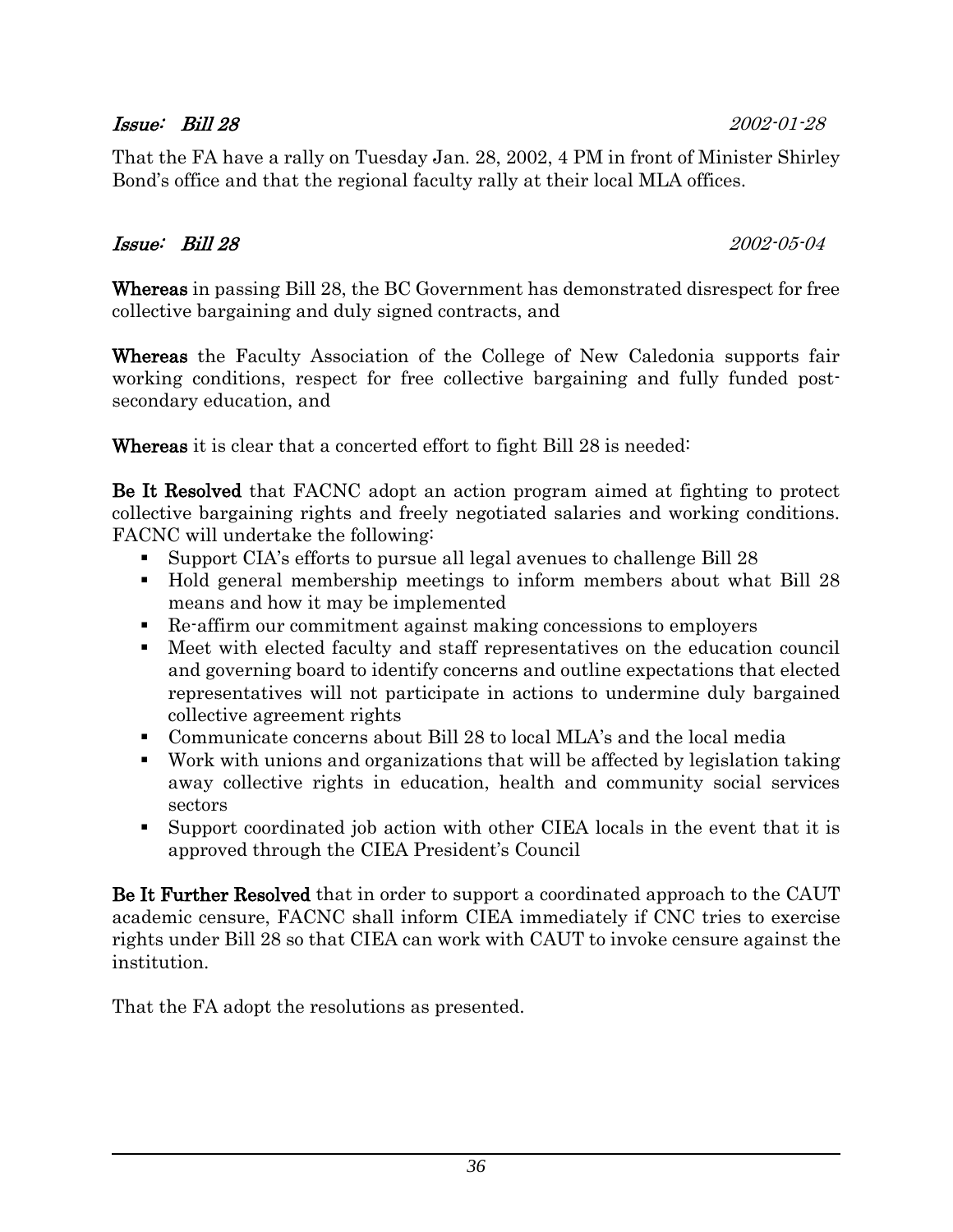#### Issue: Bill 28 2002-05-29

Whereas the FACNC supports CIEA's legal challenge that finds the PEFCA illegal under both the Canadian Constitution and Canadian civil law,

Whereas the FACNC recognizes the flexibility in the current Collective Agreement, a flexibility that gives instructors the ability to increase student numbers by two to five beyond the maximum limits as defined in the Collective Agreement,

Whereas the FACNC recognizes a history at CNC where both instructors and the union have willingly and consistently invoked their right to increase student numbers beyond minimum limits,

Be it resolved that the FACNC use every legal means available to resist the imposition of increased, non-negotiated class size limits.

Be it resolved that the FACNC act to support the imposition of the CAUT censure against CNC should CNC implement the proposal to use PEFCA to increase student numbers beyond the limits mandated by the Collective Agreement of March 2001.

### Issue: Bill 28 2002-05-29

Whereas the FACNC rejects CNC's proposal to increase arbitrarily the maximum student numbers by two to five in lecture classes, by two in laboratories, by two in clinical situations, and any other increase in student numbers beyond legally negotiated maximum limits,

Be it resolved that the FACNC act to resist the implementation of CNC's proposal on the grounds that implementation of the proposal would erode the quality of education at CNC,

Be It Further Resolved that the FACNC rejects CNC's proposal to increase student numbers beyond maximum limits on the grounds that it could jeopardize accreditation agreements between faculty members and their professional bodies

And Be It Resolved that the FACNC monitor safety conditions in classrooms, labs, clinics and any other instructional and student services environments where the College arbitrarily, and without the permission of faculty members, increases student numbers beyond the minimum limits negotiated in the Collective Agreement.

Be it resolved that the FACNC urge the College to acknowledge the spirit and intention of the Collective Agreement by continuing to request the permission of the individual faculty members where a need to increase student numbers is identified.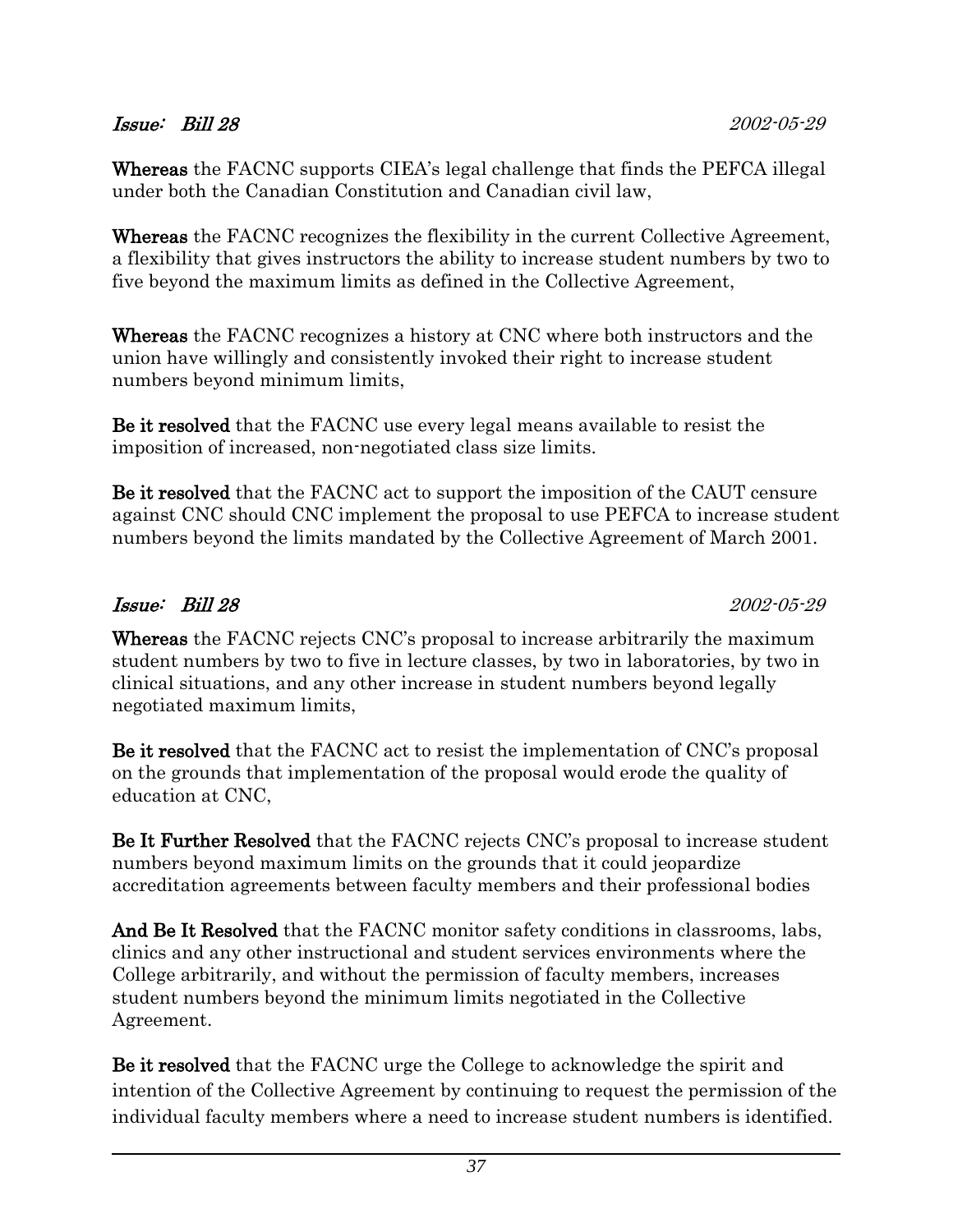### Issue: Affiliation to New Northern Labour Council 2010-09-24

For FACNC to affiliate to the new Northern Labour Council.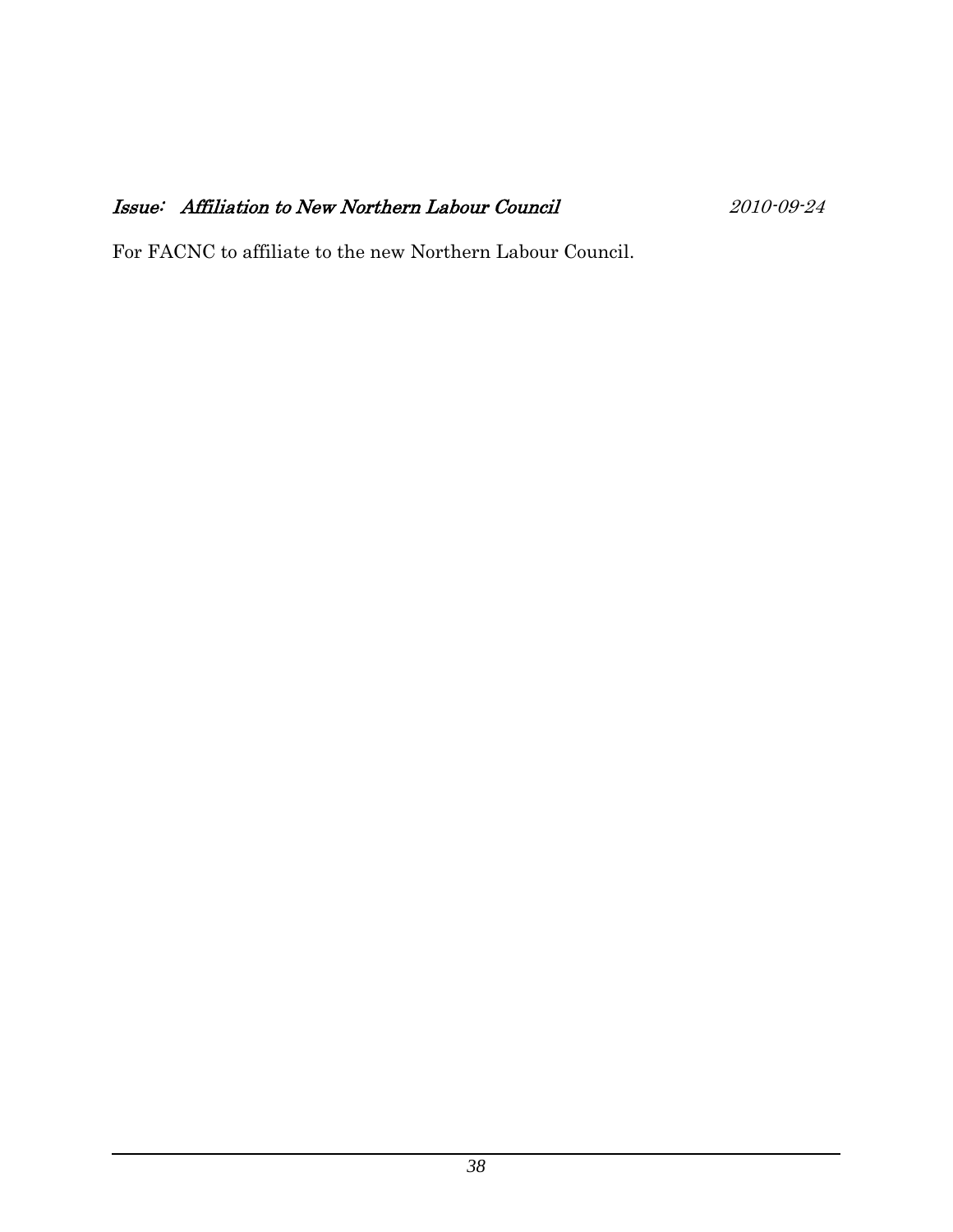## **F. PROFESSIONAL DEVELOPMENT**

#### Issue: Professional Development 78-05-24

That the Faculty Association encourages the College to support the professional development program by allowing the faculty to be relieved of all College responsibilities for a period of two consecutive days in May of every year (these days to be deducted from the contractual professional development allotment) in order to permit the member to participate in faculty professional development activities.

#### $Issue: IDP$  91-09-28

That the PD fund not pay the costs of the Instructors' Diploma Program;

That the Faculty Association believes it is the College's responsibility to fund all costs of the IDP.

#### Issue: Raising the PD Fund 2004-03-30

That the Executive recommends that the PD Fund be raised to 80% up to a level of \$2000.00 for regular faculty and corresponding changes for part time and non-regular faculty, and that this be effective as of April 01, 2004.

#### Issue: Instructor Diploma (ID) Course Applications 2008-05-10

- 1. PD Committee contact the faculty member to see if he or she is aware that they may apply to HR for college funding of these courses. Ensure that they have not been directed to take these courses as training for work.
- 2. Encourage the applicant to apply to the college first.
- 3. Process PD ID course requests to fund the expenses involved in taking courses for which the college has agreed to pay the tuition.
- 4. Process expenses and tuition for ID courses when the college training funds have already been allocated, again provided that it is not supervisor directed training, as directed training is not professional development.

### Issue: .6 PD 2008-10-25

That FACNC engage in a cost shared facilitated session to resolve the issues of the .6 PD, that there be a review of the existing Professional Development Guidelines, and that George Davison and Sheldon Clare meet with the present members of the PD committee and that group assess the needs of faculty.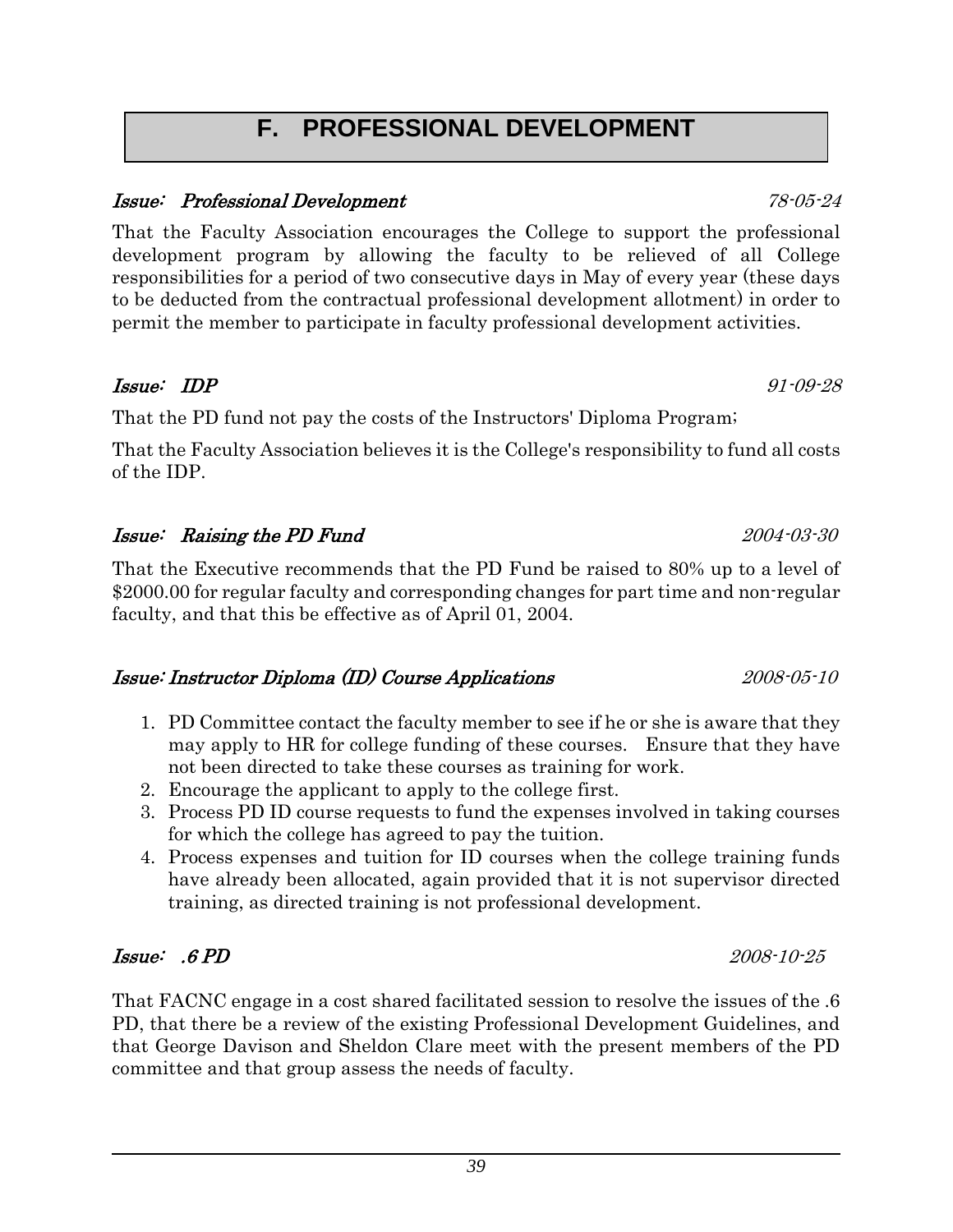That FACNC accept the changes to the PD fund.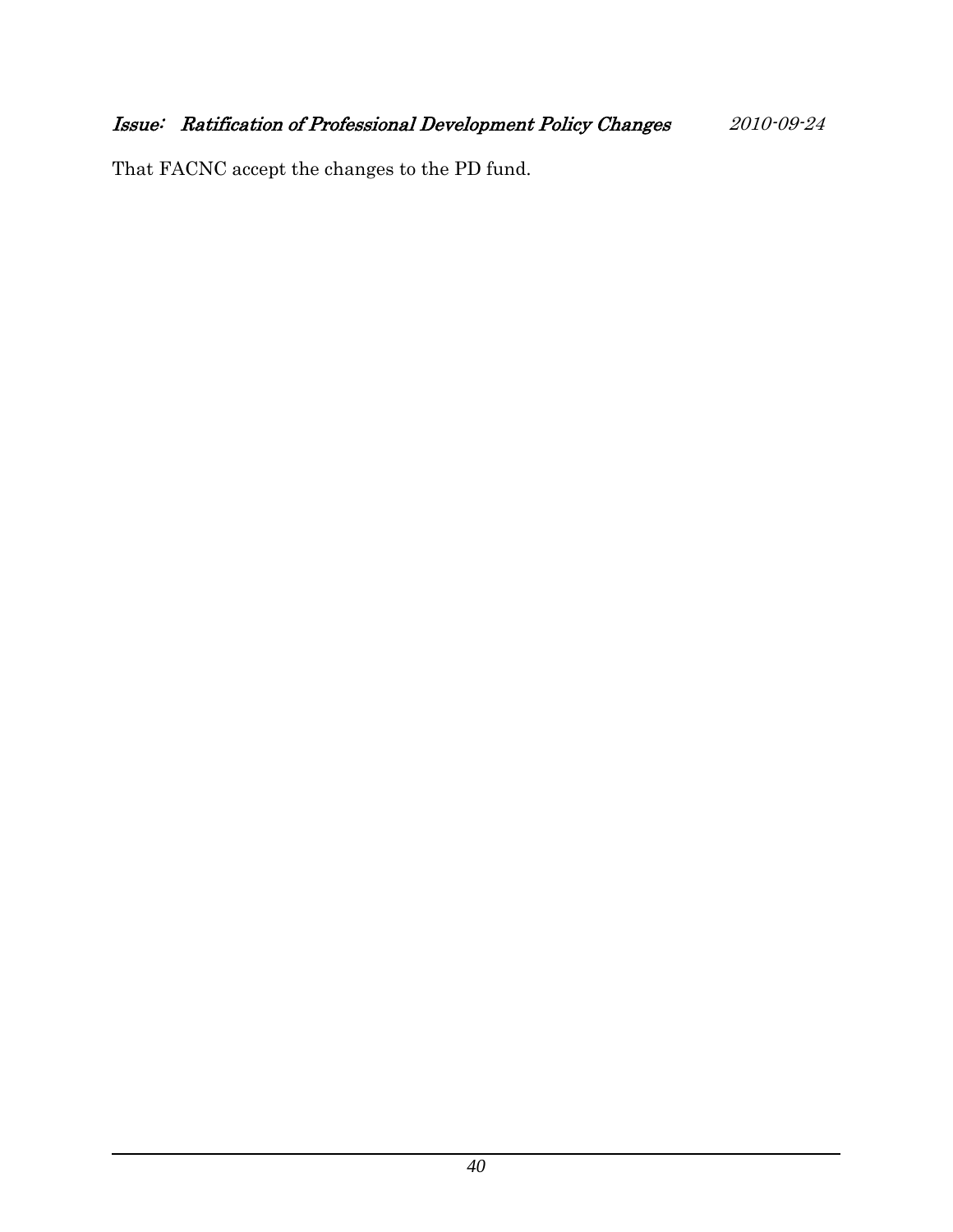## **G. SCHOLARSHIP**

#### Issue: CNC scholarship 74-03-24

Updated 97-05-11

That the Faculty Association sponsor a scholarship entitled the College of New Caledonia Scholarship fund and that:

- 1. the fund be sponsored by the Faculty Association but be open to contributions from anyone at the College.
- 2. the awards be given out at the end of each semester after marks are in. The award of scholarship be conditional on the student attending CNC the following semester.
- 3. the Financial Aid Officer produce a list of the top contestants each semester, invite comments from all contributors, and make the final decision on who shall receive the scholarships.
- 4. the awards be based on academic achievement principally though financial need may be considered in picking winners out of the short list.
- 5. students wishing to compete for scholarships must apply to do so.
- 6. the Faculty Association elect a secretary for the scholarship fund who will hold the fund in a joint account with the College and report to the Association periodically on the management of the fund.
- 7. the scholarships and the date of application for them be announced in a suitable manner at a suitable time each semester by the secretary of the scholarship fund.
- 8. all funds be kept in the joint account and used solely for the purpose of awarding scholarships.
- 9. the funds be collected by automatic payroll deduction each month. Faculty wishing to contribute will fill out automatic cheque deduction authorization forms which the secretary for the scholarship fund will hand out during each spring semester.
- 10. the total deduction over a twelve month period (August to July) will be 3% of gross salary for one month (this means a .25% deduction for each of the twelve months).
- 11. anyone may contribute more by separate cheque if they wish to.
- 12. no list of contributors shall be published.
- 13. each contributor will receive a receipt for tax purposes and will have the amount of his or her contribution printed on his or her T4 slip.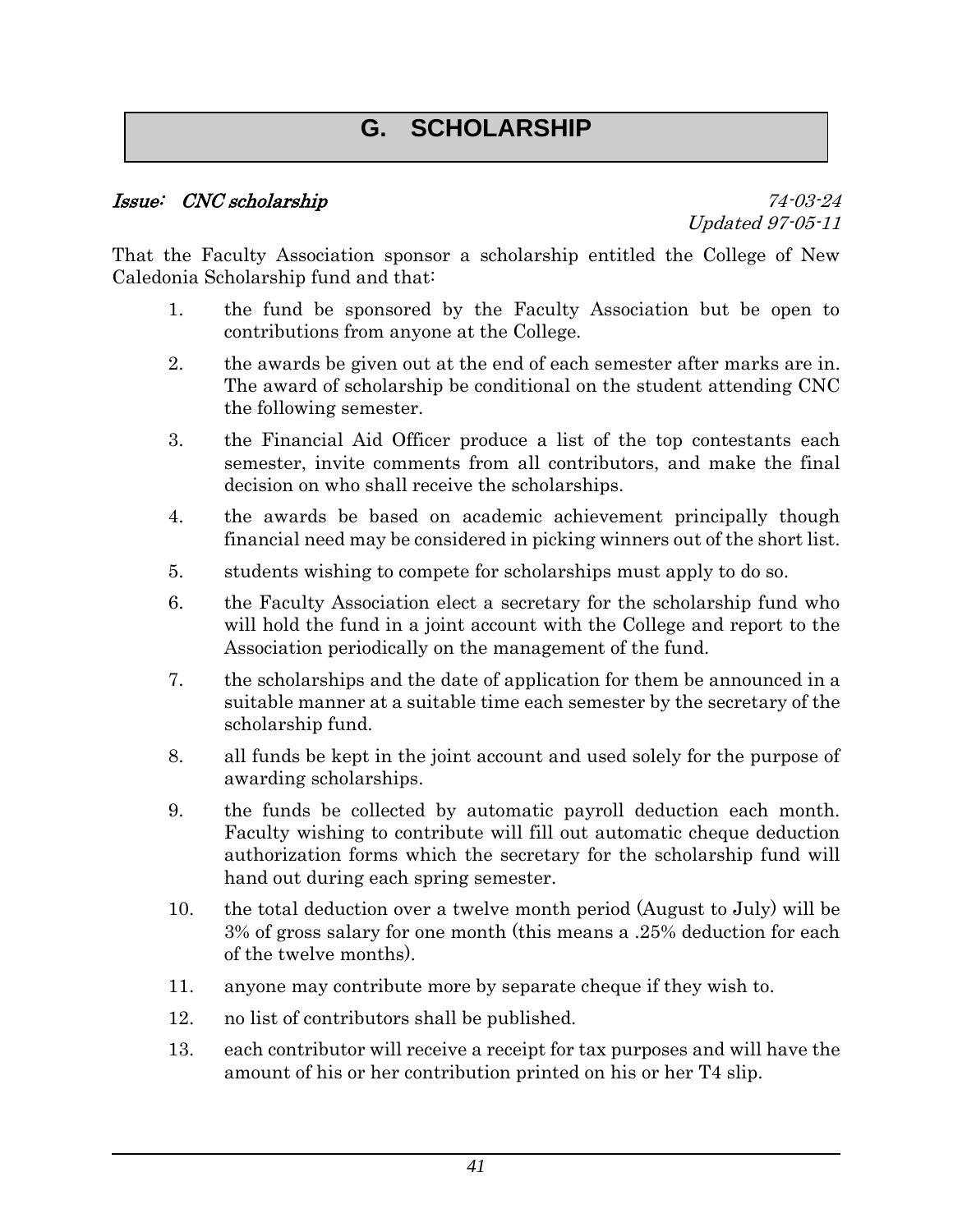#### Issue: CNC Scholarship 78-05-24

That the CNC Scholarship Fund be awarded in the Spring semester only.

#### Issue: CNC Scholarship Fund/Union Bursary 88-03-25

That the CNC Scholarship Fund be re-named CNC Faculty Scholarship Fund.

#### Issue: Donation to CNC Endowment Fund 88-05-14

That the Faculty Association donate \$5,000.00 to the CNC Endowment Fund to establish an emergency bursary and a disabled student bursary.

#### Issue: Scholarship Funds established in Faculty Member's Name 92-10-23

The Executive approved guidelines for contributions as follows:

Current Full-time faculty - \$500.00 to a CNC Scholarship Fund Current Part-time faculty - \$250.00 to a CNC Scholarship Fund Retired faculty member - \$100.00 to a CNC Scholarship Fund

#### Issue: Scholarship Fund Top Up 99-02-23

That the Executive will top up the scholarship fund to \$6000.00 annually.

#### Issue: Scholarship Fund 2001-02-19

That we fund 8 scholarships at \$700.00 each.

#### Issue: Increase in Scholarship Fund 2001-05-01

That the FA has provided 8 scholarships at \$750.00 each for the spring semester 2001. This motion over-rides the previous motion to provide 8 scholarships at \$700.00 each.

#### Issue: Scholarships 2009-01-24

That the current scholarships be converted to eight \$1,000 entry scholarships that are split between each semester (\$500/semester), and that this be effective for the 2010-11 academic year.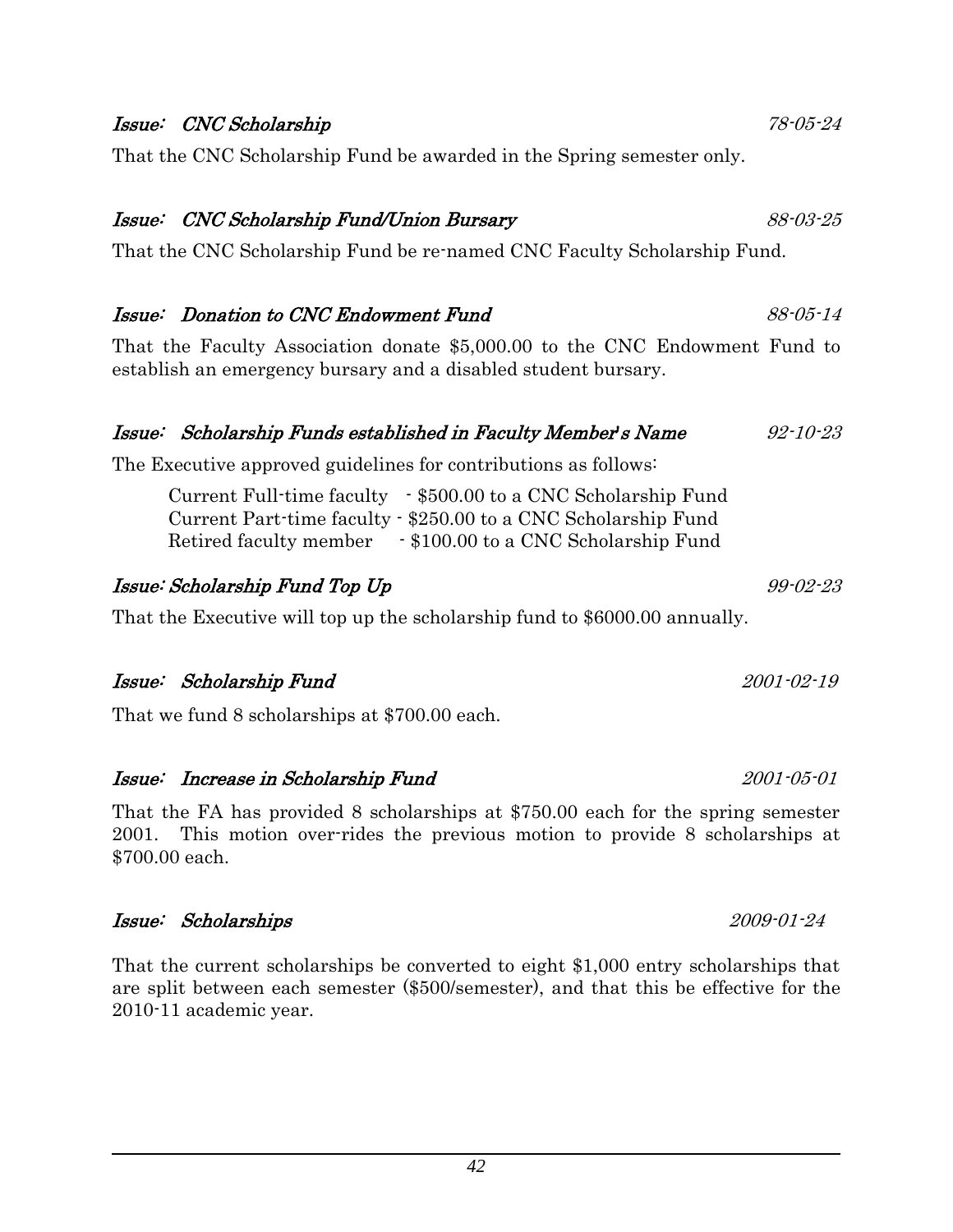#### Issue: Scholarship Policy 2009-03-11

That the executive accept the scholarship report and recommend its adoption at the AGM.

(see both retention and recruitment scholarship policies)

### Issue: Scholarship Policy 2009-09-19

That it be mentioned in the minutes of increasing the budget line from \$8,000 to \$10,000 in next year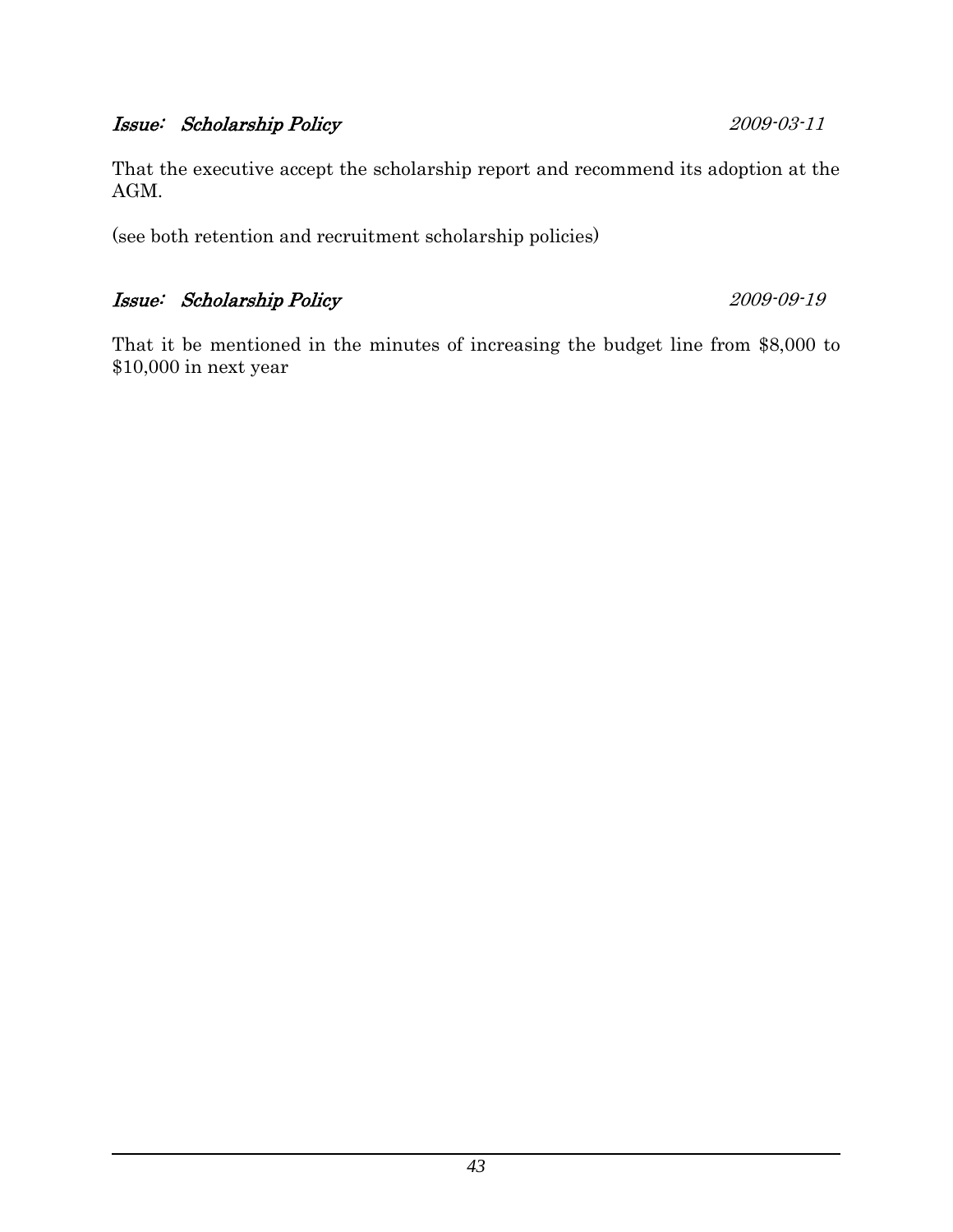## **H. HARDSHIP POLICY**

#### Issue: Hardship policy 2009-03-03

Members of the Faculty Association of the College of New Caledonia who experience

- a. serious financial hardship related to their employment status or
- b. an emergency where their benefits do not cover the situation

may submit a request to the Faculty Association Executive Committee for assistance.

Each case will be reviewed on an individual basis by the Executive, which may, at its discretion and depending on the individual circumstances, provide a short-term, interest-free loan or grant to help the member in her/his time of need.

In no case shall the Faculty Association incur any liability or debt for such a loan.

The Executive Committee may authorize a loan or grant up to \$2, 500; the Board of Directors may authorize a loan or grant over that amount.

Repayment can be made on mutually acceptable terms, and, in exceptional cases, loans may be forgiven.

### Issue: Revised policy accepted to replace the current hardship policy 2018-05-05

### FACNC Hardship Policy

The purpose of the FACNC Member Assistance Policy is to provide a means for short term financial loans to assist members who may be facing financial difficulties arising directly from work-related issues under investigation or grievance by FACNC.

Examples of work-related issues resulting in financial difficulties for which a member can apply for assistance are as follows:

- •Denial of short-term or long-term disability by the insurance carrier
- •Denial of WorkSafe BC compensation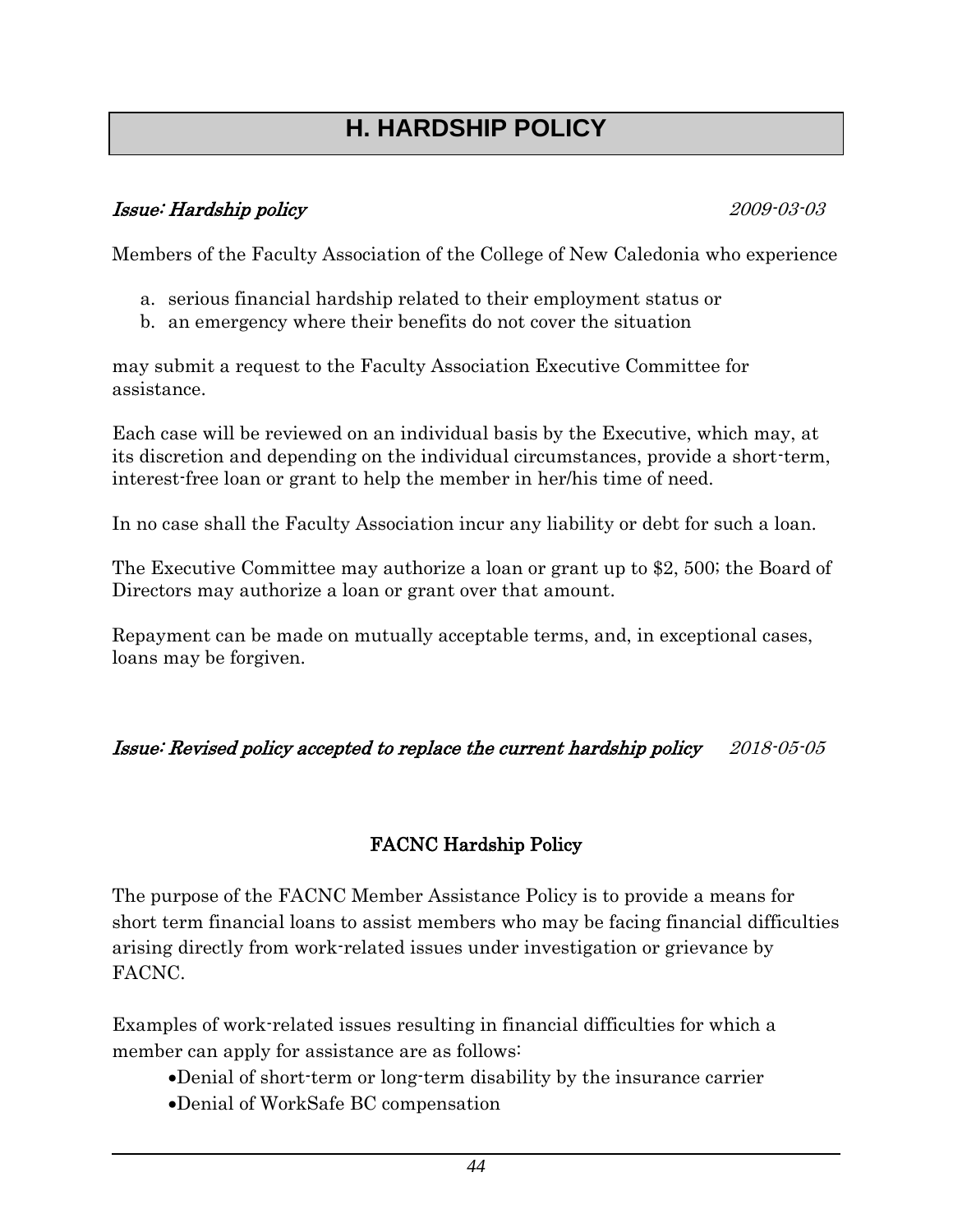•Termination of employment being grieved by FACNC

Members who want to apply for financial assistance should write a letter in confidence to FACNC attention member at large at the FACNC office. The appointed FACNC members at large will bring the requests to the executive for review.

Include the following information in the letter:

- 1. Name
- 2. Department and Faculty
- 3. Employment Status
- 4. Work-related issue under investigation/review by FACNC that has led to financial distress
- 5. If approved, what the funds requested will be used for
- 6. If approved, how the short-term loan will be repaid.

The request for Member Assistance funds is subject to the following guidelines:

- The maximum loan for each application is \$2,500. In exceptional circumstances, the FACNC Executive may authorize exceeding that limit.
- Funds must be repaid in full within one calendar year. The FACNC executive may extend the re-payment period by a reasonable amount.
- The applicant must develop a feasible re-payment plan with FACNC.
- The identity of the applicant will remain strictly confidential, shared only with the members of the FACNC executive.
- The Executive will review the application, seek additional information from the member if required, and make a decision.
- •

Attached: Sample request letter Sample acceptance letter Sample Loan agreement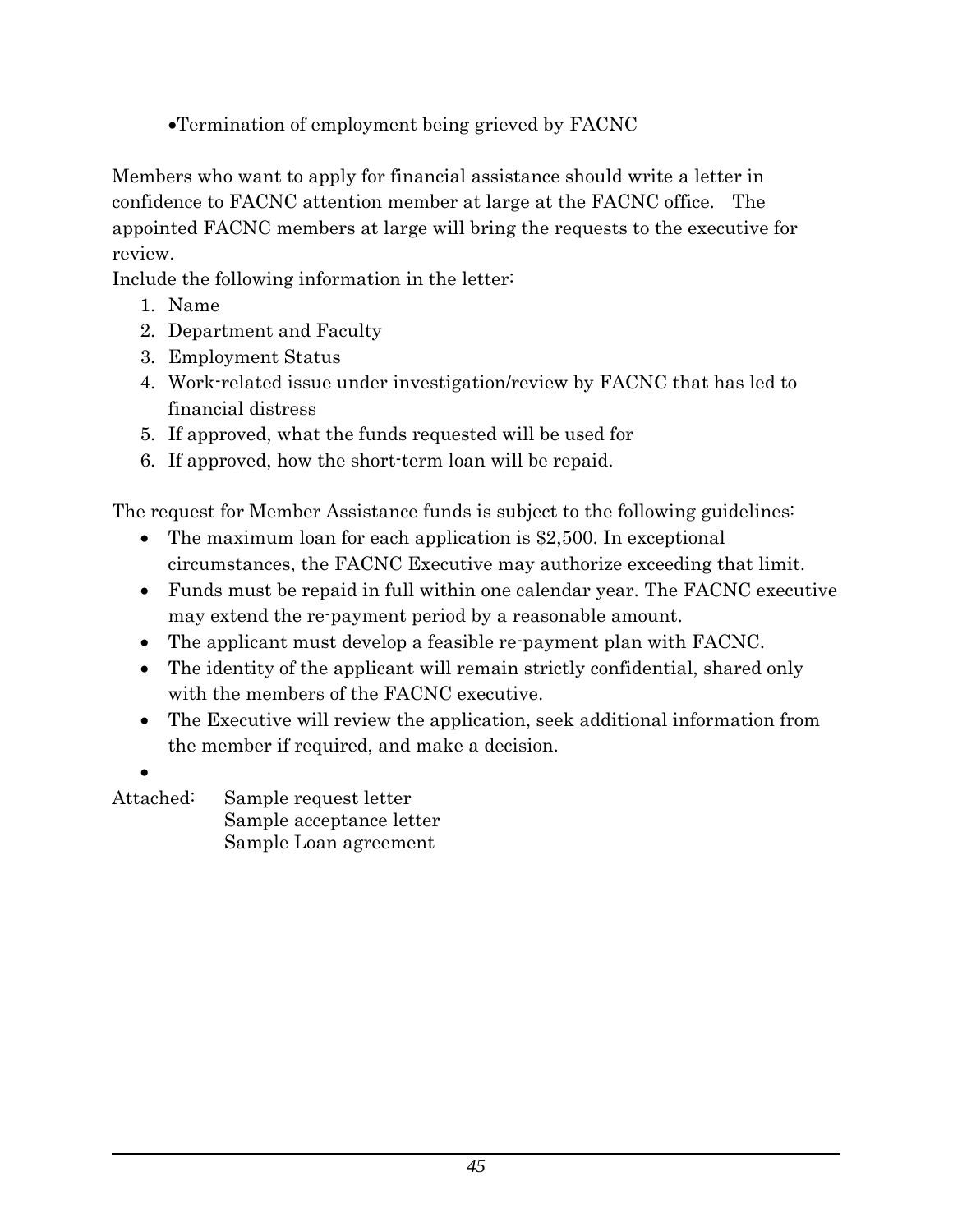#### Sample request letter

January 30, 2017

To: FACNC Local 3 Attention Members at large From: ……….

Re: FACNC Member Assistance Application

Dear FACNC Executive;

This letter is to request financial assistance under the FACNC Member assistance Policy. I have been on medical leave since November 18, 2016 and have not received any income at all since December 24. Manulife first delayed their decision on my short-term disability application, and then denied my claim saying that my disability is work related. Manulife told me two weeks ago that I must apply to Work Safe BC (WSBC). I did so and also applied for medical employment insurance (EI); Service Canada is awaiting my record of employment, which I requested from CNC on January 20.

WSBC apparently could take several months to render a decision. If WSBC denies my claim, then Manulife will re-consider my claim, leaving me without income for a further length of time.

Given that I may not have any income at all before returning to work and am rapidly running down my savings, I would like to request \$3700 under the member assistance policy.

I have been forced to self-fund my medical leave for the past five weeks through using my line of credit rather than my chequing account to pay off my credit card, transferring funds from my tax free savings account (TFSA), and suspending biweekly transfers to my TFSA. I will have to transfer funds from my TFSA for a second time in order to pay my February bills unless I am able to receive another source of support in the next week or so. Below are my average monthly essential household expenses. My request of \$3700 is for assistance with one month's worth of expenses.

| Mortgage (including line of credit) $-$       | 840  |
|-----------------------------------------------|------|
| Strata fees, utilities, phone $\&$ internet – | 565  |
| Car, home $\&$ critical illness insurance $-$ | 180  |
| Groceries $&$ pet supplies $\cdot$            | 265  |
| Total                                         | 1850 |

If this loan request is approved, then I plan to repay the money one month following receipt of back pay/compensation from WSBC or Manulife. Should my claim be denied again, then I will repay the loan the month following receipt of my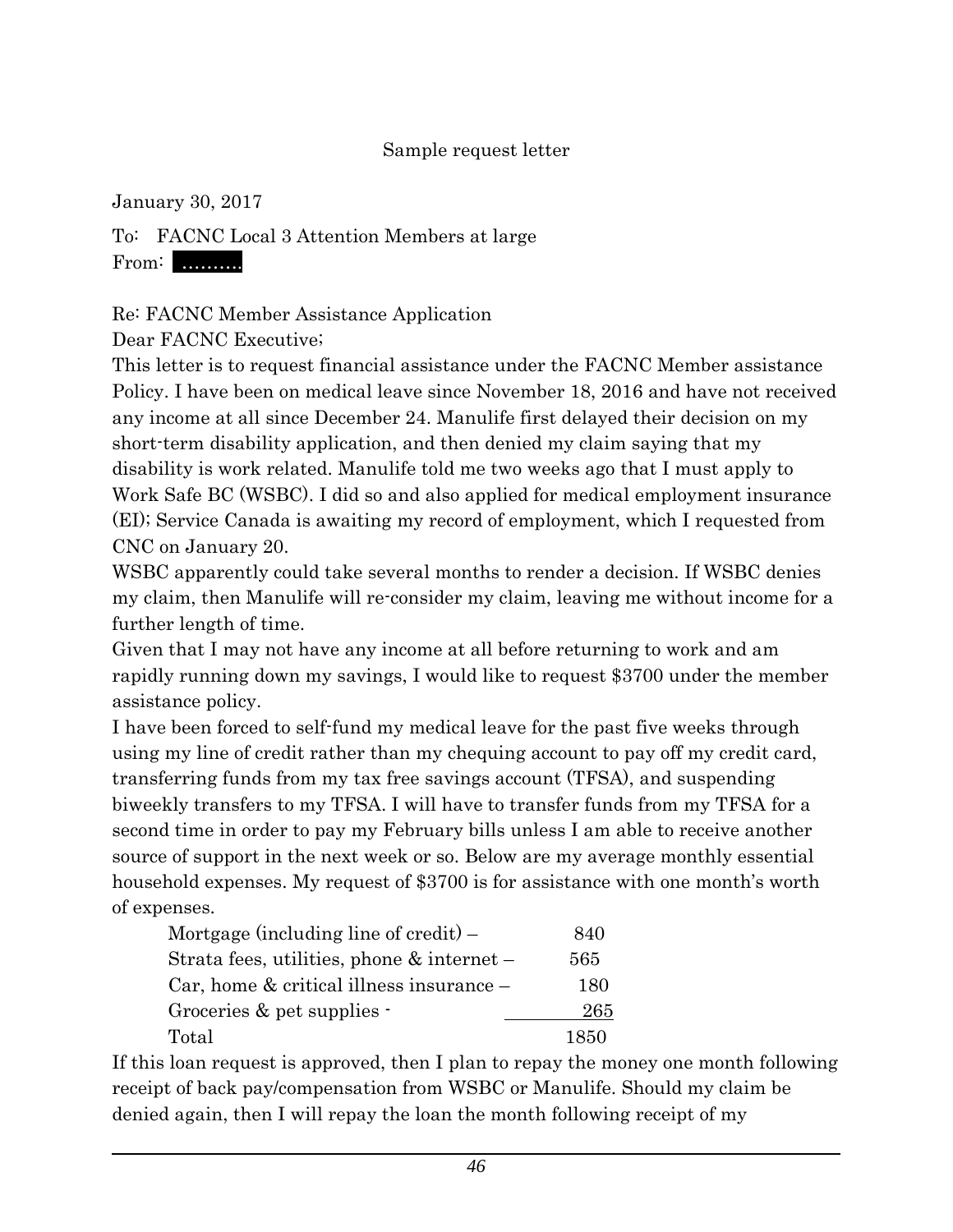impending settlement with the Insurance Corporation of BC (ICBC) for an injury sustained in a car accident on campus last September. Thank you for considering my request,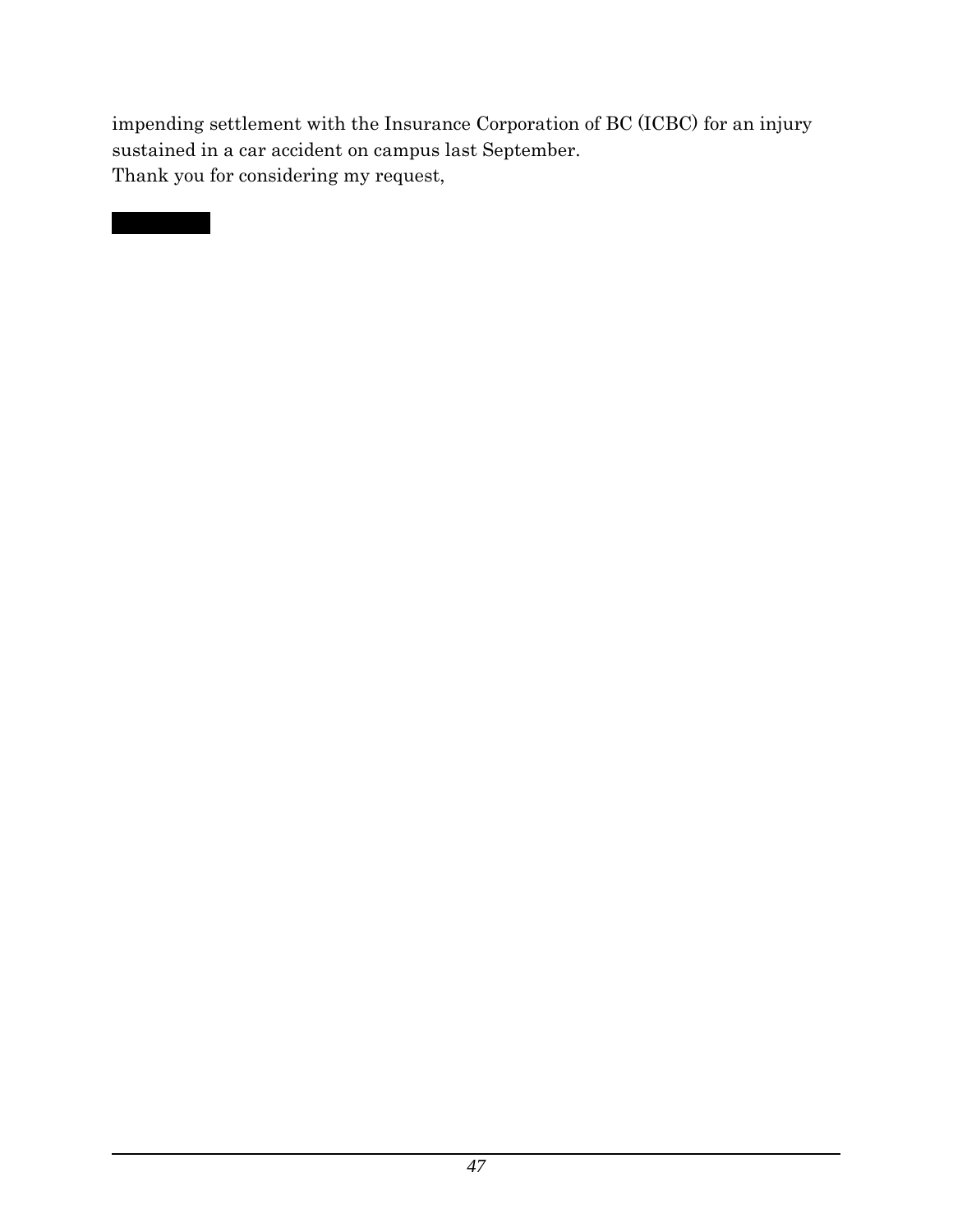February 5, 2017

\_\_\_\_\_\_\_\_\_\_, President Faculty Association CNC

Dear |

We have reviewed your application for financial assistance through the FACNC Member Assistance Policy. This policy was created to allow access to funds to assist faculty who are facing financial difficulties arising directly from work-related issues under investigation or grievance by FACNC. It is our view that this application does fit the intent of the Member Assistance Policy as originally conceptualized by FACNC. Therefore, we approve the request based on your need for financial assistance to cover the expenses as outlined in your letter.

Your situation is related to some confusion as to whether your leave of absence from work is covered by ManuLife or WorkSafeBC. This has created a hardship since you has been without salary. Providing emergency financial assistance will support you in paying your living expenses while awaiting a decision from Manulife or WorkSafeBC.

We approve funding the 3700 requested. The fact that you have not received any salary since December 24, justifies the larger amount than what the policy normally allows The assistance is contingent on a formal guarantee of repayment, in the unlikely event that your claim be denied by both WorkSafeBC and ManuLife.

\_\_\_\_\_\_\_\_\_\_\_\_\_\_\_\_\_\_\_\_\_\_\_\_\_\_\_\_\_\_\_ \_\_\_\_\_\_\_\_\_\_\_\_\_\_\_\_\_\_\_\_\_\_\_\_\_\_\_\_\_\_\_\_\_\_

FACNC President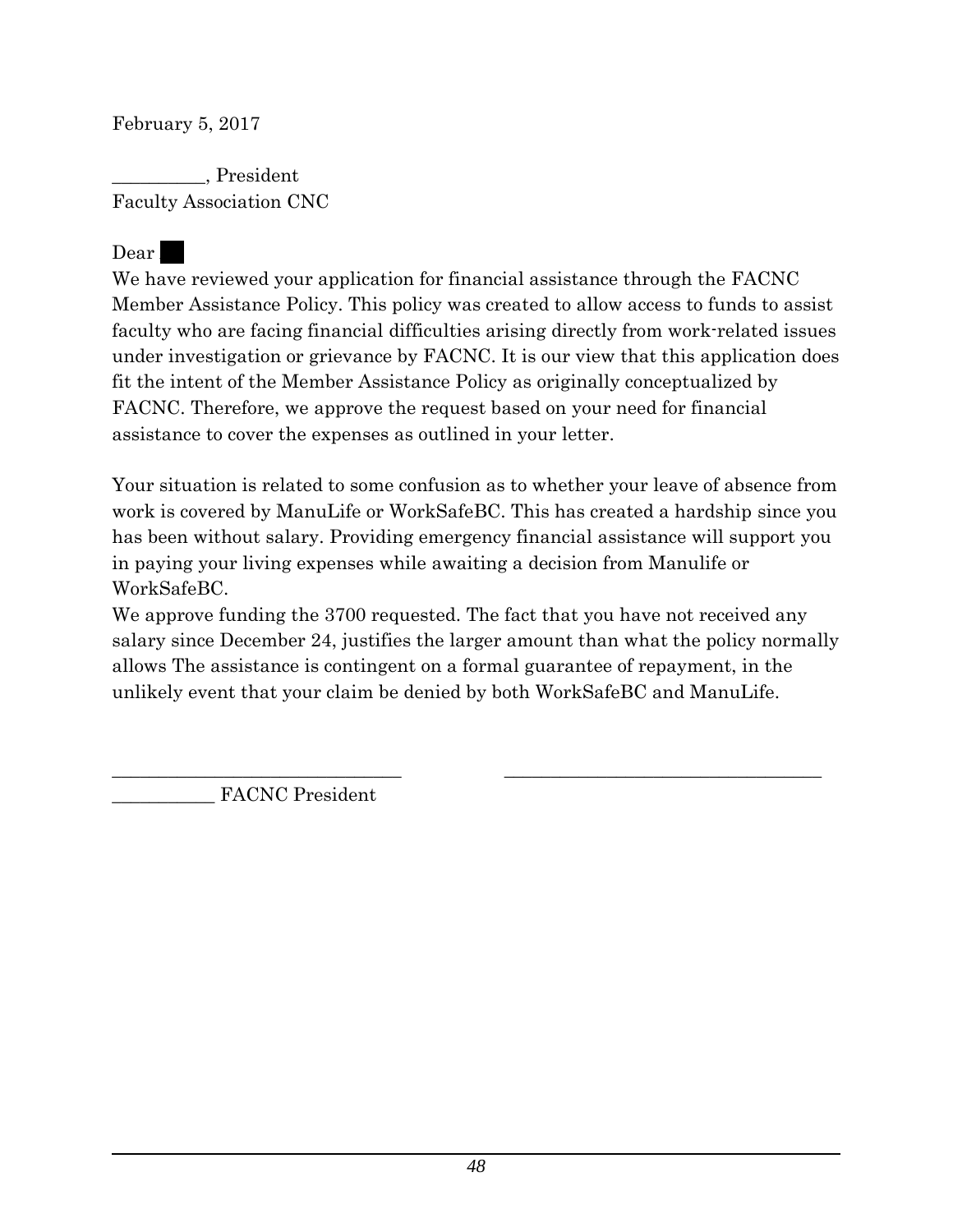#### FACNC Hardship Policy Loan Agreement Between The Faculty Association of the College of New Caledonia "FACNC" And **FACNC Member**

WHEREAS on March 6, 2017 the FACNC Executive approved a request for an interest-free loan of two thousand five hundred dollars [\$2,500.00] for <u>equilibration</u> accordance with the provisions of the FACNC Hardship Policy;

THEREFORE, based upon the approval of the above-noted request the loan agreement between FACNC and  $\qquad \qquad$  is subject to the following conditions:

1. That FACNC will provide with a loan of two thousand five hundred dollars; and,

2. That there will be no interest of any kind charged to <u>equal</u> against this loan

from FACNC; and,

3. That \_\_\_\_\_\_ will begin repayment of the loan by \_\_\_\_(date) \_\_\_\_\_\_\_\_\_\_\_\_\_ at a rate of no less than two hundred fifty dollars [\$250.00] per month on \_\_\_\_\_(Date)\_\_\_\_\_\_\_\_\_ and for each of the following \_\_\_\_(number)\_\_\_\_\_ months.

Signed on behalf of FACNC on this \_\_\_\_ day of\_\_\_\_\_\_\_\_, 2017

\_\_\_\_\_\_\_\_\_\_\_\_\_\_\_\_\_\_\_\_\_\_\_\_\_\_\_\_\_\_ \_\_\_\_\_\_\_\_\_\_\_\_\_\_\_\_\_\_\_\_\_\_\_\_\_\_\_\_

Name President, FACNC

Signed by  $(Name)$  on this  $\_\_day$  of  $\_\_$ , 2017

\_\_\_\_\_\_\_\_\_\_\_\_\_\_\_\_\_\_\_\_\_\_\_\_\_\_\_\_\_\_\_ Name \_\_\_\_\_\_\_\_\_\_\_\_\_\_\_\_\_\_\_\_\_\_\_\_\_\_\_\_ \_\_\_\_\_\_\_\_\_\_\_\_\_\_\_\_\_\_\_\_\_\_\_\_\_\_ Witness

(sign & print)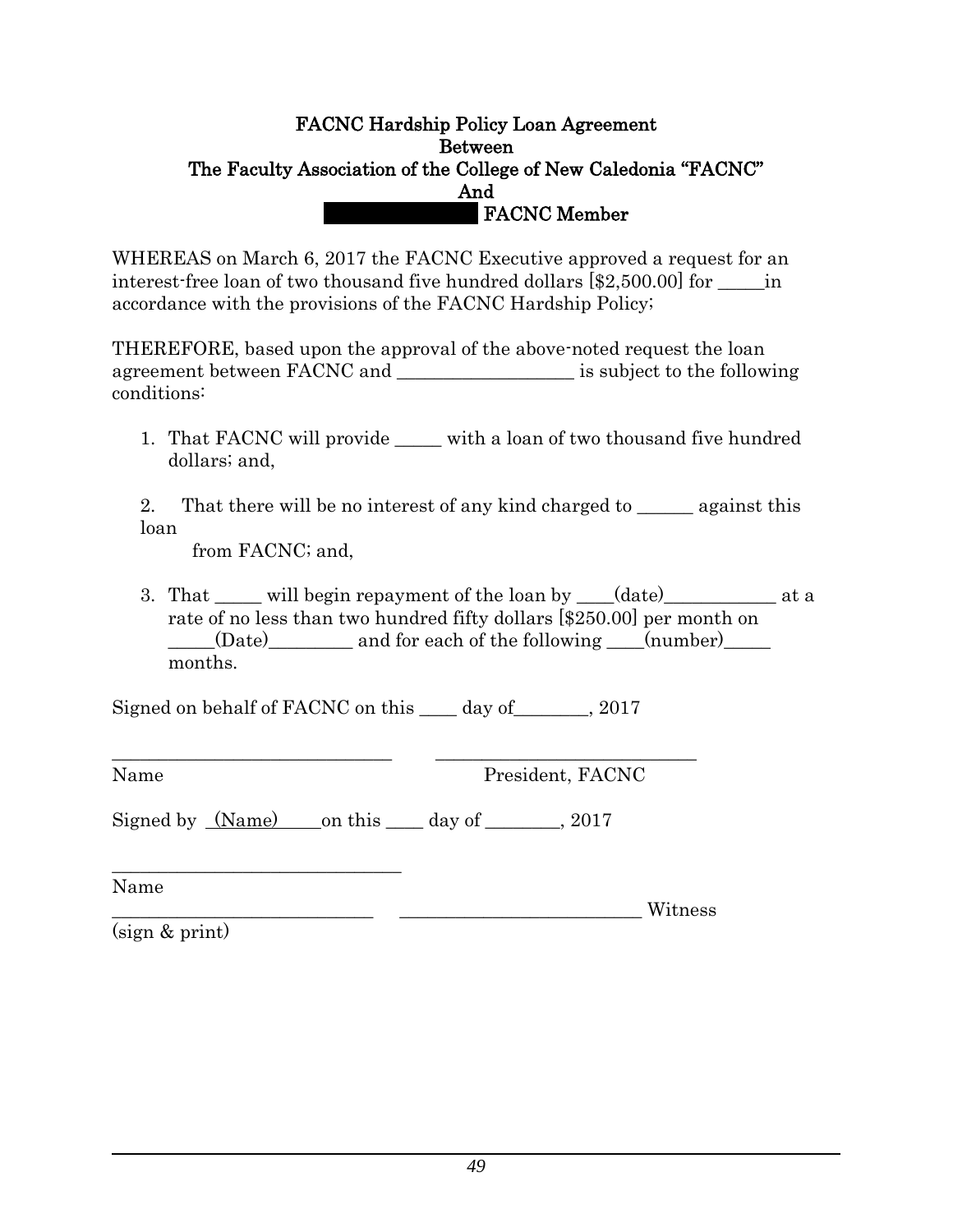## **POLICY ON TRAVEL EXPENSE CLAIMS FOR FACULTY FROM REGIONAL CAMPUSES**

This policy applies to all claims to CNC Faculty Association for travel expenses pertaining to meetings or other CNC Faculty Association business on or after August 30, 2008.

## **GENERAL:**

Individuals seeking reimbursement for expenses incurred while travelling on Faculty Association business must submit an Expense Claim Form and the necessary receipts.

- A separate Expense Claim Form is normally submitted for each distinct meeting/event attended or trip taken on Faculty Association business.
- Expense Claim Forms are normally submitted within two  $(2)$  weeks after the meeting/event, or trip.
- Original receipts (or photocopies of them) are submitted with the Expense Claim Form for expenses which require such documentation.

Expenses in addition to those detailed below are not reimbursed unless they are authorized in advance, by the President.

### **TRANSPORTATION:**

The most direct and efficient mode of transportation is used unless otherwise approved in advance, by the President.

Airfare: (Receipts required)

Actual cost for airfare is reimbursed. Whenever possible, airplane tickets are booked in advance to take advantage of any special airfares which may be available.

Ferry, Train, or Bus: (Receipts required)

Actual costs are reimbursed.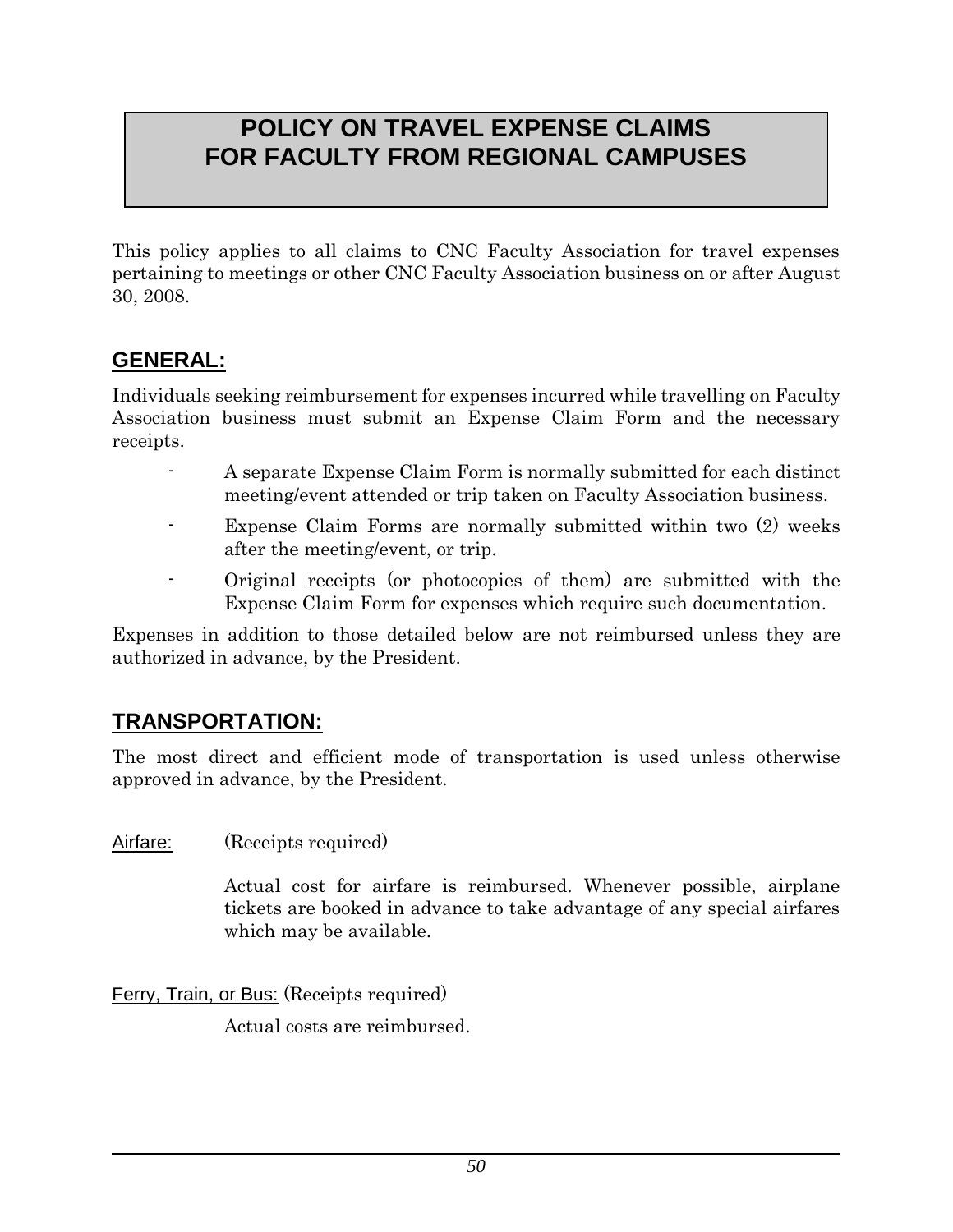| <u>Taxi:</u> | (Receipts required)                          |
|--------------|----------------------------------------------|
|              | Actual costs, including tips are reimbursed. |

Auto: (No receipts required)

- Individuals area reimbursed for the use of personal vehicles at the rate of \$.55 per kilometre.
- Individuals choosing to travel by personal or rental vehicle when air transportation is available are reimbursed at the above rate only up to the cost of regular airfare. Any additional accommodation or meal expenses which may be incurred as a result of choosing to travel by personal vehicle are the responsibility of the individual.
- If an individual uses his/her personal vehicle on Faculty Association business more than four times a month or more than 1,600 kilometres per year, the cost of additional business-use insurance will be reimbursed by the Faculty Association if approved in advance by the President.
- Car Rental: (Receipts required)

The actual cost of car rentals at the site of the meeting is reimbursed up to \$60.00 per meeting. Additional car rental expenses may be authorized by the President.

## **ACCOMMODATION:** (Receipts required)

Commercial overnight accommodation is reimbursed at the single room rate for those nights reasonably necessary to attend meetings/events or carry out Faculty Association business. The most reasonable accommodation in the immediate vicinity of the individuals meeting or business is used. For all meetings held by the Faculty Association, accommodation is booked through the Faculty Association. Substitute hotels are normally not allowed unless previous arrangements have been made but will be reimbursed only up to the cost of the designated hotel.

An allowance of \$25.00 per night is paid when private accommodation is arranged by an individual.